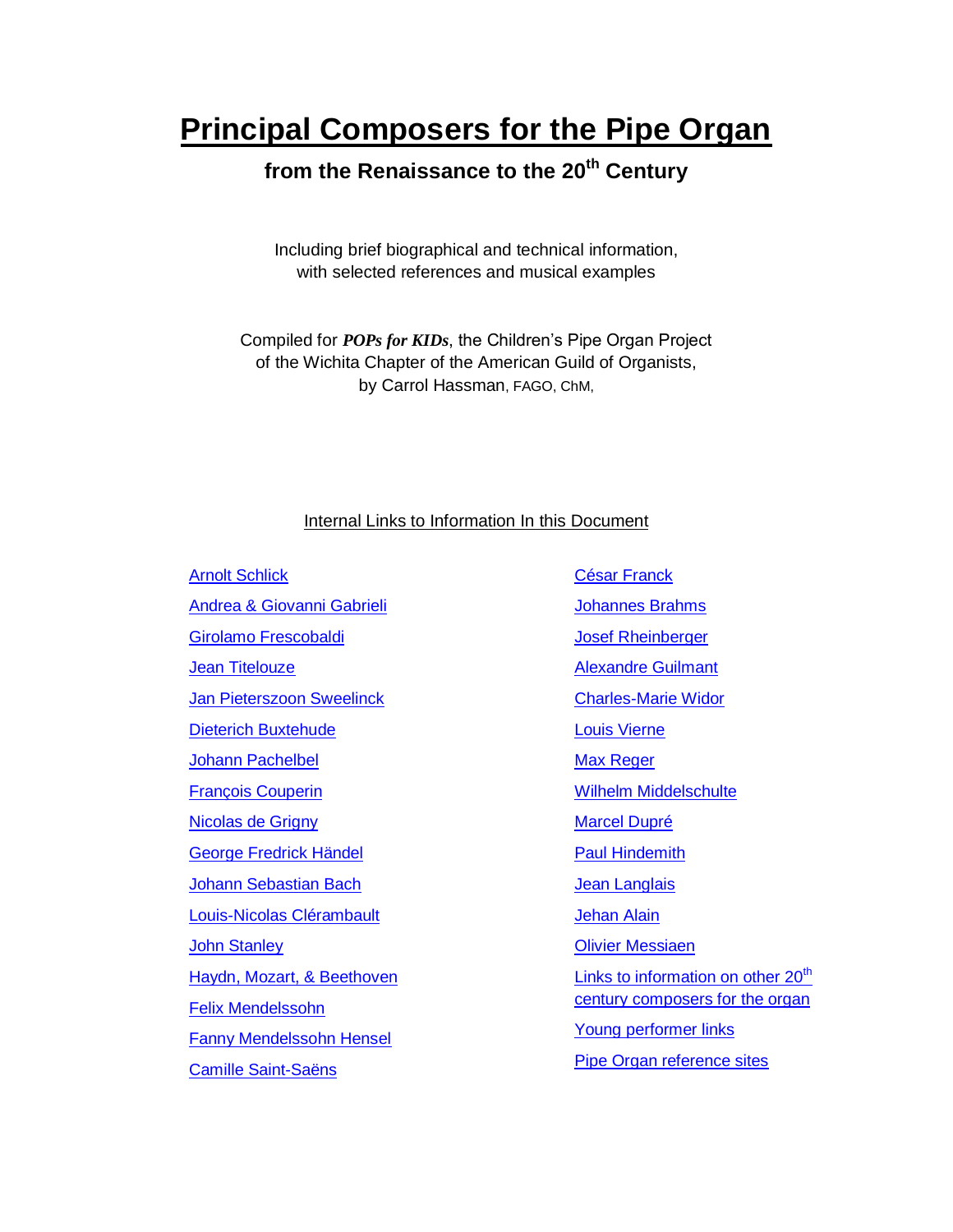#### Credits for Facts and Performances Cited

 Almost all details in the articles below were gleaned from *Wikipedia* (and some of their own listed sources). All but a very few of the musical and video examples are drawn from postings on YouTube. The section of J.S. Bach also owes credit to Corliss Arnold's *Organ Literature: a* Comprehensive Survey, 3<sup>rd</sup> ed.<sup>1</sup> *However, the Italicized interpolations, and many of the texts, are my own. Feedback will be appreciated.* — [Carrol Hassman,](mailto:chas4345@cox.net) FAGO, ChM, Wichita Chapter AGO

## Earliest History of the Organ as an Instrument

See the *Wikipedia* article on the Pipe Organ in Antiquity: [http://en.wikipedia.org/wiki/Pipe\\_Organ#Antiquity](http://en.wikipedia.org/wiki/Pipe_Organ#Antiquity)

## Earliest Notated Keyboard Music, Late Medieval Period

Like early music for the lute, the earliest organ music is notated in Tablature, not in the musical staff notation we know today. Organists compiled music books for their own use, in bound manuscripts called "Codices." (One such manuscript is called a "Codex.") Today, when we play the music, it has to be "translated," as it were [technically, "transcribed"], into modern notation.

— Handwritten example of Tablature, with modern notation given below it: [http://upload.wikimedia.org/wikipedia/commons/2/2a/Robertsbridgecodex\\_fol44r.jpg](http://upload.wikimedia.org/wikipedia/commons/2/2a/Robertsbridgecodex_fol44r.jpg)

— [Anonymous] *— Adesto* from the *Robertsbridge Codex*, c. 1360: [http://www.youtube.com/watch?v=3QF4BCKYZxc&feature=results\\_video&playnext=1&list=PLA927DA8](http://www.youtube.com/watch?v=3QF4BCKYZxc&feature=results_video&playnext=1&list=PLA927DA8352048BA6) [352048BA6.](http://www.youtube.com/watch?v=3QF4BCKYZxc&feature=results_video&playnext=1&list=PLA927DA8352048BA6) (This musical example is followed by others of similar very early organ music, so one can have a whole listening period on this music alone. It has an ancient charm all its own.)

## Time-line: Some Major Organ Composers from the Renaissance to the 20<sup>th</sup> Century

*See* [http://en.wikipedia.org/wiki/Organ\\_repertoire.](http://en.wikipedia.org/wiki/Organ_repertoire) *This* Wikipedia *time-line has biographical links to all the composers listed on it. While the composer list is by no means complete, it does give most of the well-known composers, up to the early 20th century. The organ has more music written for it than exists for any other individual instrument, and complete listings of the composers, their music, and brief associated histories would require many volumes. Here in this short essay, we're just ―hitting the highlights.‖ (The links in this time-line lead to full* Wikipedia *articles, which are generally more extensive than we need — hence, the abbreviated pieces below, noting the main points.)* — *C.H.*

### Early Renaissance

<span id="page-1-0"></span>Arnolt Schlick (c. 1455–1521) — *Maria zart* from *Tablature etlicher Lobegesang*, 1512 [http://www.youtube.com/watch?v=yvT8vJ3VXcs&feature=autoplay&list=PLA927DA8352048BA6&lf=res](http://www.youtube.com/watch?v=yvT8vJ3VXcs&feature=autoplay&list=PLA927DA8352048BA6&lf=results_video&playnext=12) [ults\\_video&playnext=12](http://www.youtube.com/watch?v=yvT8vJ3VXcs&feature=autoplay&list=PLA927DA8352048BA6&lf=results_video&playnext=12)

 $\overline{\phantom{a}}$  $^1$  Copyright ©2003, Corliss Richard Arnold. The Scarecrow Press, Inc., Lanham MD and Oxford.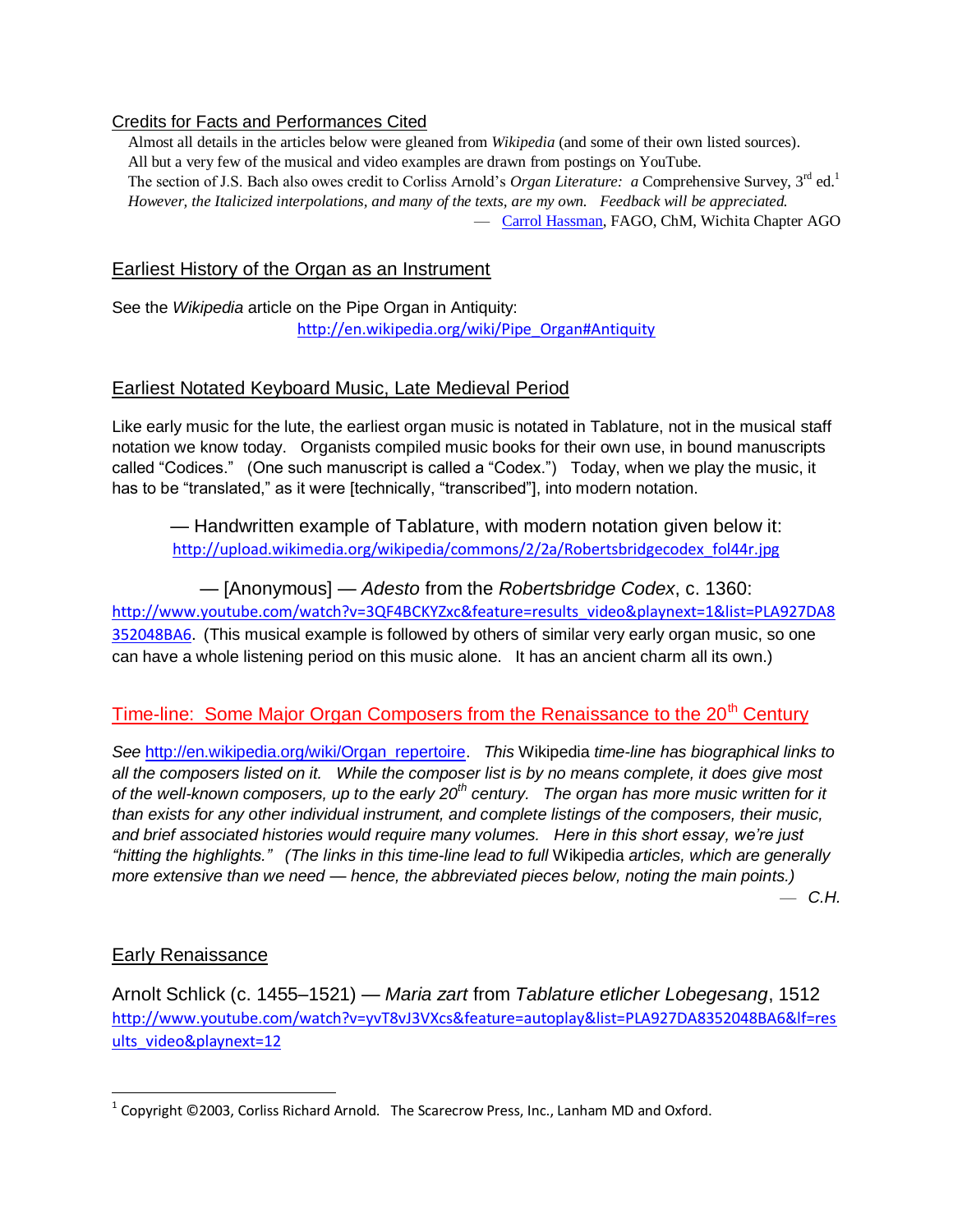Arnolt Schlick served as court organist to the German Prince-Elector of the Palatinate, a Rhine Valley geographical division of the Holy Roman Empire, its capital then in Heidelberg, Germany. The court where he worked evidently valued him very highly, as he was paid twice as much as the next-highest-paid court musician, and at a wage which equaled that of court treasurer.

Schlick was blind, possibly from birth; still, he became not only a famous organist and composer, but also an author who was often consulted about organs and organ building. His most important book was called a *Spiegel*…, a *Mirror of Organ Builders and Organists*. Published in 1511, it was the first book on organ building and performance.

Schlick's organ music influenced other composers, and featured sophisticated [cantus firmus](http://en.wikipedia.org/wiki/Cantus_firmus) techniques, multiple independent musical lines, and extensive [imitation.](http://en.wikipedia.org/wiki/Imitation_(music)) Thus, his work foreshadowed such features in *[Baroque](http://en.wikipedia.org/wiki/Baroque_music)* music by about a hundred years, proving him to be an important, pivotal composer in the development of early [keyboard](http://en.wikipedia.org/wiki/Keyboard_instrument) music. [*See a facsimile of Schlick's published music in tablature [here.](http://en.wikipedia.org/wiki/File:Schlick-salve-facsimile.png)*]

#### English, French, Italian, and Spanish Organs up to the Protestant Reformation (c. 1525)

*The organ in these Catholic countries was not built in order to accompany or lead the singing of the congregation. Instead, it provided pitches, made music in alternation with the choir, and played solo music to accompany the mass. Pedal keyboards were either unusual or quite limited. German and Northern European organs were, by contrast, much more developed at this time, and fell easily into the role of accompanying the congregation as the Lutheran Reformation spread there.*

*The English Church separated from Rome in 1538, but its music continued in the same basic style, merely incorporating more English into the mass. Later, after the civil war that deposed the English monarchy (1642-1651), a Puritan ethic was forced upon the English church. There is no evidence that they destroyed organs during that time, but some were definitely removed from the churches, and there is proof that worship spaces were razed, prayer books and music scores burned, and none but the simplest of music allowed. ―Fancier‖ musical elements returned to favor with the Restoration (1660), but they required time to rebuild; then organ builders also became active again.*

#### Italian "High Renaissance"

<span id="page-2-0"></span>Andrea Gabrieli (1532–1585) — *Intonazione*: [http://www.youtube.com/watch?v=ev4KxbJE\\_hc](http://www.youtube.com/watch?v=ev4KxbJE_hc)

Giovanni Gabrieli (1554–1612) — *Canzona*: [http://www.youtube.com/watch?v=\\_0Z\\_hpgdcr8](http://www.youtube.com/watch?v=_0Z_hpgdcr8)

Both members of the "Venetian School" of composers, Andrea Gabrieli was the uncle of Giovanni, and both were organists and music directors at St. Mark's Church in Venice, Italy. This large church had many galleries (or balconies), and music there often featured choirs of singers, instrumentalists, and organs echoing one another back and forth across the room, in a musical style which became known as "*[concertato](http://www.britannica.com/EBchecked/topic/131065/concertato-style).*" (Such music is also called "polychoral," because it involves "many choirs. ") This style led eventually to the form we know today as the *concerto*.

Andrea Gabrieli taught students from all over Europe, including his nephew Giovanni, as well as an important German composer, Hans Leo Hassler, who took the *concertato* style back to Germany.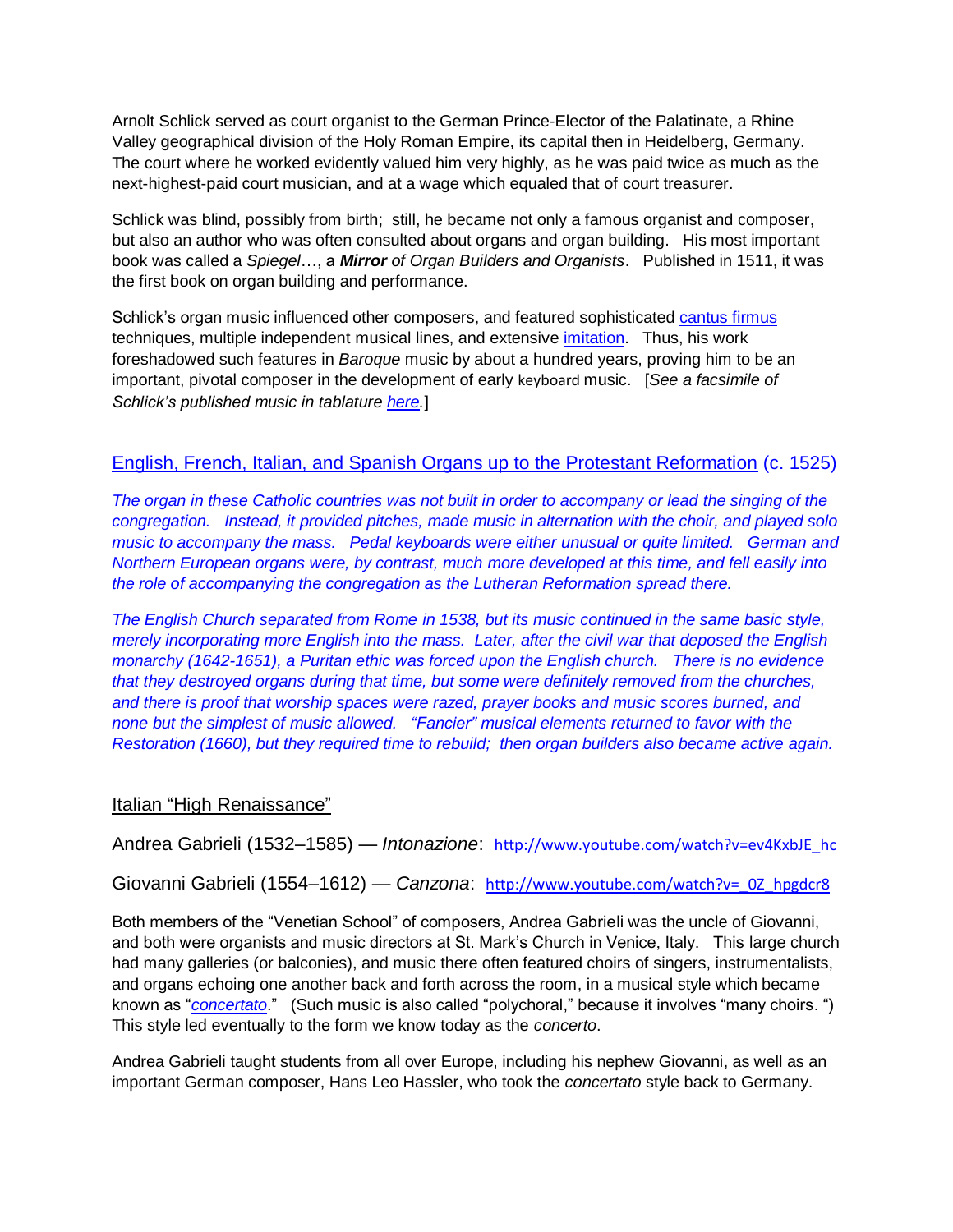[The Italian organ of the Renaissance and early Baroque had no pedal keyboard. The organ *toccata* there is literally a "touch piece," so it usually includes scales and fancy "passage-work" for the fingers; however, it is not necessarily soft or loud. In addition, the tempo in the shorter toccatas ("Intonations") and in larger toccatas (major pieces on their own) is always free and improvisatory.]

#### Italian Late Renaissance into Early Baroque

<span id="page-3-0"></span>Girolamo Frescobaldi (1583–1643) — *Toccata VII* from Book 1: <http://www.youtube.com/watch?v=2zWfBWbSclQ&feature=related>

[This *Toccata* is played on a one-manual organ. Listen for the changes in organ sound — the stop changes — for the various sections.]

Frescobaldi, one of the most important composers of keyboard music in the late Renaissance and early Baroque, was born in Ferrara, Italy, A child prodigy, he began his study there, and was influenced by a large number of important Italian composers. He left Ferrara in his early twenties, and was subsequently appointed organist of St. Peter's Basilica in Rome, serving in that capacity from 1608–1628, and again from 1634 until his death.

Critics acknowledged Frescobaldi as the single greatest trendsetter of keyboard music in his time, and his eight collections of keyboard music were widely circulated, reprinted both in his time and in following centuries. His last set of keyboard music was for church use, the 1635 *Fiori musicali* ("Musical Flowers"), and examples from that volume were used as models of strict 16<sup>th</sup> century counterpoint, even into the 19<sup>th</sup> century. His work influenced the south German/Austrian organ composer, [Johann Jakob Froberger,](http://en.wikipedia.org/wiki/Johann_Jakob_Froberger) as well as composers outside Italy, such as Henry Purcell, Johann Pachelbel, and J.S. Bach. The stylus fantasticus ("fantasy style") of his *toccatas*, developed from his Italian predecessors, was passed on through his student Froberger to the organists of southern Germany, and even exerted some influence on the North German Organ School

#### French Late Renaissance into Early Baroque

<span id="page-3-1"></span>Jean Titelouze (c.1562–1633) —Hymn verset, *Ad coenam Agni providi*, v. 2: <http://www.youtube.com/watch?v=KjPSWOAjPxk&feature=related>

*A note on the word verset (a "little verse") and alternatim practice: Throughout Europe in the 16-19<sup><i>th*</sup> *centuries, it was common to alternate, in sections called ―versets,‖ the unison [plainsong](http://en.wikipedia.org/wiki/Plainsong) chants with*  [polyphonic](http://en.wikipedia.org/wiki/Polyphonic) [*multiple-voiced*] *musical settings. The polyphony could be supplied by the choir's own settings (with words), or by the organ playing its versets (of course, without words).*

*There is no direct evidence except common sense to tell us how the first verset was performed; but, in the case of the Titelouze hymns, since he always set the melody intact in the first verse, it may*  well have been the organ that played an "introduction." Because he named his versets in the *Magnificat chants, we can also see that the organ also began them. In other alternatim settings of chants for the mass, the beginning phrase* [―incipit‖] *would likely have been sung in the plainsong.*

Ad coenam Agni providi *is an eight-verse vesper hymn for Eastertide, and Titelouze provides four versets. This setting is a little fugue, and the following text may well be one organ is delivering.*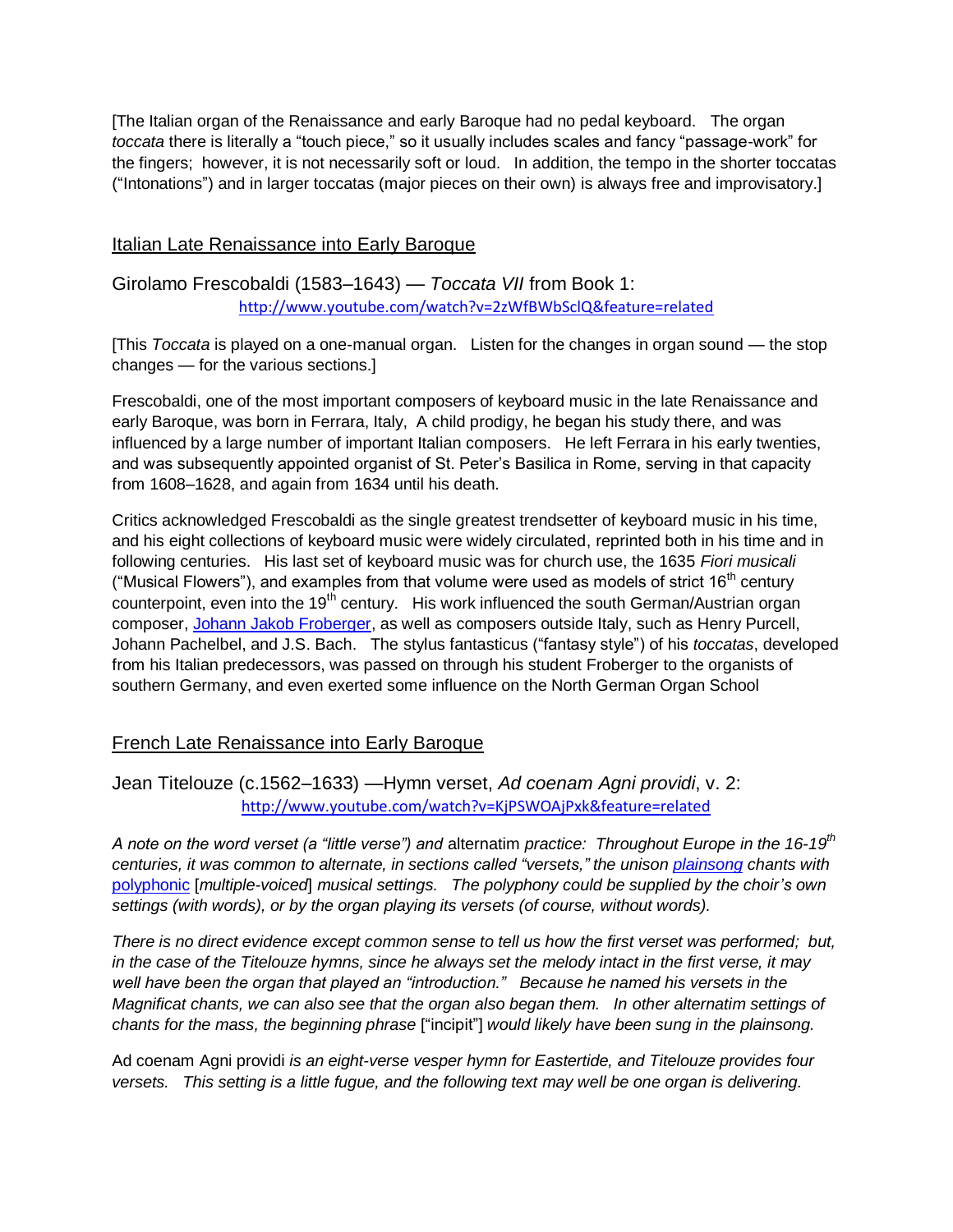Upon the Altar of the Cross His Body hath redeemed our loss: and tasting of his roseate Blood,

our life is hid with Him in God. [*Translation by J.M. Neale (1818-1866.*]

[*The verset above is played on an historic organ from the time of Titelouze, and the video shows the*  short pedal keys common in French organs of the day While four distinct "voices" appear in the *music, the organist has divided them to play the top two on flutes in the right hand, the tenor on an interesting sounding reed stop, and the bass on a flute in the pedal. These sounds, along with the tremulant, which shakes the organ's wind supply to form a vibrato, make for a very colorful result.*]

> — Hymn verset, *Ave maris stella*, v. 2: [http://www.youtube.com/watch?v=bT\\_OeWWBSTY&feature=related](http://www.youtube.com/watch?v=bT_OeWWBSTY&feature=related)

[*This second example is played with all voices on a single manual, demonstrating more clearly the way the four parts appear in the notation itself for all the Titelouze hymns.*]

The organ music of Jean Titelouze is firmly rooted in the strict polyphony of the Renaissance. Though this makes his music different from that of the distinctive style used by later composers of the "French classic" (their own term for their music in the Baroque period), the hymn versets and Magnificat settings of Titelouze were the first published French organ music. Thus, he is widely regarded as the first composer of the French Organ School, and his influence may be seen in some fugue and hymn-like movements written by the French organ composers that followed him.

Titelouze was born and educated in St. Omer, France, his exact birth date unknown. By 1585, he had entered the priesthood and was serving as organist at the St. Omer Cathedral; and in 1588 he took over the position as organist at the Rouen Cathedral, where he remained until his death. All his music that remains is based on plainsong melodies. His collection of eight [plainchant](http://en.wikipedia.org/wiki/Plainsong) *Hymnes*  de *l'Église* ("Hymns of the Church") was published in 1624, and his eight Magnificat settings (one in each of the eight church modes) followed in 1626.

#### Northern European Late Renaissance into Early Baroque

### <span id="page-4-0"></span>Jan Pieterszoon Sweelinck (1562–1621) — *Echo Fantasia à 4:* <http://www.youtube.com/watch?v=0ehEW03bOeI>

The Dutch-born Sweelinck's paternal grandfather, his father, and an uncle were also organists. He himself became a teacher and composer of great influence all across Northern Europe, and some of his compositions appear as far west as England, in the keyboard player's manuscript later called the *[Fitzwilliam Virginal Book](http://en.wikipedia.org/wiki/Fitzwilliam_Virginal_Book)*. Among many others, Sweelinck's pupils also included the core group of those performers and composers who were to become the "North German Organ School."

Sweelinck's pupils included the core of what was to become the [north German organ school:](http://en.wikipedia.org/wiki/German_organ_schools) [Jacob](http://en.wikipedia.org/wiki/Jacob_Praetorius_II)  [Praetorius II,](http://en.wikipedia.org/wiki/Jacob_Praetorius_II) [Heinrich Scheidemann,](http://en.wikipedia.org/wiki/Heinrich_Scheidemann) [Paul Siefert,](http://en.wikipedia.org/wiki/Paul_Siefert) [Melchior Schildt](http://en.wikipedia.org/wiki/Melchior_Schildt) and [Samuel](http://en.wikipedia.org/wiki/Samuel_Scheidt) and [Gottfried](http://en.wikipedia.org/wiki/Gottfried_Scheidt)  [Scheidt.](http://en.wikipedia.org/wiki/Gottfried_Scheidt) Students of Sweelinck were seen as musicians against whom other organists were measured, Sweelinck known in Germany as the "maker of organists." His Dutch pupils were undoubtedly many, but none of them became composers of note. Sweelinck, however, influenced the development of the Dutch organ school, as is shown in the work of later composers. Sweelinck, in the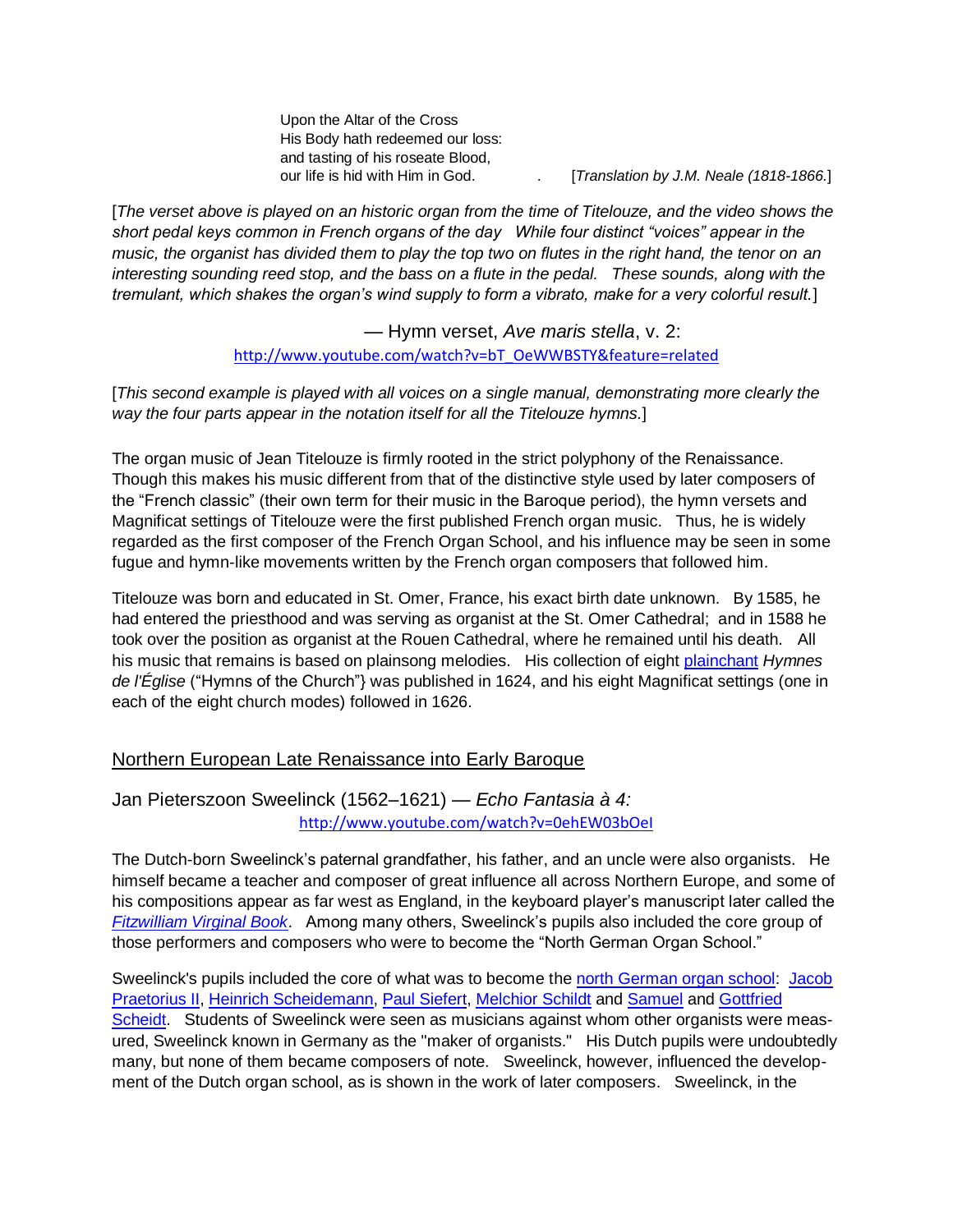course of his career, had set music to the liturgies of Roman Catholicism, Calvinism and Lutheranism. He was the most important composer of the musically rich "golden era" of the Netherlands.

Organs in Northern Europe had been among the very first to have more than one manual keyboard, as well as extensive pedal keyboards, and a number of Sweelinck's compositions feature echo effects where the organist moves from a louder sound on one manual to a quieter echo on another.

#### Baroque: the North German Organ School

### <span id="page-5-0"></span>Dieterich Buxtehude (c. 1637–1707) — Toccata in D minor: <http://www.youtube.com/watch?v=gjHkzqSOxnw&feature=related>

Buxtehude was born in Helsingborg, then a city of Denmark but given over to Sweden in his lifetime. First exposed to the organ by his organist father, Buxtehude took his own first organ position at a church in Helsingborg in 1657. By 1668, he had moved to Lübeck, Germany, where he assumed the post as organist at the Marienkirke ("Marian Church"), marrying the daughter of his predecessor Franz Tunder, and also taking over Tunder's duties as Church Bookkeeper.

Buxtehude's principal influence in his time came through a series of concerts begun by Tunder, called *[Abendmusik](http://en.wikipedia.org/wiki/Abendmusik)* ("Evening Music"). These programs became quite famous and they attracted musicians, including organists and composers, from all over Germany. Among them were George Frederick Händel and the young Johann Sebastian Bach. At the age of 19, the young Johann Sebastian *walked* about 240 miles to hear Buxtehude and the Lübeck concerts, staying a whole three months — as he said, "to comprehend one thing and another about his art."

Though Buxtehude composed in all the musical styles of his day, many of these compositions have been lost. Had it not been for other organists making copies for their own use, we would not have the large body of organ music that remains. (There is evidence, for instance, that his oratorios influenced numerous other composers, but no music has been found, only copies of the words.)

His organ music features two distinctive things. The first is his treatment of *chorale* melodies (the German hymn of his day) in what is called "florid style"; in other words, he made the melodies ―flowery‖ with musical decoration. Chorale preludes in this style borrow from an earlier version of the [chorale motet,](http://en.wikipedia.org/wiki/Chorale_motet) with each section of the melody being first introduced by [imitation](http://en.wikipedia.org/wiki/Imitation_(music)) in the underlying parts, before the [cantus firmus](http://en.wikipedia.org/wiki/Cantus_firmus) melody appears, often in the soprano voice. In the florid organ version, the highly decorated chorale melody appears on a solo sound from a different manual. [A short example is Buxtehude's chorale prelude on *[Nun komm, der Heiden Heiland](http://www.youtube.com/watch?v=UqM75XJwKG8)* ("Savior of the Nations, Come.") Compare also J.S. Bach's later, more elaborate setting of Nun [komm, der Heiden Heiland,](http://www.youtube.com/watch?v=R6piOhwgopg&feature=related) also written in florid style.]

Second: up to Buxtehude's time, free-style North German organ pieces — Preludes, Toccatas, and Fantasies — were generally organized in five (or sometimes seven) sections. These individual parts would alternate free-style, recitative or toccata-like sections with sections of stricter, imitative counterpoint (little fugues). Many of Buxtehude's free-style compositions used this format — as did just a few of Bach's after him. However, unusual in his day, Buxtehude also wrote a number of Preludes and Toccatas where there were just *two* sections: one in the free style, and a second that featured imitation only. The result, then, is the division into a "Prelude and Fugue" or a "Toccata and Fugue" that we see much more frequently in the music of Bach.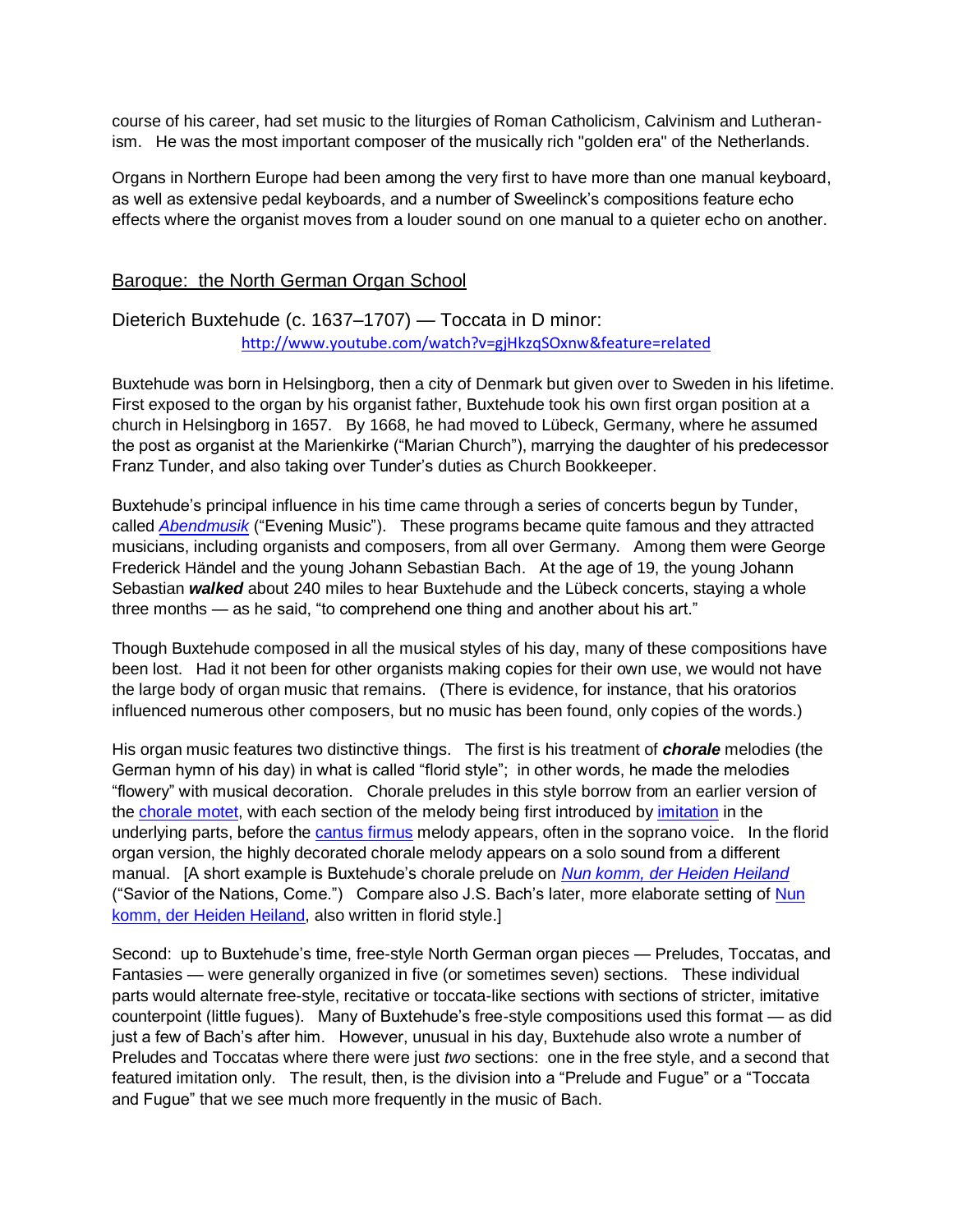For further listening: *The Toccata in the link above is one of the multi-sectioned free-style pieces*. *For an example of Buxtehude's two-section format, listen to his [Toccata and Fugue in F major.](http://www.youtube.com/watch?v=rK6cQLBbmZ4) (The music part of this video runs about 5 minutes.) A grand example of* Bach's *combining both five-part and two part formats is his great [Fantasy and Fugue in G minor](http://www.youtube.com/watch?v=g6Kul3JzKI0&feature=related) (considerably longer), where the Fantasy itself is in five sections, and an independent Fugue follows that. (For a different performance, click [here.](http://www.youtube.com/watch?v=JxNR5D8TAMI))*

## Baroque: South German Organ School

<span id="page-6-0"></span>Johann Pachelbel (1653–1706) — *Der Tag, der ist so freundenreich*: <http://www.youtube.com/watch?v=SQjJ6RcNTZM&feature=fvsr>

[*The sung poetry of the English translation for this Christmas chorale is ―O hail this brightest day of*  days," translated by Charles Stanford Terry (1864–1936). More literally, the title means "The day *which is so rich in friends….‖ Wolfgang Rusbaum, the organist here, is enjoying the bright, buzzy sounds of the reed stops.*]

> *— Toccata in E minor*: <http://www.youtube.com/watch?v=SBUmbXMj-rM>

[*Pachelbel's Organ toccatas reflect the freer, Italianate influence of Frescobaldi and the other south German and Austrian organists.*]

Pachelbel was born in Nuremburg, in southern Germany, and demonstrated exceptional academic and musical aptitude as a young student. At the age of 16, he went to university and also took his first church position. After some financial difficulties with school, he resumed study as a scholarship student at the *Gymnasium Poeticum* in Regensburg. His organ teacher there had studied with Johann Kaspar Kerll, a musician strongly influenced by the Italian composers; and it is likely that at this time Pachelbel began to develop an interest in contemporary Italian music, as well as the music of the Catholic church. (Northern Germany was strongly Protestant, but southern Germany and Austria still had large Catholic populations.)

From 1673, Pachelbel spent five years living in Vienna, the cosmopolitan cultural center of the [Hapsburg Empire,](http://en.wikipedia.org/wiki/Hapsburg_Empire) there absorbing the music of Catholic composers from southern Germany and from Italy. It is possible that the young Pachelbel studied with Johann Kaspar Kerll there too at this time, as Kerll retired to Vienna in 1674.

In 1677, Pachelbel accepted a position in central Germany at Eisenach, the home of J.S. Bach's father, Johann Ambrosius Bach. A close friend of the Bach family, Pachelbel served as godfather to J.S. Bach's older sister Johanna and as teacher to his older brother Johann Christoph.

After a year in Eisenach, Pachelbel moved to the nearby town of Erfurt, where he spent twelve years as organist of the *Predigerkirche* (the "Preacher's Church"). (In Erfurt, he rented, and then bought his home from a member of the extended Bach family, another Johann Christoph.) Then, beginning in 1690, he served two years as court organist in Stuttgart, followed by two years as town organist in Gotha; finally, he moved back to Nuremburg, where he lived until his death. Aside from the five years in Vienna, Pachelbel spent all his life in central or southern Germany.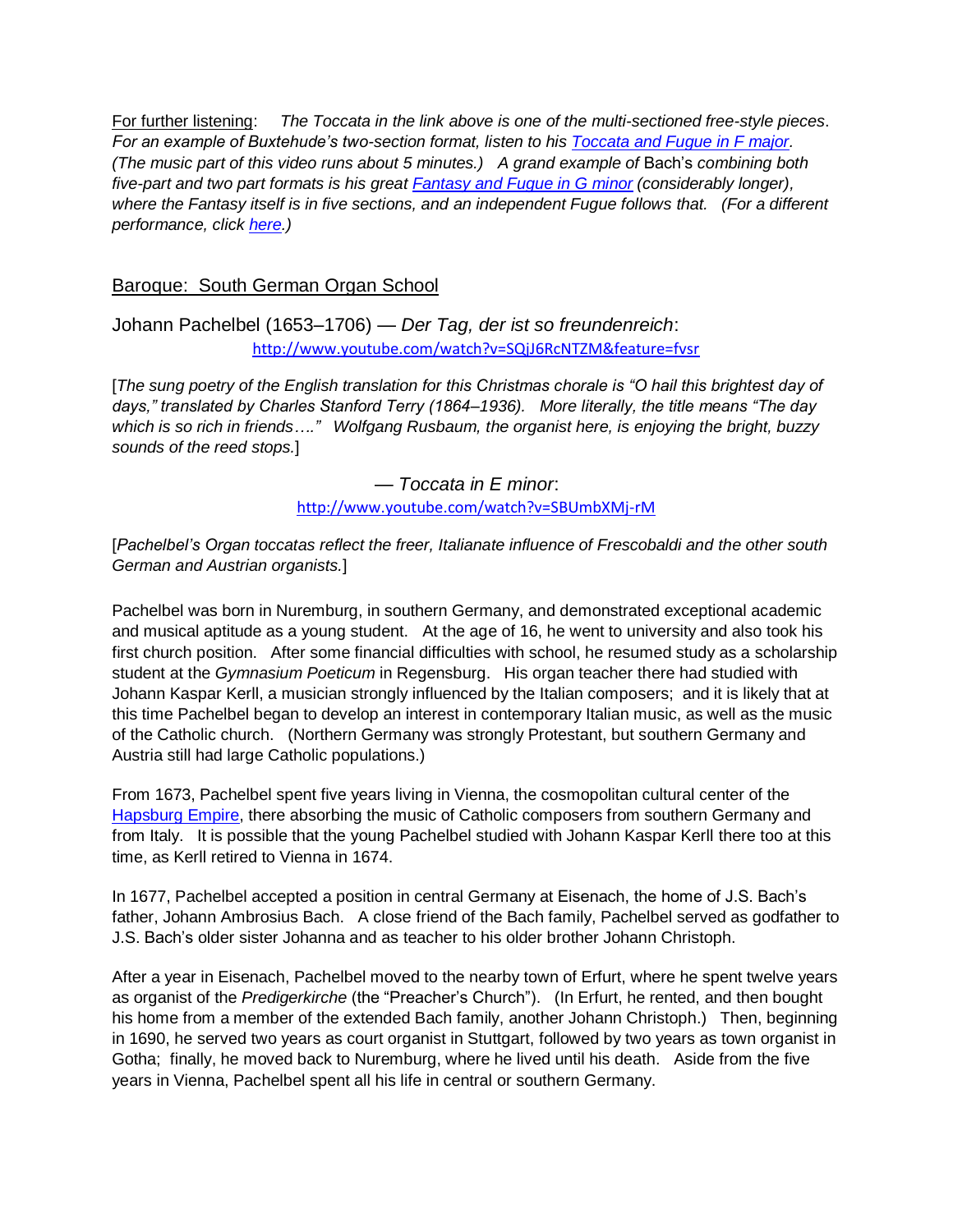Pachelbel's organ chorales — like those of the South German School in general — are usually relatively simple, and often written for manuals only. This is partly due to the Lutheran practice of singing the chorales in the home, where household instruments like [clavichords](http://en.wikipedia.org/wiki/Clavichord) or [virginals](http://en.wikipedia.org/wiki/Virginal) would be used to introduce the chorale (with the chorale *prelude*) and then to accompany the singing. Keeping the chorale preludes simple made them more useful in these situations.

To an extent, the degree of development for organs in southern Germany also played a role in the relative simplicity of all the organ works. As a rule, these organs were neither as complex nor as versatile as the larger North German instruments, often containing only two manuals and a modest pedal division. In truth, church music in the Italianate, Catholic style simply required less aggressive roles for the instrument, and all the organ music reflects that fact.

## French High Baroque<sup>2</sup>

 $\overline{\phantom{a}}$ 

<span id="page-7-0"></span>François Couperin, "le Grande" (1668–1733) — *Tierce en taille* (organ "cornet" in tenor) from *Mass for the Convents*: <http://www.youtube.com/watch?v=rbzdRZhztwA>

[The Tierce is a voice of the Cornet sound (pronounced "kor-nay"). The tierce reinforces the fifth "partial" of the [harmonic series](http://en.wikipedia.org/wiki/Harmonic_series_(music)) that makes up every musical sound. Its pitch-length at the organ equals 8' divided by the number of the partial, 5, or 8/5. Thus, a Tierce is a 1 3/5' stop; it is usually used with the Nasard 2 2/3 (which reinforces the third partial). All stops that have fractions in their foot-lengths sound off-unison pitches. In the tenor range, the Tierce is particularly distinctive, as the tenor hovers around the lowest pitches in which the Tierce can blend well with the fundamental 8' tone. (Clarinets have strong third and fifth partials in their basic tonal makeup — but the organ's Cornet is a "composite sound," certainly not a clarinet! The cromorne in the second example is more like a clarinet, though its reed makes it a very buzzy and raucous one!)]

> — *Cromorne en taille* from *Mass for the Convents*: <http://www.youtube.com/watch?v=p5h-Xn5mTOw&feature=related>

[This historic organ has some noisy pedal trackers, but the Cromorne makes a wonderfully big sound. The cromorne stop imitates an early crooked, double-reed instrument; sets of them can be seen and heard [here](http://www.youtube.com/watch?v=UI30-9TsafQ&feature=fvwp&NR=1) and [here.](http://www.youtube.com/watch?v=0uKBsfker6E&feature=related) For centuries organ builders have "invented" stops that imitate the sounds of various other instruments, and such imitative stops will be seen in looking at the list of stops for almost any organ.]

The Parisian-born François Couperin was one of a large family of musicians, and in his later years he was called Couperin "*le Grande*" ("the Great"), to distinguish him from other members of the family. His first music study was with his father Charles, who was organist at the Church of St. Gervais in Paris. Charles died when little François was 10; but, after a few years for growing, François inherited the St. Gervais position. In 1693, Couperin passed that post on to his cousin Nicolas, as he went to the Chapelle Royale ("Royal Chapel"), succeeding one of his teachers, Jacques-Denis Thomelin, as Organist to the King (Louis XIV) — the best post in the land. In 1717,

<sup>2</sup> *Although music of other High Baroque composers — for instance, Bach, Händel, Telemann, and Vivaldi— exhibited a high degree of "pan-European" similarity, the music of the French Baroque composers remained distinctively French. By 1725 or so, along with art of the day, it moved to a simpler, more light-hearted style that can be labeled "Rococo."* (*See Clérambault below*.)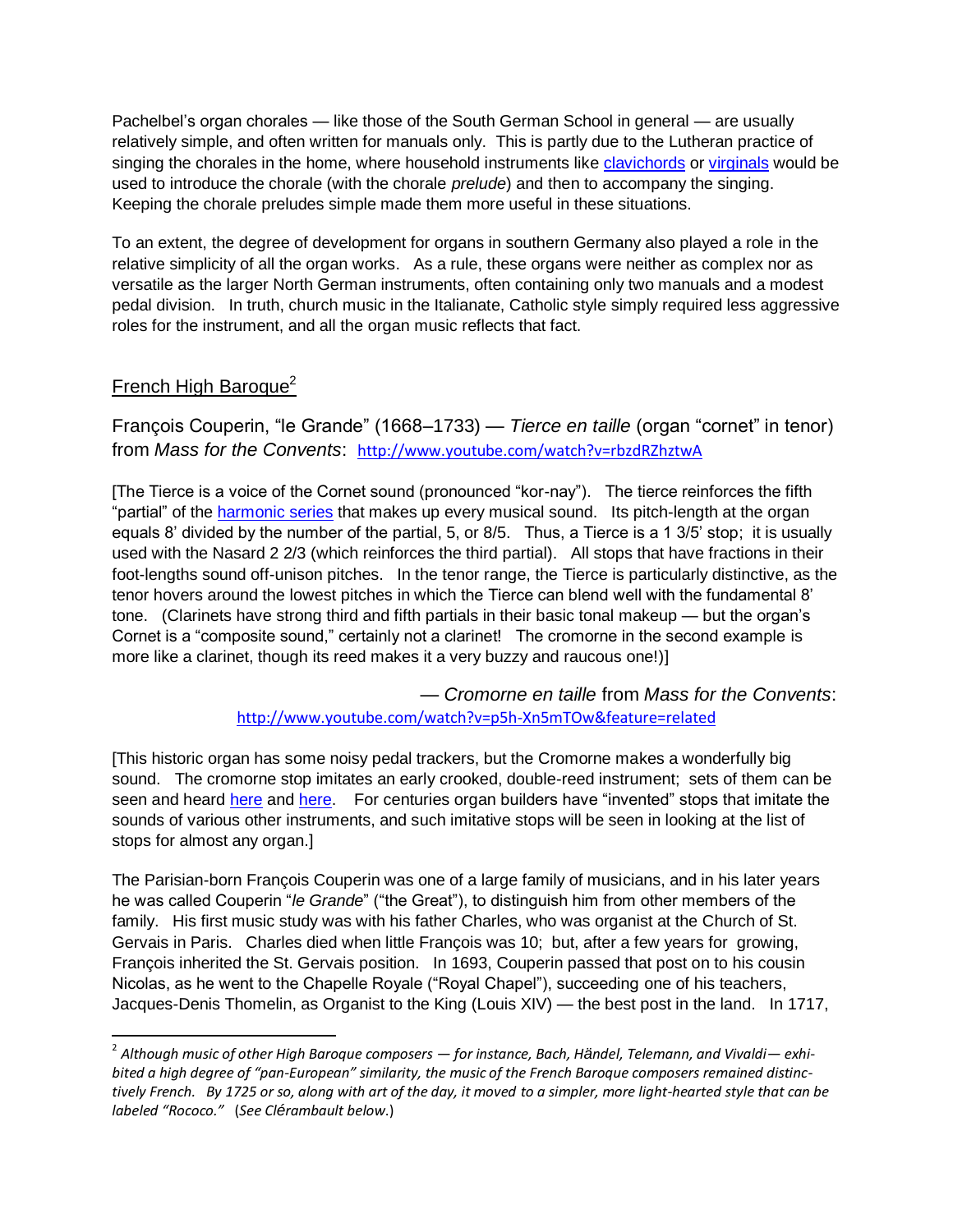he further became the court organist and composer, leading "music of the Kings chamber," usually weekly musical concerts with harpsichord and other instruments.

Couperin's most famous book, *[L'art de toucher le clavecin](http://en.wikipedia.org/wiki/L%27art_de_toucher_le_clavecin)* ("The Art of Harpsichord Playing", published in 1716), contains suggestions for fingerings, touch, ornamentation (trills and such) and other features of [keyboard](http://en.wikipedia.org/wiki/Keyboard_instrument) technique. Couperin's four volumes of harpsichord music, published in Paris in 1713, 1717, 1722, and 1730, contain over 230 individual pieces which can be played on solo harpsichord or performed as small chamber works. Many of Couperin's keyboard pieces have evocative, picturesque titles, and they have been likened to miniature tone poems. These features particularly attracted [Richard Strauss,](http://en.wikipedia.org/wiki/Richard_Strauss) who orchestrated some of them.

Only one, early collection of organ music by Couperin survives, the *Pièces d'orgue* ("Pieces for the Organ"), the first manuscript from around 1690. It consists of full pieces and plainsong versets for two organ masses, one mass for the parishes and secular churches "pour les fêtes solemnelles" (―for solemn festivals‖), and another for the convents. [Both pieces in the links above come from the Mass for the Convents, which contained more modest pieces written for the smaller organs and less celebratory liturgies found in the houses of religious orders. These pieces quote no plainsong themes, as each of the various convents and monasteries maintained its own non-standard body of chant.] His practice in both the mass settings follows that of French Baroque composers who had preceded him, among them [Nivers,](http://en.wikipedia.org/wiki/Guillaume-Gabriel_Nivers) [Lebègue,](http://en.wikipedia.org/wiki/Nicolas_Leb%C3%A8gue) [Boyvin,](http://en.wikipedia.org/wiki/Jacques_Boyvin) and others.

There is evidence that Bach knew and learned Couperin's music; Bach certainly used Couperin's system of trill notation. [Johannes Brahms'](http://en.wikipedia.org/wiki/Johannes_Brahms) piano music was also influenced by the keyboard music of Couperin. Brahms performed Couperin's keyboard music in public and contributed to the first complete edition of Couperin's *Pièces de clavecin* by [Friedrich Chrysander](http://en.wikipedia.org/wiki/Friedrich_Chrysander) in the 1880s.

### French High Baroque

<span id="page-8-0"></span>Nicolas de Grigny (1672–1703) — *Organ Mass*, last verset of the *Gloria*, a *Dialogue sur les Grands Jeux* ("full choruses") <http://www.youtube.com/watch?v=07sznl6Wei8>

[*This composition is performed on a new organ in Karlsruhe, Germany, just across the border with French Alsace — around 240 miles from Reims, where De Grigny was born, and about 55 miles from Strasbourg, the Alsatian capital. The new organ was built especially to honor the French-style organs of 18th century builder Andreas Silbermann, whose base was Strasbourg. Silbermann's younger brother Gottlieb built German-style organs in central Germany, many known by J.S. Bach.*]

Nicolas de Grigny died young, and left only one surviving volume of organ music, his *Premier livre d'orgue*; but, together with the work of François Couperin, it represents the pinnacle of organ music in the French High Baroque. From yet another family of organists, De Grigny was born in Reims, where his father was organist at Reims Cathedral; his grandfather, at the Basilica of St. Pierre; and his uncle, at the Basilica of St. Hilaire.

The young Nicolas studied in Paris with a famous organ teacher, [Nicolas Lebègue,](http://en.wikipedia.org/wiki/Nicolas_Leb%C3%A8gue) and there he was organist at the Church of St. Denis from 1693 to 1695. He was married there too, but by 1696, when his first child was born, he had returned to Reims. Late in 1697, he was appointed organist at the Reims Cathedral; but he died prematurely in 1703, aged 31. Through the efforts of his widow, De Grigny's *Livre d'orgue* was reissued in 1711. The collection became well known abroad, and there is evidence that Bach made a copy of it in 1713.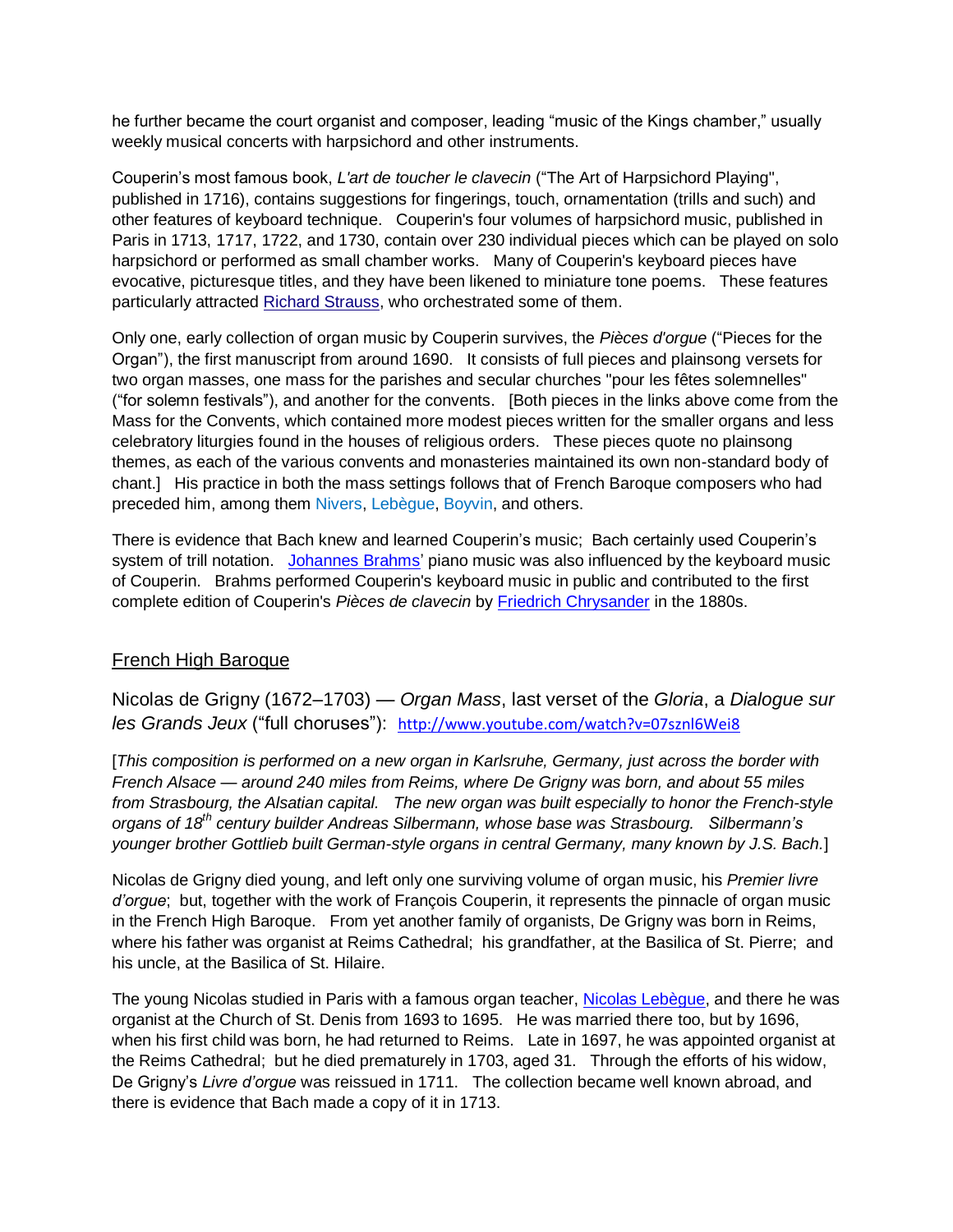#### High Baroque

## <span id="page-9-0"></span>George Fredrick Händel (1685-1759) — Organ Concerto, Op. 7, No. 4: <http://www.youtube.com/watch?v=UsAzR6Zu2Gc&feature=related>

[While Hăndel was an organist, his compositions for the organ consist primarily of the sixteen organ concertos of opus 4 and opus 7, which were published and popularized in his lifetime. Even though these organ compositions are few, they are staples of their genre. The link above shows a strong and compelling performance, though both orchestra and organ are probably larger than Hăndel would have used in his own time. He played many of these concertos between the acts and in the intermissions of his operas and oratorios.]

Händel was born in Halle, Germany, in what was then the Duchy of Magdeburg. According to Händel 's first biographer, John Mainwaring, the young George Frederick "had discovered such a strong propensity to Music, that his father who always intended him for the study of the Civil Law, had reason to be alarmed. He strictly forbade the young man to 'meddle' with any musical instrument. But Händel found means to get a little **[clavichord](http://en.wikipedia.org/wiki/Clavichord)** privately conveyed to a room at the top of the house. To this room he constantly stole when the family was asleep." At an early age, then, Händel became a skilful performer on the harpsichord and pipe organ.

One of Händel's close relatives was employed by Duke Johann Adolf in Weissenfels, and when Händel and his father travelled there to visit, he and the Duke convinced his father to allow him to study with Halle organist [Frederick Wilhelm Zachow,](http://en.wikipedia.org/wiki/Friedrich_Wilhelm_Zachow) who taught Händel musical counterpoint, as well as violin, oboe, harpsichord, and organ playing.

At the age of 17, when he began the study of Law to satisfy his father, the young musician was also appointed to the post as organist at the former Cathedral in Halle, which had become an Evangelical Reformed Church. (This was the only church organ position Händel was ever to hold.) Whether it was the law, or the church that led to his dissatisfaction, he moved to Hamburg in 1703, to become a violinist and harpsichordist in the Hamburg Opera. From that point, his career veered toward the composition of dramatic and orchestral music.

In 1706, lured to Italy by the Italians he met in Hamburg, Händel expanded his operatic composition ―for the benefit of clergy,‖ incorporating multi-movement Psalm settings and oratorios into his output.

He moved to London in 1710, to serve as Music Master to the German Prince George, Elector of Hanover (who in 1714 would become King George I of Great Britain); and in 1712, he decided to settle permanently in London, where he had developed a number of wealthy patrons. He remained there until his death, working with and even himself helping to establish a number of London opera houses.

One of these new houses was the Royal Academy of Music, which, though troubled politically, was a tremendous musical success. The Royal Academy of Music remains a strong institution to this day.

Through all this time, Händel himself was in a rather curious political position: he was a Germanborn composer writing Italian music in England. However, through his years there, he himself became a proverbial English institution.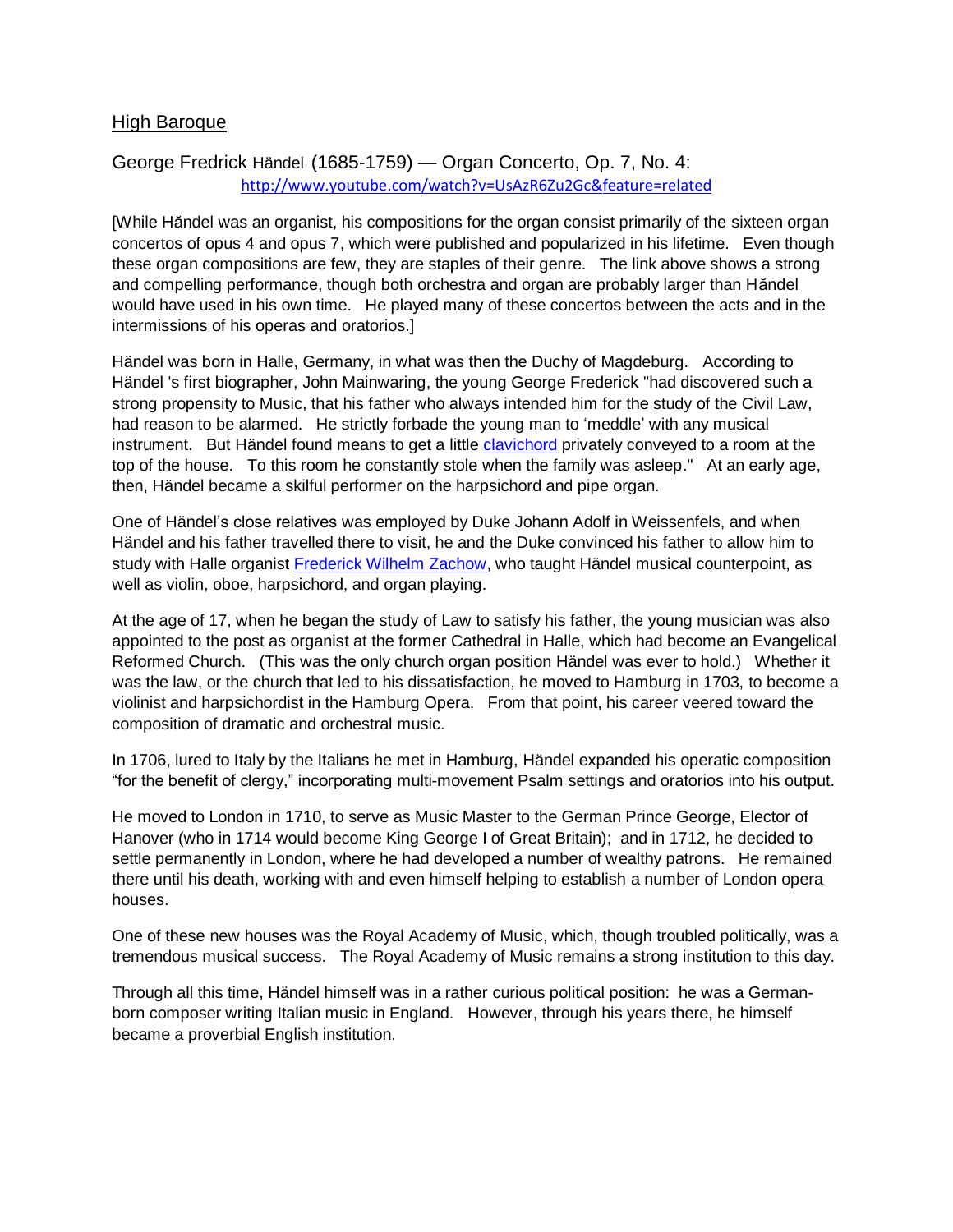### High Baroque

## <span id="page-10-0"></span>Johann Sebastian Bach (1685-1750) — *Toccata & Fugue in D minor*: <http://www.youtube.com/watch?v=CTVraVgzC9U&feature=fvsr>

— *Fantasy and Fugue in G minor* (also cited above with Buxtehude) <http://www.youtube.com/watch?v=g6Kul3JzKI0&feature=related>

[Today, we think of Bach as first and foremost an organist and a church musician. At the end of each of his scores, he wrote Soli Deo Gloria, "to God alone be glory." In our time, the *Toccata & Fugue in D minor* is probably his best *known* organ work, but it is only one piece in the midst of a very large set of organ music, including many chorale-based "preludes." Bach's other compositions include a huge output of pieces for choirs, vocal soloists, solo harpsichord, and various other instruments of the day.]

Photo of J.S. Bach: [http://en.wikipedia.org/wiki/File:Johann\\_Sebastian\\_Bach.jpg.](http://en.wikipedia.org/wiki/File:Johann_Sebastian_Bach.jpg)

Bach was born in Eisenach, Germany, into a very musical family. [In fact, there were so many Bach musicians that, for a time, the word *Bach* was used to indicate a musician. In addition, many of the Bachs were Johanns! Now days, when we say "Bach," we mean Johann Sebastian, and indicate the other Bachs by giving their full names.] Bach's father, [Johann Ambrosius](http://en.wikipedia.org/wiki/Johann_Ambrosius_Bach) Bach, taught him violin and harpsichord; and an uncle, [Johann Christolph](http://en.wikipedia.org/wiki/Johann_Christoph_Bach_(1645%E2%80%9393)) Bach, taught him the organ.

Both of Johann Sebastian's parents died within eight months of one another when he was 10. At that time he moved to Ohrdruf to live with his oldest brother, another [Johann Christoph,](http://en.wikipedia.org/wiki/Johann_Christoph_Bach_(1671%E2%80%931721)) who exposed the young Sebastian to the music of his own teacher, Pachelbel, as well as that of Italian and French composers Frescobaldi, [Lully](http://en.wikipedia.org/wiki/Jean-Baptiste_Lully), and [Marchand.](http://en.wikipedia.org/wiki/Louis_Marchand) Young Johann also learned Theology, Latin, Greek, French, and Italian in the local [gymnasium.](http://en.wikipedia.org/wiki/Gymnasium_(school)) (Of course, he knew German, too.)

Then at 14, Bach was awarded a choral scholarship to study at the highly selective St. Michael's School in Lüneburg, in north Germany. In this wealthy area, he was exposed to an even wider section of European culture and studied alongside the sons of noblemen from all over the north. Seeing the fine pipe organs in the rich city also likely made a strong impression.

[*This is perhaps an appropriate place to show the diagram of "Places where Bach lived.*" It shows *cities of his birth and schooling, and locations of his employment, discussed in the next section*.]

The productive periods of Bach's life are usually divided into three sections. The periods are basically chronological, but are named after the places where he worked.

- 1. Early Years and Weimar period (including also Arnstadt and Mühlhausen) (1703-1717)
- 2. Anhalt-Cöthen period (1717-1723); and
- 3. Leipzig Period (1723-1750).

Period 1. In 1703, after Bach graduated from St. Michael's School, he accepted a job back in central Germany, as a court musician in the chapel of Johann Ernst, Duke of Weimar. During his seven months there, his fame as a keyboard player spread, and he was offered many other jobs. He accepted one as organist at the church of St. Boniface in Arnstadt, where he had recently inspected and played the first recital on a new pipe organ. [Such first recitals are called "inaugural" or "dedication" recitals.]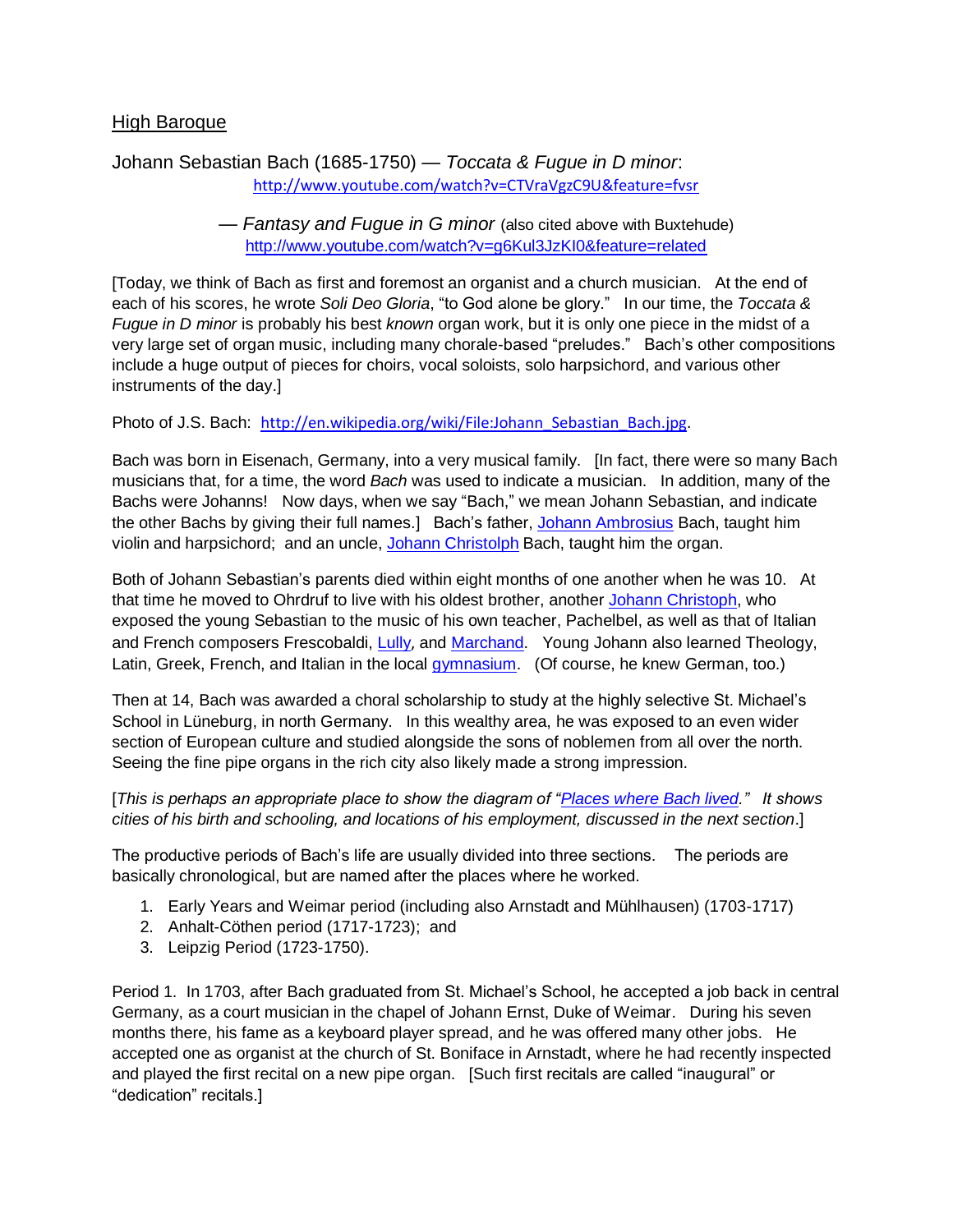Remember the story of Bach walking the 240 miles to Lübeck to hear Buxtehude's *[Abendmusik](http://en.wikipedia.org/wiki/Abendmusik)* concerts? The unexpected three months he was away became an "absence without leave" from Arnstadt. [It is said that, while Bach was there, Buxtehude offered him a job as his assistant and successor in Lübeck, if Bach would only marry Buxtehude's eldest daughter. This had become a standard condition at Lübeck; Bach was not the first organist to turn down Buxtehude's offer!]

So, tensions had developed between Bach and his Arnstadt employers: they, upset with his unauthorized absence; and he, increasingly unhappy with the quality of his choir singers. In 1706, he accepted a new post as organist of St. Blasius Church in Mülhausen, where he enjoyed higher pay, better conditions, and a much better choir. There he married a second cousin, [Maria Barbara](http://en.wikipedia.org/wiki/Maria_Barbara_Bach)  [Bach,](http://en.wikipedia.org/wiki/Maria_Barbara_Bach) and over their years together they had seven children, four of whom survived — two of those the major composers [Wilhelm Friedemann](http://en.wikipedia.org/wiki/Wilhelm_Friedemann_Bach) and [Carl Phillip Emmanuel.](http://en.wikipedia.org/wiki/Carl_Philipp_Emanuel_Bach)

In 1708, Bach returned to Weimar, this time as organist and concertmaster to the ducal court, where he worked with a well-funded group of professional musicians. [He and Maria Barbara had a nice apartment close to the Duke's palace, and their first child was born here.] Bach served the Duke in Weimar for approximately ten years, and it is thought that many of his major organ works were composed during this period.

Bach definitely planned his *Orgelbüchlein* ("Little Organ Book") here, originally intending it to include 164 chorale settings — to serve as a study and exercise book for organists (and also as collection of practical church music). However, before it was completed, he accepted a post as music master for Prince Leopold of Anhalt Cöthen, against the Duke of Weimar's wishes. Weimar refused to release him, and jailed him for nearly three months. It is said that much of the *Orgelbüchlein* we have today was completed while Bach was detained in Weimar; but he never completed the full set as planned, and the title page says it was "composed by Johann Sebast. Bach, *pro tempore* Capellmeister to His Serene Highness the Prince of Anhalt Cöthen." [This volume of forty-six pieces is still in standard use today as a teaching tool and music resource.]

Period 2. After his release from the Duke's dungeon, Bach went to his new job in Cöthen, where for six years he served as *Kappelmeister* (literally, "chapel [music] master" – which had come to mean ―court music director‖ for a monarch). The Prince was a Calvinist, so worship in his chapel was not elaborate; but the Prince was also a musician, and highly valued Bach's skills. It was a very productive period for the composer's secular music, including the *Orchestral Suites*, the *Brandenburg Concertos*, sets of solo works for both cello and violin, and a number of secular cantatas.

[It should be pointed out that, although in his own time Bach gained considerable fame as an organist, he was not widely known or respected as a composer until his works were revived in the early  $19<sup>th</sup>$  century – largely due to the influence of [Felix Mendelssohn.](http://en.wikipedia.org/wiki/Felix_Mendelssohn)]

In July of 1720, while Bach was travelling with the Prince, his first wife Maria Barbara died suddenly; and in December of 1721, he married Anna Magdalena Wilcke, a gifted soprano 17 years younger than he. She was the daughter of the court trumpeter, and herself performed as a singer at court. Together over the ensuing years, they had 13 more children, six of whom survived: Gottfried [Heinrich,](http://en.wikipedia.org/wiki/Gottfried_Heinrich_Bach) [Johann Christoph Friedrich,](http://en.wikipedia.org/wiki/Johann_Christoph_Friedrich_Bach) and [Johann Christian](http://en.wikipedia.org/wiki/Johann_Christian_Bach) became significant musicians; Elisabeth Juliane Friederica (1726–81) married Bach's pupil Johann Christoph Altnikol; Johanna Carolina (1737–81); and Regina Susanna (1742–1809). [1809 is the year [Felix Mendelssohn](http://en.wikipedia.org/wiki/Felix_Mendelssohn) was born.]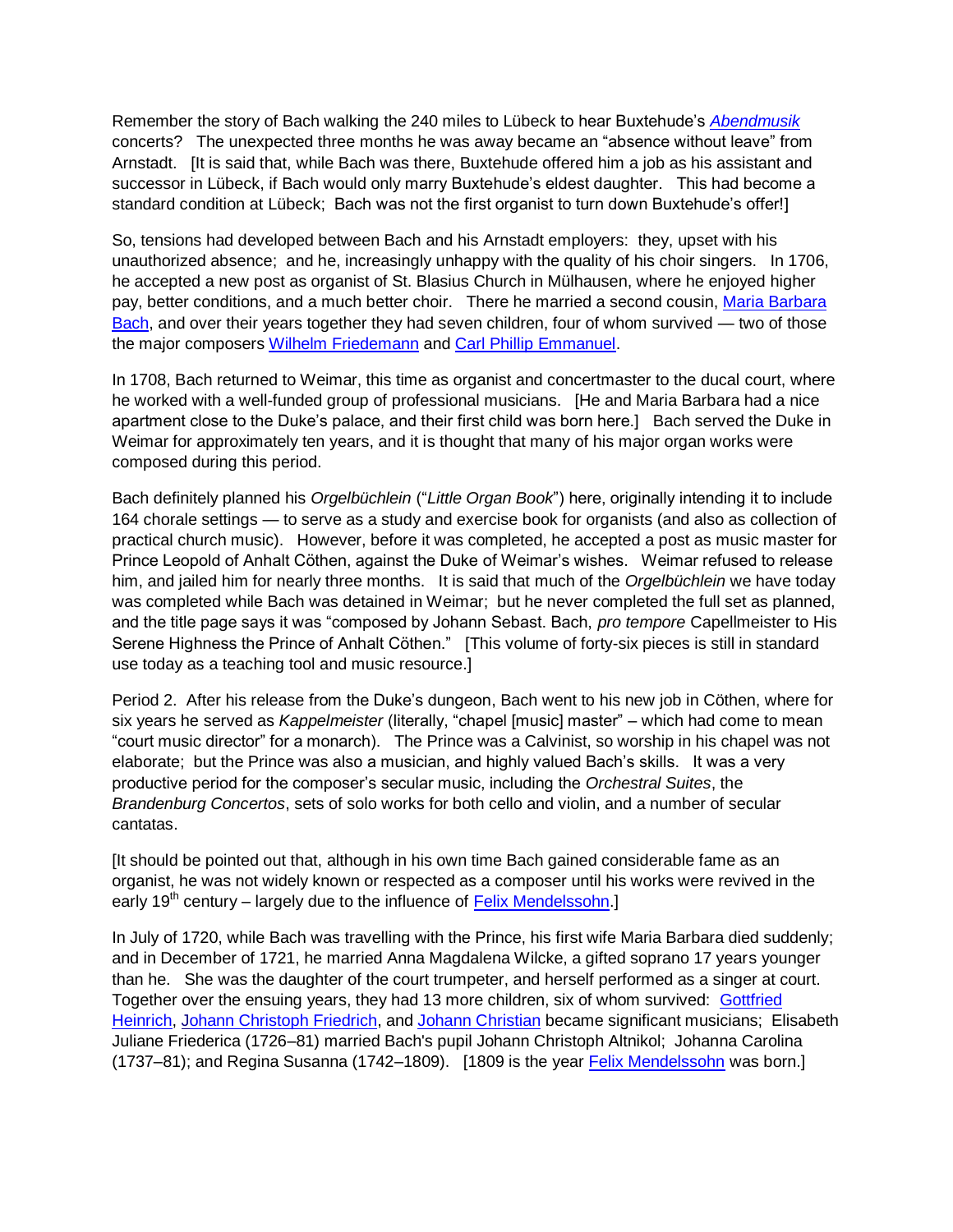Period 3. In 1723, Bach was appointed Cantor of the St. Thomas School at St. Thomas Church in Leipzig, where he was also Director of Music for the city's principal churches (including St. Thomas; St. Nicolas; and St. Paul, the church of the [University](http://en.wikipedia.org/wiki/University_of_Leipzig) of Leipzig). This was a prestigious municipal post in a major mercantile city of the Electorate of Saxony.

Bach was to instruct the students in Latin, as well as in music and singing, and to provide a cantata for the city's churches on every Sunday and every church holy day. For this purpose, he usually mounted performances his own pieces. There is evidence that he wrote over 300 cantatas, but only 200 of them survive.

Three full cycles of cantatas were written during his first three years in Leipzig. Each related to the Gospel reading for the day, and was also based on a corresponding chorale tune and text. From the cantatas, and from the two Passions (major oratorios on Gospel Passion texts of Matthew and John), we also have Bach's exquisite harmonizations of the chorales themselves, and these stand well on their own merit alone.

The sopranos and altos for Bach's choirs in the churches were drawn from the boys of the School, with tenors and basses from the School and elsewhere in Leipzig. [Instrumentalists were also drawn from students at the School, in many cases.] In order to provide weekly music for all three churches, Bach also needed the utmost of care to schedule the singers, the soloists, the instrumentalists, and all their music, For most church music directors today, this alone would be very difficult. Along with directing the School and composing too, he had a major task indeed!

By 1729, he was proficient enough at it that he also could make time to be Director of the Collegium Musicum in Leipzig, a secular performance ensemble started by [Georg Philipp Telemann.](http://en.wikipedia.org/wiki/Georg_Philipp_Telemann) This gave Bach firm control over all Leipzig's major musical organizations. Many of his works in the 1730's and 1740's were written for the Colleguim, including his concertos for violin and harpsichords.

Bach composed the *Kyrie* and *Gloria* of what would become his *Mass in B minor* in 1733, presenting the score to August III, King of Poland, Grand Duke of Lithuania, and the Elector of Saxony. It was Bach's eventually successful bid to become the Royal Court Composer, and he evidently was awarded that post between 1737 and 1739, when one of his former pupils took over as Director of the Collegium Musicum. (It has been speculated that Bach's post as Court Composer gave him more of the bargaining power he needed with the Leipzig City Council.)

Another monumental work for harpsichord Bach composed in 1741. *[The Goldberg Variations](http://en.wikipedia.org/wiki/Goldberg_Variations)* were written for his occasional student Johann Gottlieb Goldberg, whose own benefactor Count Kaiserling was a former Russian ambassador to the Electoral court. He still visited often at court, and brought his keyboard player along to study with Bach. The Count once mentioned that, during his frequent sleepless nights, Goldberg would play for him, for comfort and good cheer. For that purpose, then, Bach supplied what is his only work in this form, a huge set of variations which are based on an aria in the shape of a sarabande, a slow dance found in the keyboard suites. See the aria itself [here.](http://en.wikipedia.org/wiki/File:Bach-goldberg-aria.png)

In 1747, Bach visited the court of Frederick the Great, the [King of Prussia,](http://en.wikipedia.org/wiki/Frederick_II_of_Prussia) in [Potsdam.](http://en.wikipedia.org/wiki/Potsdam) There the King played a [theme](http://en.wikipedia.org/wiki/File:The_Musical_Offering_theme.svg) for Bach and challenged him to improvise a fugue based on his theme. Bach improvised a three-part fugue on Frederick's [pianoforte,](http://en.wikipedia.org/wiki/Fortepiano) then a novelty instrument. On the same theme, he later presented the King with the *[Musical Offering](http://en.wikipedia.org/wiki/The_Musical_Offering)*, which consists of fugues, canons and a trio sonata for violin, flute [the musical instrument King Frederick played], and [basso continuo.](http://en.wikipedia.org/wiki/Basso_continuo)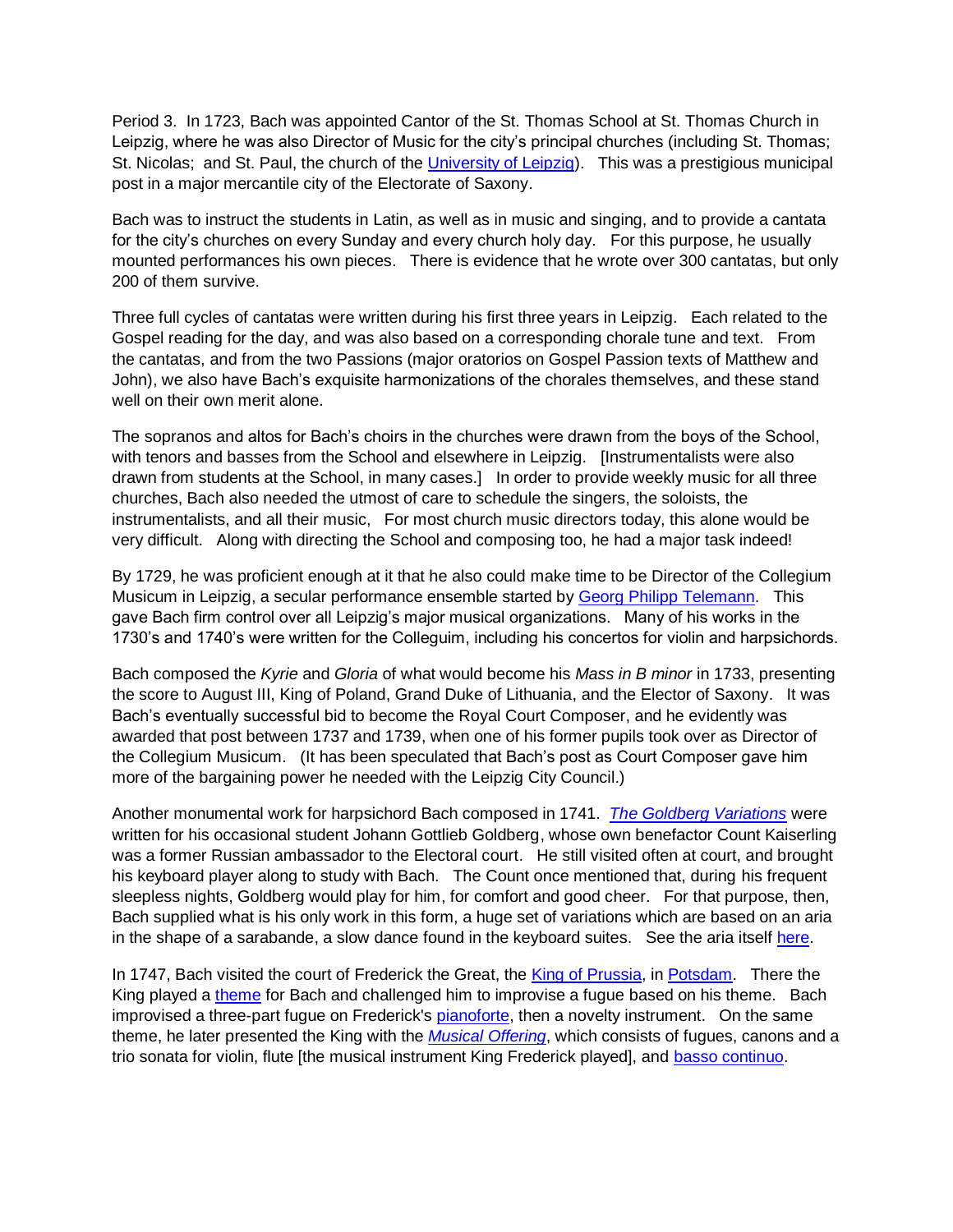Perhaps Bach's largest contrapuntal work on one musical theme, *[The Art of the Fugue](http://en.wikipedia.org/wiki/The_Art_of_Fugue)* is 14 fugues and 4 canons, with the final fugue using the name B-A-C-H as a counter-subject; but that fugue was not completed by the time of Bach's death. (Some have speculated that a sketch of the ending might be somewhere on a lost or missing manuscript page. Bach's obituary mentions a "draft of a fugue that was to contain four themes in four voices," and this would have been a fitting climax for *The Art of the Fugue*.) Many musicians and musicologists have tried to "work out" an ending for the fugue, and some performances provide an ending, while others stop where Bach's manuscript ends. The work can be played on the organ, or by an ensemble of four instruments.

Bach was blind in his last days, and in poor health. It is sometimes considered that his declining health was due to complications from a failed operation on his eyes, which had hoped to restore his sight. The final work he composed was a chorale prelude for organ, entitled "Vor deinen Thron tret *ich hiermit*" ("Before thy throne I now appear"), which he dictated to his son-in-law Johann Altnikol from his deathbed.

Though Bach spent most of his musical life in the central German state of Thuringia — which, as with Pachelbel above, was considered "south Germany" — the German music of the late Baroque no longer showed much difference from south to north Germany, because composers were familiar with music from both schools of their German heritage, as well as that of both Italy and France. Today, in fact, we see all these various styles as coming together in the music of J.S. Bach.

After his death, Bach's reputation at first declined; his compositions were regarded as old-fashioned compared to the emerging [classical style.](http://en.wikipedia.org/wiki/Classical_period_(music)) Even so, during the late  $18<sup>th</sup>$  and early 19<sup>th</sup> centuries, though, Bach was widely recognized for his keyboard compositions. [Mozart,](http://en.wikipedia.org/wiki/Wolfgang_Amadeus_Mozart) [Beethoven,](http://en.wikipedia.org/wiki/Ludwig_van_Beethoven) [Chopin,](http://en.wikipedia.org/wiki/Fr%C3%A9d%C3%A9ric_Chopin) [Schumann,](http://en.wikipedia.org/wiki/Robert_Schumann) and [Mendelssohn](http://en.wikipedia.org/wiki/Felix_Mendelssohn) were among his most prominent admirers; they began writing in more contrapuntal styles after being exposed to Bach's music. Beethoven even described him as the "original father of harmony."

Bach's reputation among the wider public was enhanced in part by [Johann Nikolaus Forkel'](http://en.wikipedia.org/wiki/Johann_Nikolaus_Forkel)s 1802 biography of Bach. In addition, Felix Mendelssohn's 1829 revival performance of Bach's *[St Matthew Passion](http://en.wikipedia.org/wiki/St_Matthew_Passion)* in Berlin helped to significantly expand Bach's reputation as a composer of more than just keyboard music.

The *[Bach Gesellschaft](http://en.wikipedia.org/wiki/Bach_Gesellschaft)*, or "Bach Society," was formed in 1850, with the purpose of publishing a scholarly edition of the complete works of Johann Sebastian Bach. After the first volume in 1851, forty-five more volumes followed, which were not completed until 1900. *The Art of the Fugue* came as a supplemental  $47<sup>th</sup>$  volume in 1926.

The complete organ works of J.S. Bach alone have usually been issued in nine volumes, and some new compositions were discovered in the late 20<sup>th</sup> century — which made for yet a 10<sup>th</sup> volume. A prolific and polished composer in all forms, Bach's counterpoint and composition is considered the pinnacle of Baroque music in general, and a major part of the musical repertory for the pipe organ.

For further listing:

- *Chorale Prelude, ―Nun komm, der Heiden Heiland‖* (also cited above with Buxtehude) <http://www.youtube.com/watch?v=R6piOhwgopg&feature=related>
	- *Chorale Prelude, ―Wer nur den lieben Gott läßt wahlten*‖ (*Orgelbüchlein*) <http://www.youtube.com/watch?v=AdJYCnrSwxE>
		- *Chorale Prelude, ―In dir ist Freude*‖ (*Orgelbüchlein)* [http://www.youtube.com/watch?v=ipe6AB1n6\\_U](http://www.youtube.com/watch?v=ipe6AB1n6_U)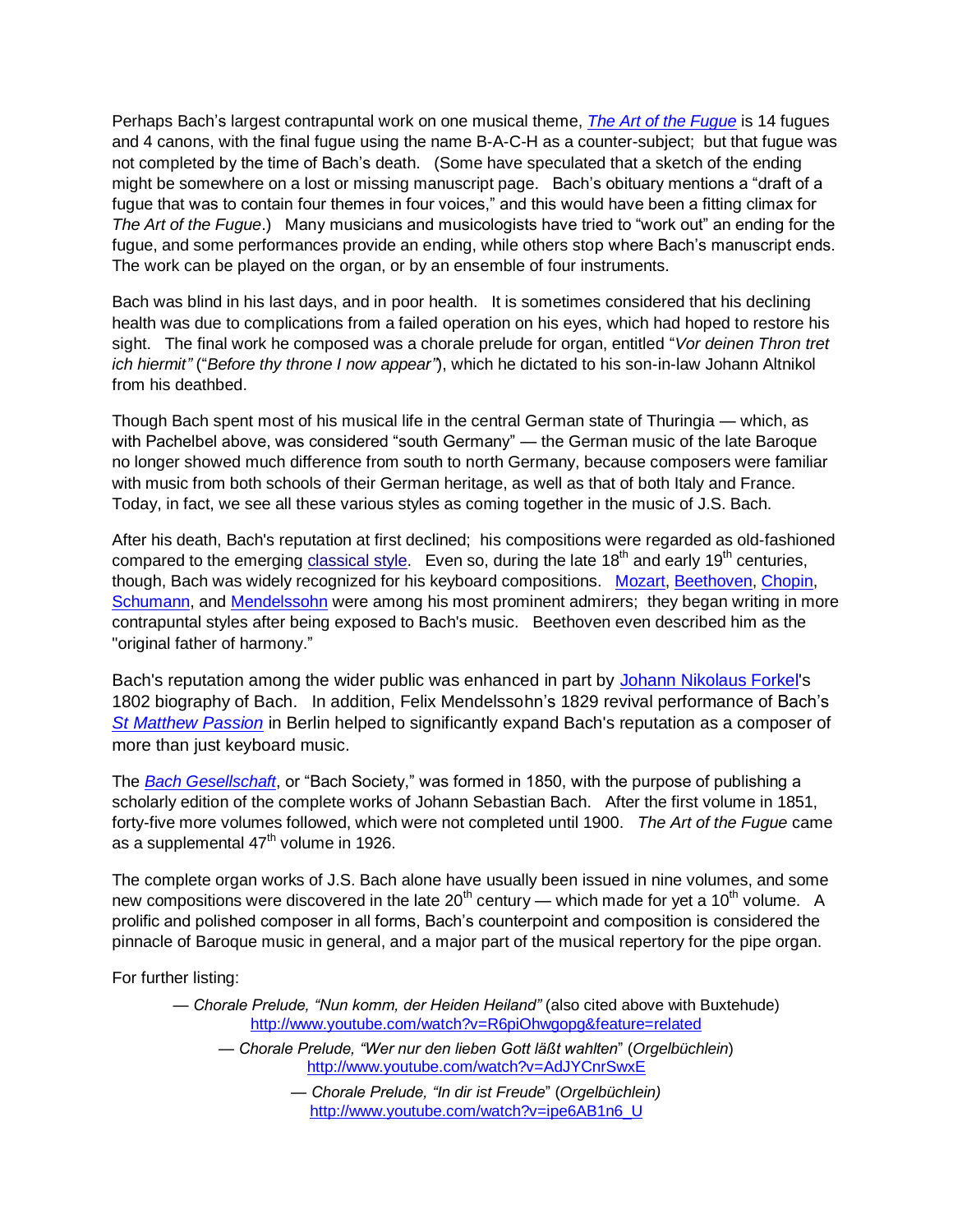## High Baroque into the Classical Period: The French Rococo<sup>3</sup>

<span id="page-14-0"></span>Louis-Nicolas Clérambault (1676–1749) — *Basse et Dessus de Trompette ou de Cornet*  (―Bass and Treble of Trumpet or Cornet‖) from the *Suite du Premier Ton*: <http://www.youtube.com/watch?v=W9XUytkbjho>

Clérambault was an organist and composer, a contemporary of Bach and Handel. He produced many sacred vocal pieces, over 25 secular cantatas, a number of sonatas for violin and [basso](http://en.wikipedia.org/wiki/Basso_continuo#Basso_continuo)  [continuo,](http://en.wikipedia.org/wiki/Basso_continuo#Basso_continuo) a book of dance pieces for the harpsichord, and one book of two suites for the organ (1710). Since those suites are on the first and second tones, it may be speculated that he expected to write more on the subsequent tones, but just never came back to that task.

Born into a musical family, Clérambault learned to play violin and harpsichord at a young age. He later studied organ with the French master, [André Raison,](http://en.wikipedia.org/wiki/Andr%C3%A9_Raison) and composition and voice with [Jean-](http://en.wikipedia.org/wiki/Jean-Baptiste_Moreau)[Baptiste Moreau.](http://en.wikipedia.org/wiki/Jean-Baptiste_Moreau) Clérambault first became the organist at the Church of the Grands-Augustins, and after the death of [Guillaume-Gabriel Nivers,](http://en.wikipedia.org/wiki/Guillaume-Gabriel_Nivers) succeeded him at the organ of the church of *[Saint-](http://en.wikipedia.org/wiki/%C3%89glise_Saint-Sulpice,_Paris)[Sulpice](http://en.wikipedia.org/wiki/%C3%89glise_Saint-Sulpice,_Paris)* and the royal house of Saint-Cyr, an institution for young girls from the poor nobility. In the latter post, he was responsible for music, the organ, and directing chants and choir. It was in this post that he developed the genre of the French cantata, of which he was the uncontested master. In 1719 he succeeded his teacher André Raison at the organs of the church of the Grands-Jacobins.

A somewhat secular style prevails much of Clérambault 's music, even the sacred. However, its tuneful nature makes it ever appealing, and it relates well to the new *[style galante](http://en.wikipedia.org/wiki/Style_galant)* popular from the 1720's to the 1770's, a simplified style which led into the Classical Period.

### English Late Baroque into the Classical Period

<span id="page-14-1"></span>John Stanley (1712–1786) —Trumpet Voluntary:

 $\overline{\phantom{a}}$ 

<http://www.youtube.com/watch?v=Dl3eZk9J3xQ> (performance from *The Joy of Music*, with Diane Bish)

[*Though there is a long tradition of English composers who served as organists, not a lot of actual organ music from them that remains. One might speculate that, since the early English organ did not often have well developed pedals, the keyboard works of many of these composers can also be considered for playing on the organ. In addition, many of their works for solo melody over a figured bass could have been played on the organ. John Stanley, however, is actually the first to leave a fairly significant body of music specifically for the organ. We just need to remember he is not by any means the "first English organ composer."* 

John Stanley was born in London, and an accident when he was just 2 years old left him almost completely blind. He began studying music at the age of 7; and, with [Maurice Greene,](http://en.wikipedia.org/wiki/Maurice_Greene_(composer)) composer and organist at St. Paul's Cathedral, he studied "with great diligence, and a success that was astonishing" (Burney).

<sup>3</sup> *Although music of other High Baroque composers — for instance, Bach, Händel, Telemann, and Vivaldi— exhibited a high degree of "pan-European" similarity, the music of the French Baroque composers remained distinctively French. By 1725 or so, along with art of the day, it moved to a simpler, more light-hearted style that can be labeled "Rococo."*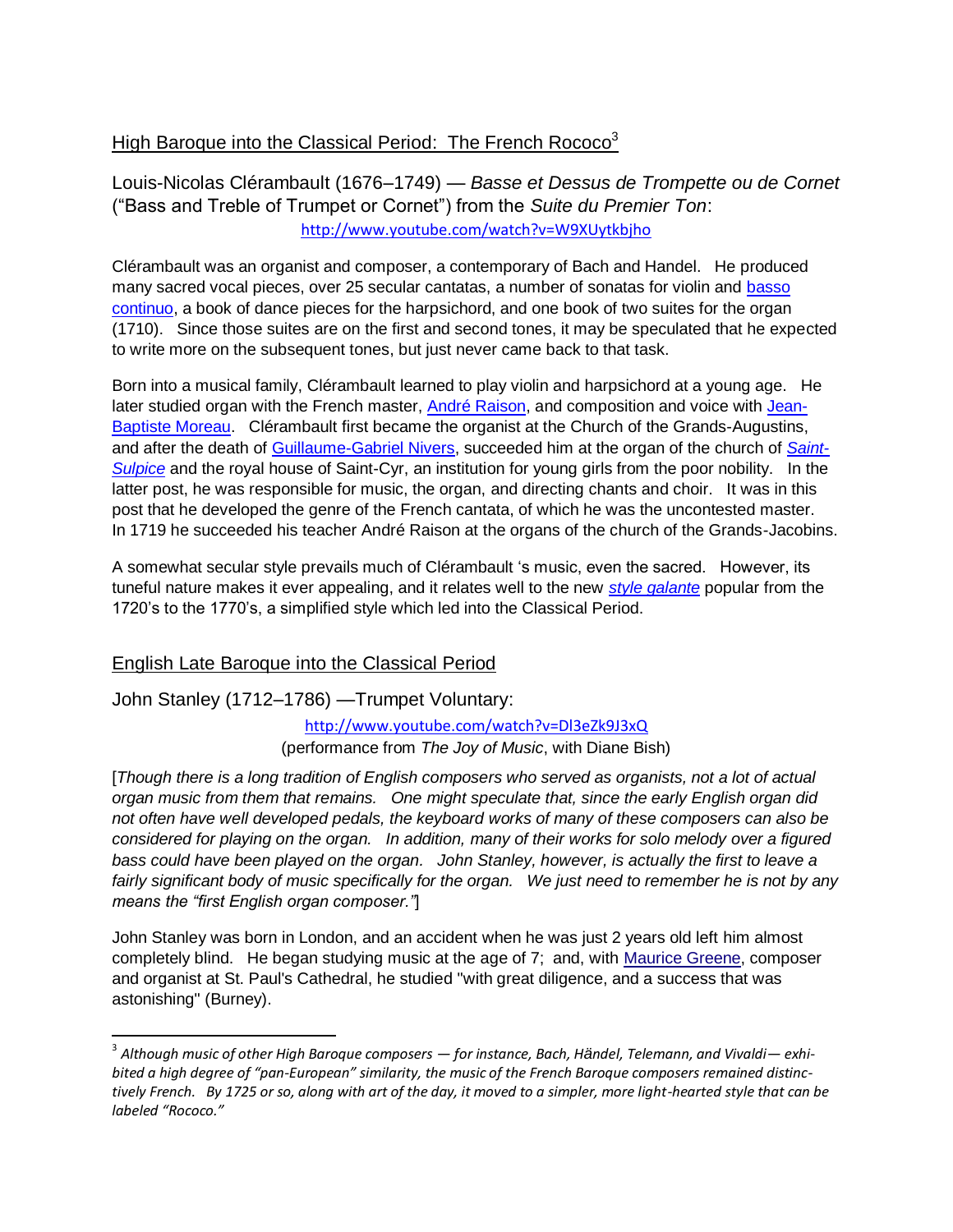He began church duties at the Church of All Hallows, Bread Street, at the age of 9 — probably as a deputy and occasional assistant — and, when the organist died in 1723, he was appointed to the position at the age of 11 years! At 14, he was chosen from many competitors for the post of organist at St. Andrew's, Holborn; and at 17, he became the youngest person ever to complete the Bachelor of Music degree at Oxford University.

In 1734, Stanley was appointed organist at the ancient Temple Church in London, a post he held until his death. His brilliant playing there attracted the attention of many fine musicians, and Händel regularly visited the Church to hear him. After Händel's death in 1759, Stanley formed partnerships with a number of other composers to continue Händel's series of oratorio performances at Covent Garden. Stanley would accompany the oratorios from memory, and play an organ concerto in each intermission. [The English call this an "interval."]

Stanley's works for organ include three sets of ten Voluntaries each, as well as six concertos for organ or harpsichord. [A [voluntary](http://en.wikipedia.org/wiki/Voluntary_(music)) is the name the English gave to an organ piece for church use.] His organ style includes Baroque passage-work and free cadenza, as well as imitative counterpoint (fugue); but it also features much tuneful writing, consistent with the newer "gallant style" which took on greater favor as the Baroque period was ending.

## <span id="page-15-0"></span>Classical Period (1750–1830) — Haydn, Mozart, Beethoven

Organ music by these major classical composers is scarce, although there are certainly other composers of the period, principally church organists, who did write for the organ. However, their scores circulated only among themselves and students who copied them. One notable organ composer in the classical style was [Alexandre Pierre François Boëly,](http://en.wikipedia.org/wiki/Alexandre_Pierre_Fran%C3%A7ois_Bo%C3%ABly) who lived well into the Romantic (1785-1858), but maintained a compositional style that was essentially a classical one.

Gradually, patronage for composers had been moving from church and prince to a wider public, with composers more and more having to write for individual commissions and to rely on published work and sales. In addition, the styles of "fashionable" music were changing, from the grand and ornate styles of the Baroque, to music that was (at least at first) simpler and more quietly expressive (and in some later cases, more theatrical). The orchestra was gaining more dominance among ensembles, as was the [pianoforte](http://en.wikipedia.org/wiki/Fortepiano) among keyboard instruments. The organ's best music, on the other hand, was associated with the older styles.

Haydn wrote a number of "keyboard concertos, some of which go quite well on the organ. The young Mozart *played* the organ in his early tours, and the organ at St. Bravo Church in Haarlem, Netherlands, is sometimes called the "Mozart organ," because he played it in 1766 at the age of 10. A few organ pieces remain in his catalog. Mozart also used the organ in several of his sacred works, and a set of "Church Sonatas" in which it is the [continuo](http://en.wikipedia.org/wiki/Basso_continuo) instrument, not really a soloist.

Other than these examples, the only organ music by major composers of the Classical era was written for mechanical organs — played by pegs inserted into a barrel that rolled around to catch the pipe controls like fingers. Haydn wrote 32 such pieces; Mozart, two large pieces and one smaller one; and Beethoven, just five pieces. The majority of them were written for the very small mechanical organs found in musical clocks of the day; and, although they are small, they are still quite delightful.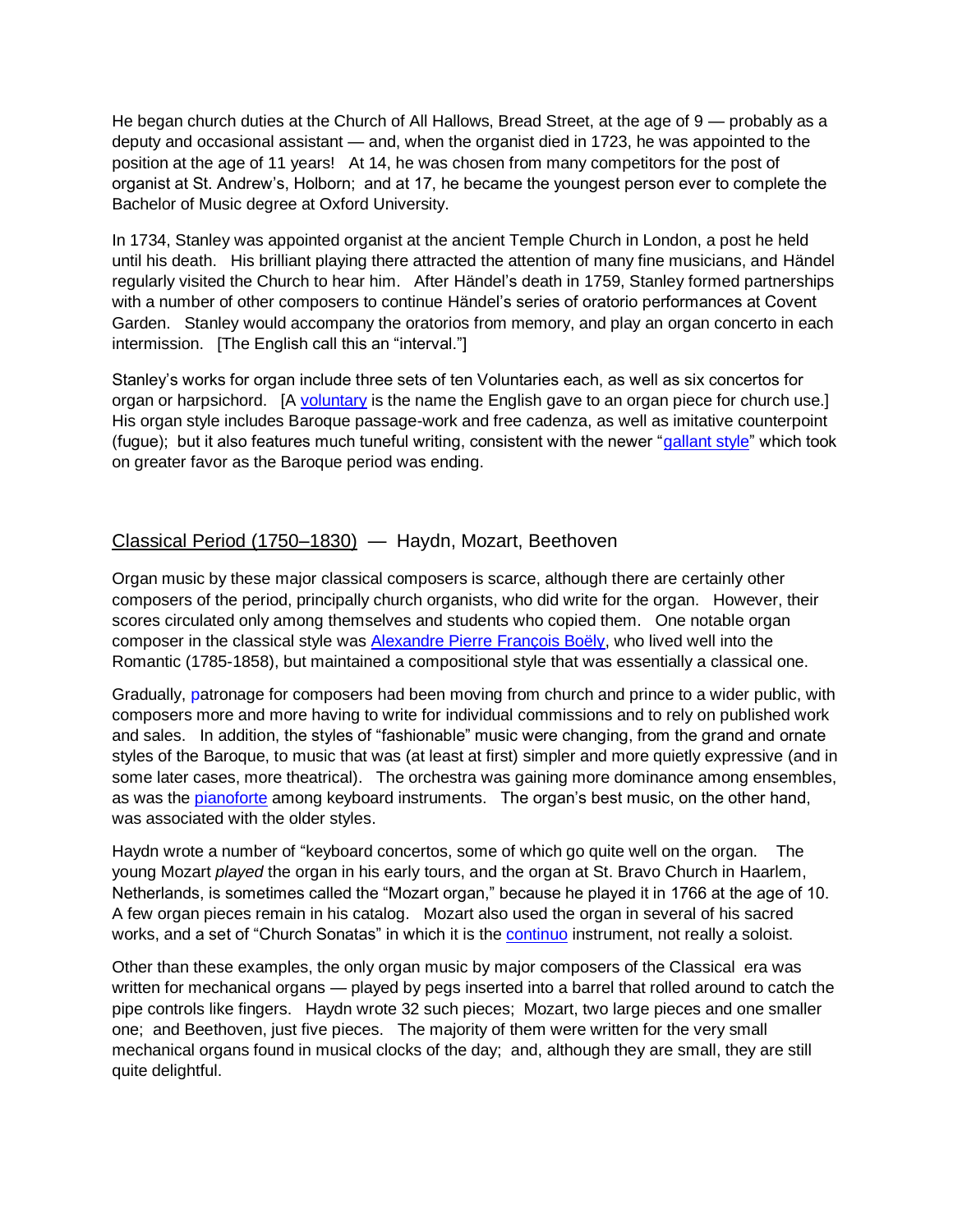Franz Josef Haydn (1732–1809) — Die Flötenuhr, 1772, 1792, 1793, + 2 MSS pieces

Frederick Hohman plays two fluteclock pieces on a hand-pumped organ in Montego Bay, Jamaica. [*The backside of the first person you see is that of the organ pumper*): <http://www.youtube.com/watch?v=QgLnjoOyK2o>

Diane Bish plays three fluteclock pieces on a large modern organ (Rufatti, Coral Gables FL): [http://www.youtube.com/watch?v=dcaQXXEUDWU.](http://www.youtube.com/watch?v=dcaQXXEUDWU)

For further listening: The following Philippine recording of Haydn's C major Keyboard Concerto is very effective on the organ. <http://www.youtube.com/watch?v=BZoUJxx2Fqc>

### Wolfgang Amadeus Mozart (1756–1791)

For organ, besides the Ouverture in C major Mozart's catalog lists four fugues, one of them a gigue. The other three organ pieces are for mechanical instruments: Adagio and Allegro in F minor, K. 594 (1790); *Fantasia in F minor*, K. 608 (1791); and *Andante in F*, K. 616 (1791)

The first two pieces listed above are rather large pieces, and organists often play them with full registrations, as if they were written for a large organ. Thus, they are not really as Mozart conceived them, but the size and gravity of the pieces makes them well suited to the larger, symphonic treatment.

The third piece, the *Andante*, is more frequently played on flute sounds that would have characterized the mechanical organs of Mozart's day. The following recording of the *Andante*, though it shows no actual organ playing, is one of the best available on the Internet: [http://www.youtube.com/watch?v=I2avwwg1Cac.](http://www.youtube.com/watch?v=I2avwwg1Cac)

### Ludwig van Beethoven (1770-1827)

Amidst a full catalog of Beethoven works, the only organ works are five pieces for musical clock. Here are two short ones, marked by their straightforward simplicity as work of his early years: a *Scherzo* and an *Allegro* in G major:

Scherzo:

<http://www.kids.agowichita.org/resources/Beethove%20Scherzo%20in%20G%20for%20Fluteclock.mp3>

<span id="page-16-0"></span>Allegro:

<http://www.kids.agowichita.org/resources/Beethoven%20Allegro%20in%20G%20for%20Fluteclock.mp3>

## Early German Romantic: Felix Mendelssohn (1809–1847)

— Organ Sonata IV, op. 65, no. 4

Third Movement, *Allegretto:* <http://www.youtube.com/watch?v=BlNurK64Smg> Fourth Movement, *Allegro maestoso:* [http://www.youtube.com/watch?v=2RqZw\\_HSx9E](http://www.youtube.com/watch?v=2RqZw_HSx9E)

Born into a prominent Jewish family in Hamburg, Felix Mendelssohn's grandfather was Moses Mendelssohn, a leading philosopher of his time who, though he was a practicing orthodox Jew, has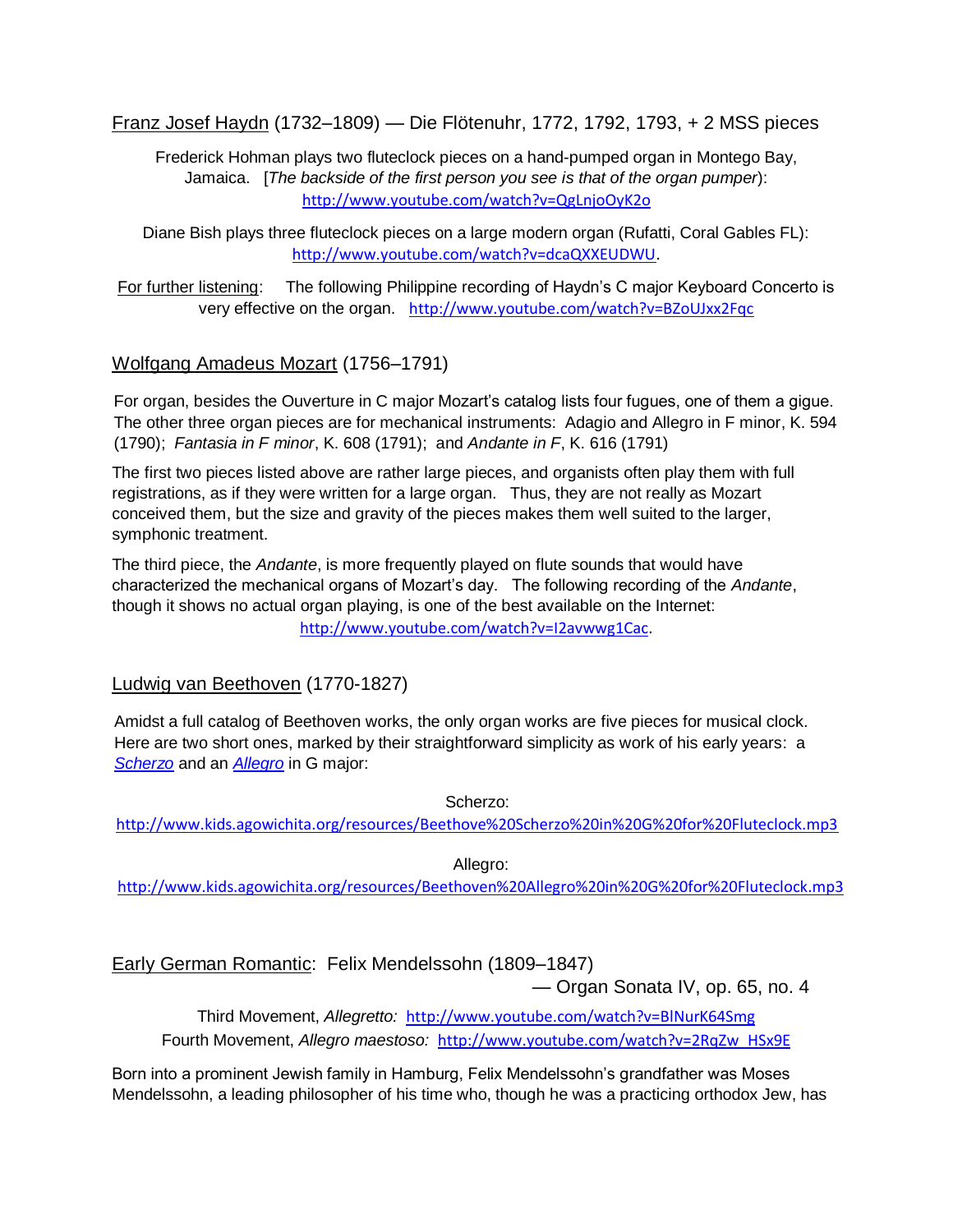by his philosophical thought been referred to as the "Father of Reform Judaism." Mendelssohn's father Abraham was a banker who used his financial influence to help break Napoleon's trade embargo of the British Isles (called the "Continental System"); and, fearing retribution because of that, the family moved from Hamburg to Berlin when Felix was 2 years old and his sister Fanny, 5.

Abraham and Lea (Salomon) Mendelssohn had renounced the Jewish religion, and set out to raise their children (Fanny, Felix, Paul, and Rebecka) without religious education. In 1816, however perhaps to avoid anti-Semitism — the children were baptized Lutheran, and in 1822 the parents were baptized as well. At that time, they adopted the name Mendelssohn-Bartholdy, following the example of Lea's brother Joseph Salomon Bartholdy, who had inherited a property of this name and adopted it as his own surname. [*This may also have helped to sidestep Jewish association with the name* Mendelssohn *alone.*]

Both Felix and Fanny showed precocious musical talent; and, likely at the recommendation of their aunt [Sarah Levy](http://en.wikipedia.org/wiki/Itzig_family#Sarah_Itzig_.281761-1854.29) — who was a talented keyboard player, a student and patron of Bach sons Wilhelm Friedemann and Carl Philip Emmanuel — the two studied both counterpoint and composition with Carl Friedrich Zeiter at the *Berlin Singakademie*, where Sarah often played with the orchestra. [With her Bach connection, Sarah had formed an important library of Bach-family manuscripts, and at her death she willed the remainder of the collection to the *Singakademie*.]

The young Felix Mendelssohn probably made his first public appearance at the age of 9, accompanying a horn duo in a chamber music concert. Between the ages of 12 and 14, he wrote 12 string symphonies for private concerts mounted in the Mendelssohn home for associates of his wealthy parents amongst the intellectual elite of Berlin. (These works were long ignored, but are sometimes programmed today.) His first published work, at the age of 13, was a piano quartet; and in 1824, the 15-year old wrote his first symphony for full orchestra.

Through his teacher Zeiter, Felix Mendelssohn met the important German poet [Johann Wolfgang](http://en.wikipedia.org/wiki/Johann_Wolfgang_von_Goethe)  [von Goethe,](http://en.wikipedia.org/wiki/Johann_Wolfgang_von_Goethe) and Mendelssohn set a number of his poems. Other poetry of Goethe inspired Felix to compose the overture "Calm Sea and Prosperous Voyage" (op. 27, 1828), and he later completed a cantata *[The First Walpurgis Night](http://en.wikipedia.org/wiki/Die_erste_Walpurgisnacht)* (op. 60, 1832), which Goethe had written to be set to music. (Zeiter had twice attempted setting it, but never completed it.)

Mendelssohn was also interested in other literary works, and his Overture to Shakespeare's *A Midsummer Night's Dream* is perhaps the earliest example of an overture strictly for concert use, a genre which became very popular in musical Romanticism. Mendelssohn's masterful *String Octet in E-flat major* (written at age 16) and the *Overture* to the Shakespeare play (age 17) are the best known of his early works.

In 1824, Mendelssohn first studied under composer and piano virtuoso Ignaz Moscheles, who became a close colleague and lifetime friend, important later in the composer's "English connection." In 1825, his maternal grandmother Bella Salomon gave Mendelssohn a score of Bach's *[St. Matthew](http://en.wikipedia.org/wiki/St._Matthew_Passion_(Bach))  [Passion](http://en.wikipedia.org/wiki/St._Matthew_Passion_(Bach))*; and four years later, with the backing of Zeiter and Eduard Devrient (a German baritone, librettist, playwright, actor, theatre director, theatre reformer and historian), the 20-year-old Mendelssohn was able to arrange and conduct a Berlin performance of the *Passion*, a work by then all but forgotten. The success of this performance, the first since Bach's death in 1750, was an important element in the revival of J.S. Bach's music in Germany and, eventually, throughout Europe; and it earned the young Mendelssohn widespread acclaim.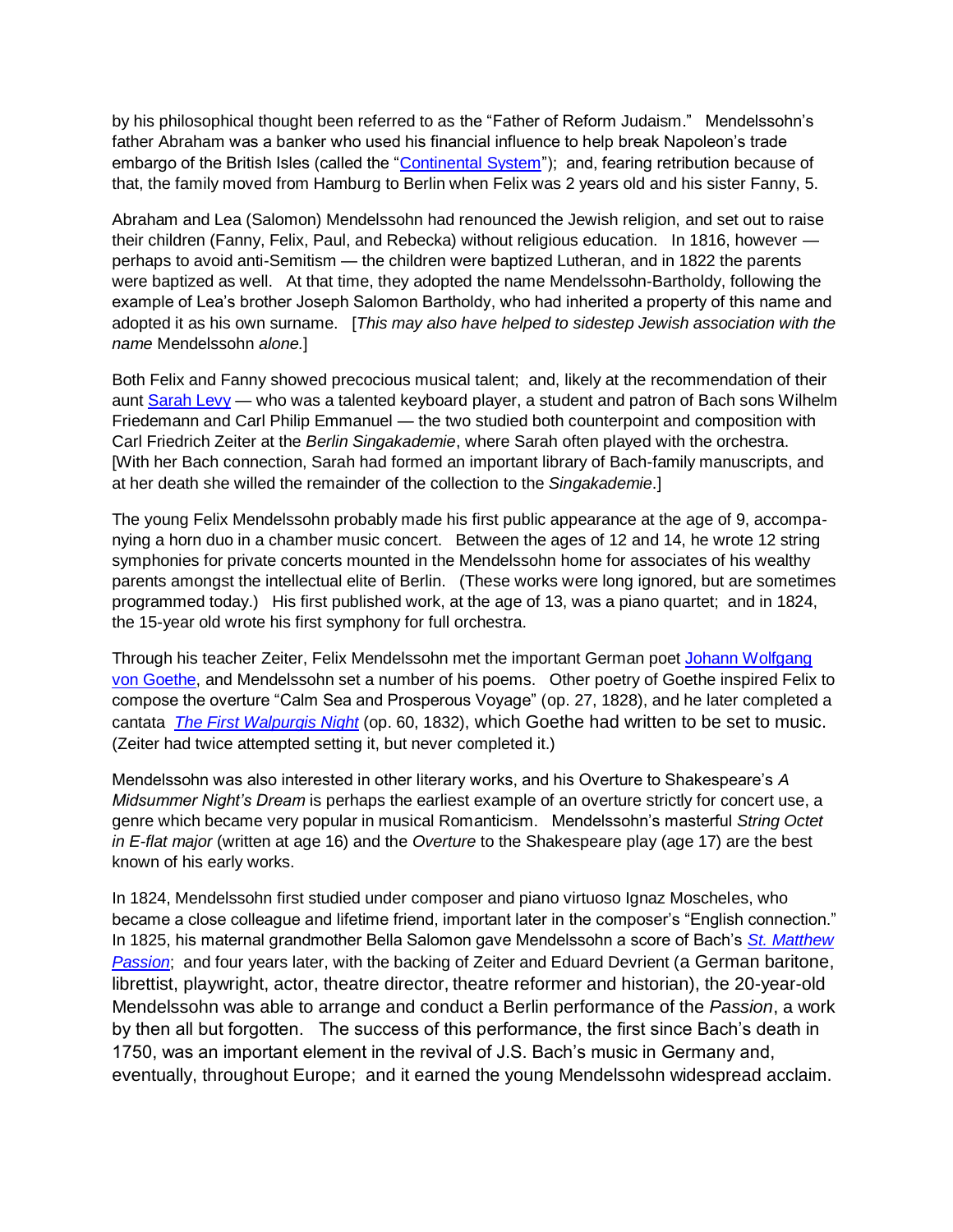In the spring of 1833, Mendelssohn conducted the Lower Rhenish Music Festival in Düsseldorf, where he mounted another "revival," this time of Händel's oratorio Israel in Egypt, prepared from an original score which he had found in London. His success at this endeavor gained him appointment as a music director in the city. There that year also, he worked with dramatist Karl Immermann to improve local theater standards, and made his first appearance as an opera conductor in Immermann's production of Mozart's Don Giovanni.

Mendelssohn first visited England in 1829, and his former teacher Moscheles, already settled in London, introduced him in musical circles there. That summer he also visited Edinburgh, and Britain was destined to be a place where Mendelssohn won a strong following. He made ten visits during his life, totaling about twenty months. On subsequent visits, he met Queen Victoria and Prince Albert; and in the summer of 1844, he conducted five of the Philharmonic concerts in London.

Since his youth, Mendelssohn had performed at both organ and piano, and was particularly known for his improvisations, both at home and in England. His *Three Preludes & Fugues* for organ, op. 37, were published in 1837; and his *Organ Sonatas*, op. 65, were commissioned as a "set of voluntaries" by the English publishers Coventry and Hollier in 1844, who also requested from him an edition of the organ chorales of J.S. Bach. [Proof reading of the *Sonatas* was probably done by Vincent Novello.] Coventry and Hollier advertised them as "Six Grand Sonatas for the Organ.," also calling them the "Mendelssohn School of Organ Playing," which title Mendelssohn later asked that they remove when the music itself was published in July of 1845.

The composer first drafted seven individual voluntaries, but then decided to extend and regroup them into a set of six sonatas — meaning not necessarily pieces in classical sonata form, but instead using the word loosely, as Bach had used it, for a collection or suite of varying pieces. The *Sonatas* also incorporate a number of Bach chorales [specifically, Sonata no. 3 in A major, and no. 6 in D minor].

The *Sonatas* demanded standards of lighter touch and fuller pedal range that few English organs were yet ready to meet; but the *Sonatas* did help to raise standards for English instruments. The first performances of any of the *Sonatas* were by Edmund Chipp in 1846 and 1847; and Mendelssohn wrote that he had heard Mr. Chipp perform "one of the most difficult..., [which had] given me a very high opinion of his talents and his skill as a musician and as a performer." Chipp played the entire set of *Sonatas* by memory at the William Hill Organ Factory in December of 1848.

Mendelssohn's *Sonatas* were well received in other European countries. They were published simultaneously by Schlesinger in Paris, Ricordi in Milan, and Breitkopf & Härtel in Leipzig. Schumann wrote to Mendelssohn that they were "intensely poetical...; what a perfect picture they form!" They may have prompted Schumann's Six Fugues on B-A-C-H, and, later in the century, the organ sonatas of Josef Rheinberger.

Mendelssohn was married in 1837, to Cecile Jeanrenaud, daughter of a French clergyman. They had five children: Carl, Marie, Paul, Lilli, and Felix.

- Carl went on to become a distinguished historian and professor of history at Heidelberg and Freiburg universities;
- Marie married Victor Benecke and lived in London;
- Paul became a noted chemist and pioneered the manufacture of aniline dye;
- Lilli married Adolph Wach, later Professor of Law at Leipzig University;
- and Felix August contracted measles in 1844 and was left in bad health, dying in 1851.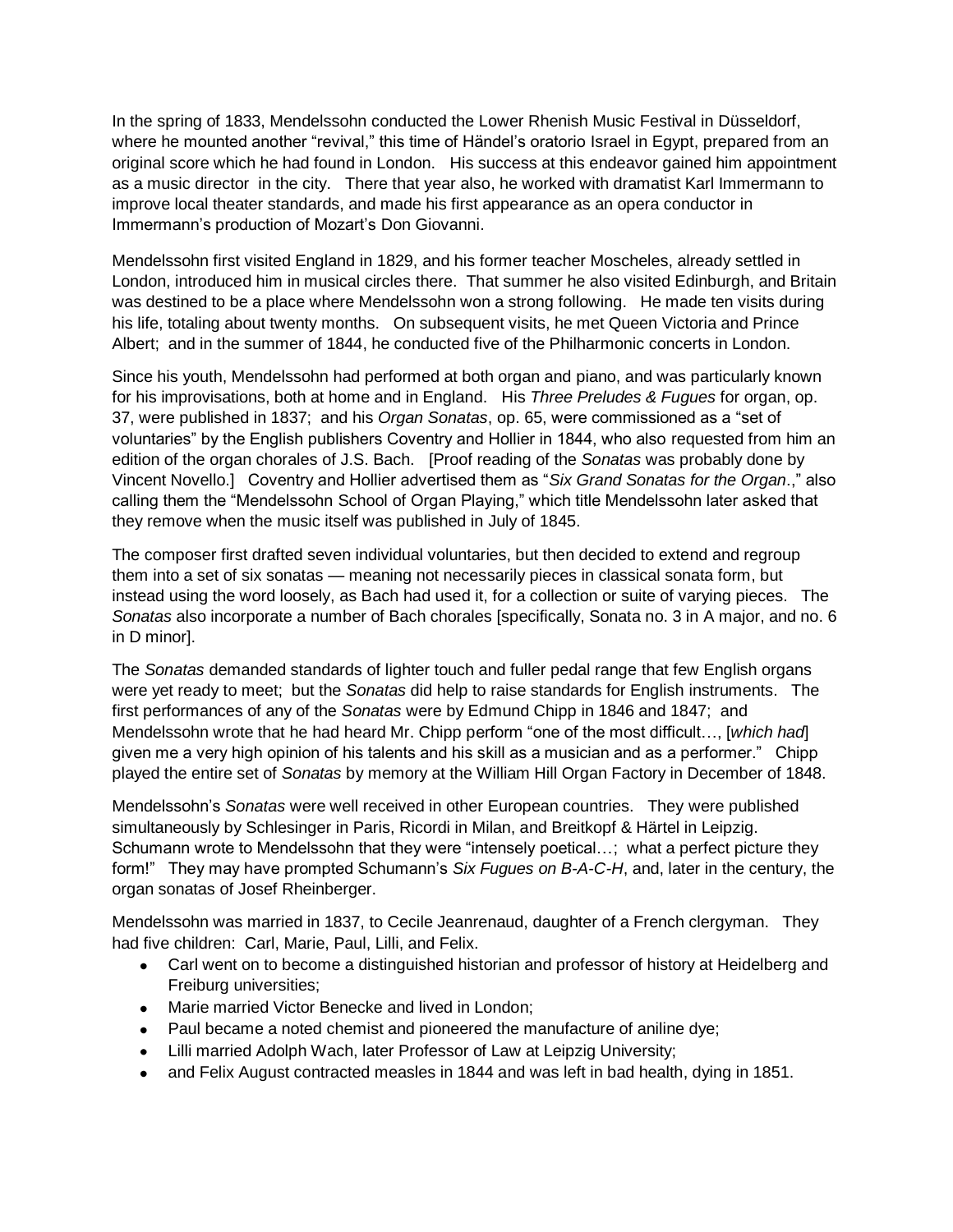The family papers inherited by Marie and Lilli's children form the basis of the extensive collection of Mendelssohn manuscripts, including his correspondence, now in the Bodleian Library at Oxford.

Mendelssohn's sister Fanny died in Berlin in 1847, of complications from a stroke suffered while rehearsing one of her brother's oratorios, *The First Walpurgis Night*. Felix himself died less than six months later from the same cause (which also caused the death of both their parents and their grandfather Moses Mendelssohn). After Fanny's death, in memory of his sister Felix Mendelssohn wrote his [String Quartet No. 6 in F minor,](http://en.wikipedia.org/wiki/String_Quartet_No._6_(Mendelssohn)) a highly emotive work which was to be his last.

Early German Romantic: Fanny Mendelssohn Hensel (1805–1847): *Prelude in F major*

<span id="page-19-0"></span>Performed by Els Biesemans at a recital in the Church "Our Lady over the Dyle [River]" in Mechelen, Belgium: <http://www.youtube.com/watch?v=TuVRt3KSgek>

Mendelssohn's sister Fanny was also musically talented, and their father Abraham had thought that she, rather than Felix, would be the more musical. In their era, though, it was not considered proper for a woman to have a career in music; in fact, Abraham was also at first even against allowing Felix to follow a musical career, until it became clear that he would not be deterred. Shortly before her 15th birthday, Fanny's father wrote to her, "Perhaps for [*Felix*] music will become a profession, but for you it will always remain but an ornament; never can nor should it become the foundation of your existence and daily life...."" [Quoted by S Rothenberg, "Thus Far, but No Farther," Fanny Mendelssohn-Hensel's Unfinished Journey,‖ *The Musical Quarterly*, 1993.]

So, although Fanny continued to be active as an "amateur" keyboard performer and composer, she was kept from a professional musical career. Nonetheless, a [list of her compositions](http://en.wikipedia.org/wiki/List_of_compositions_by_Fanny_Mendelssohn) numbers 466 individual pieces. Some of Fanny Mendelssohn's *Klavierstücke* (keyboard pieces) are well suited to the organ, and the Prelude above is one of these.

As the late  $20<sup>th</sup>$  and early  $21<sup>st</sup>$  centuries have seen a rise in what are called "women's studies," musicologists have gone back to look more carefully at Fanny Mendelssohn's music, as well as that of Clara Schumann and many other long-neglected women composers. It seems only fair that we represent Fanny to some extent in these notes. [An Internet search of "women composers in history" will be found very revealing of this renewed interest in our day.] Eugene Gates has written a fine and detailed article for *[The Kapralova Society Journal](http://www.kapralova.org/journal9.pdf)*, vol. 5, no. 2*,* one well worth reading: "Fanny Mendelssohn Hensel: A Life of Music within Domestic Limits."

French Romantic: Camille Saint-Saëns (1835-1921) — from *7 Improvisations*, op. 150

<span id="page-19-1"></span>Young performer Robert Smith, plays "Allegro giocoso" number 7 of Saint-Saëns' *7 Improvisations*, op. 150, in the Sommerville College Chapel, Oxford University [Runs 4'20"]: <https://www.youtube.com/watch?v=B029n9aWk4c>

{*Though this is not the kind of large French organ Saint- Saëns was writing for, the performance is interesting because one can see the action of mechanical pedal couplers, and it is high resolution video that can be played full-screen. Saint-Saëns ‖Improvisations‖ here may have been first improvised at the organ, or he may have simply chosen the name because they were free-style pieces of an improvisatory nature.*]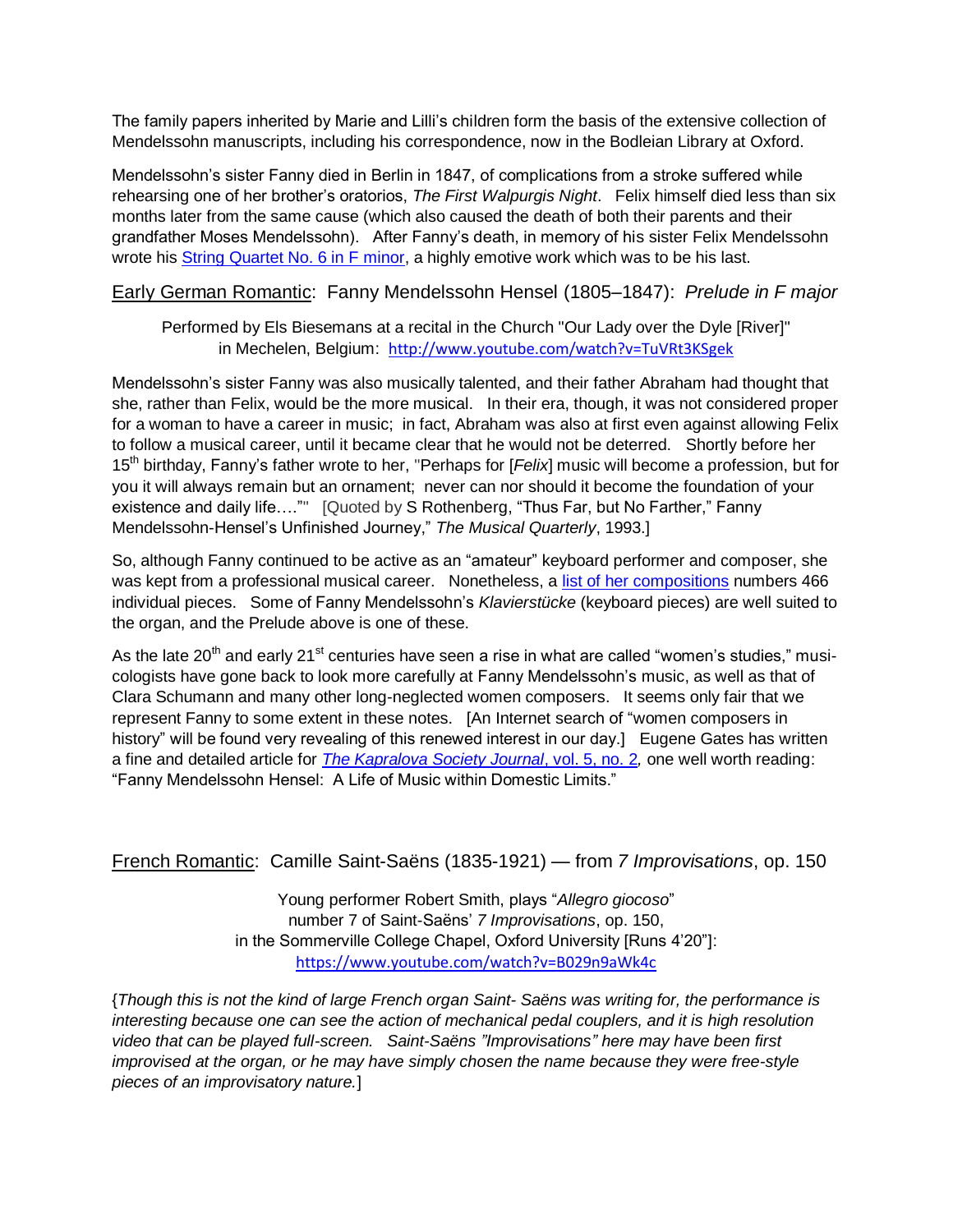Camille Saint-Saëns is sometimes called a "late Romantic" composer, because he lived until 1920, sometimes considered the end of the Romantic Era. However, though his music includes a lot of the loud, bombastic Romantic style, he was essentially a relatively conservative composer — using a number of the older forms, as well as the characteristically Romantic [tone poem,](http://en.wikipedia.org/wiki/Tone_poem) relying on strong melodic development, but not using excessively chromatic harmony — and the spirit of his music puts him squarely in the center of the era. He was friends with Liszt and Berlioz, and later taught [Gabriel Fauré,](http://en.wikipedia.org/wiki/Gabriel_Faur%C3%A9) who was soon his favorite student and closest friend.

Saint-Saëns was born in Paris, and schooled at the [Paris Conservatory,](http://en.wikipedia.org/wiki/Conservatoire_de_Paris) where he studied organ and composition and took many top prizes. After serving as organist in a number of minor churches, he was appointed in 1857 to an excellent position at the [Church of the Madeleine](http://en.wikipedia.org/wiki/%C3%89glise_de_la_Madeleine) in Paris, where he remained until 1877. His weekly improvisations there "stunned the Parisian public and earned Liszt's 1866 observation that Saint-Saëns was 'the greatest organist in the world.' He also composed his famous *[Danse Macabre](http://en.wikipedia.org/wiki/Danse_macabre_(Saint-Sa%C3%ABns))* at this time.‖ [*Wikipedia*]

The only teaching post Saint-Saëns ever held was at the Ecole Niedermeyer, from 1861-1865. where he met and befriended Fauré. Even so, he was an intellectual of many varied talents. He had long been interested in geology, archaeology, and botany; and he was an expert at mathematics. Besides performing, composing, and writing musical criticism, he also wrote scholarly articles on acoustics, ancient instruments, and philosophy — in the lattermost, his ideas foreshadowing Existentialism. With Romain Bussine in 1871, he cofounded the *[Société Nationale de Musique](http://en.wikipedia.org/wiki/Soci%C3%A9t%C3%A9_Nationale_de_Musique)* in order to promote new French music and composers. The Society premiered works by members such as Fauré, Franck, Lalo, and Saint-Saëns himself, who served as co-president, thus becoming an influential figure in shaping the future of French music.

In 1875, nearing forty, Saint-Saëns married Marie Truffot, who was twenty years younger. They had two children, both of whom died tragically within six months of each other, and the couple did not survive this emotionally; they separated in 1881 but never divorced.

Two of his most renowned compositions were premiered in 1886, *The [Carnival of the Animals](http://en.wikipedia.org/wiki/The_Carnival_of_the_Animals)* and *[Symphony No. 3](http://en.wikipedia.org/wiki/Symphony_No._3_(Saint-Sa%C3%ABns))*. But that same year, [Vincent d'Indy](http://en.wikipedia.org/wiki/Vincent_d%27Indy) and his allies had Saint-Saëns removed from the *Société Nationale de Musique*. [*Wikipedia*] When Saint-Saëns' mother died two years later, he simply left France, traveling around the world to exotic places under an alias, "Sannois" — which he also used as a pen name to write many popular books about his travels. He also continued to compose, and spent his last years in Algiers.

There remain four particular distinctions which should be noted. In 1908, Saint-Saëns was the first major composer to write music for a motion picture. *[The Assassination of the Duke of Guise](http://en.wikipedia.org/wiki/The_Assassination_of_the_Duke_of_Guise)* ran 18 minutes, and was a long film for its day. Then in 1915, he was invited to conduct the San Francisco Symphony Orchestra during the **Panama-Pacific International Exposition**, one of two world's fairs celebrating the completion of the Panama Canal. At his death in 1921, the French government awarded him the Grand Cross of the [Légion d'honneur,](http://en.wikipedia.org/wiki/L%C3%A9gion_d%27honneur) and streets in Paris and Marseilles were named in his honor.

Though Saint-Saëns charted his career, and will be remembered, first and foremost as a composer, rather than an organist, his extensive catalog does include a goodly amount of organ music,, around fifty pieces in solo and ensemble. However, the organ works are not frequently performed. It will be the "Organ Symphony" that will make his most long-lasting impression for the organ. Though the organ part is basically simple, and only appears in two of the four movements, it is also stunningly powerful, and pivotal to the work itself, which has over the years become a staple of the symphonic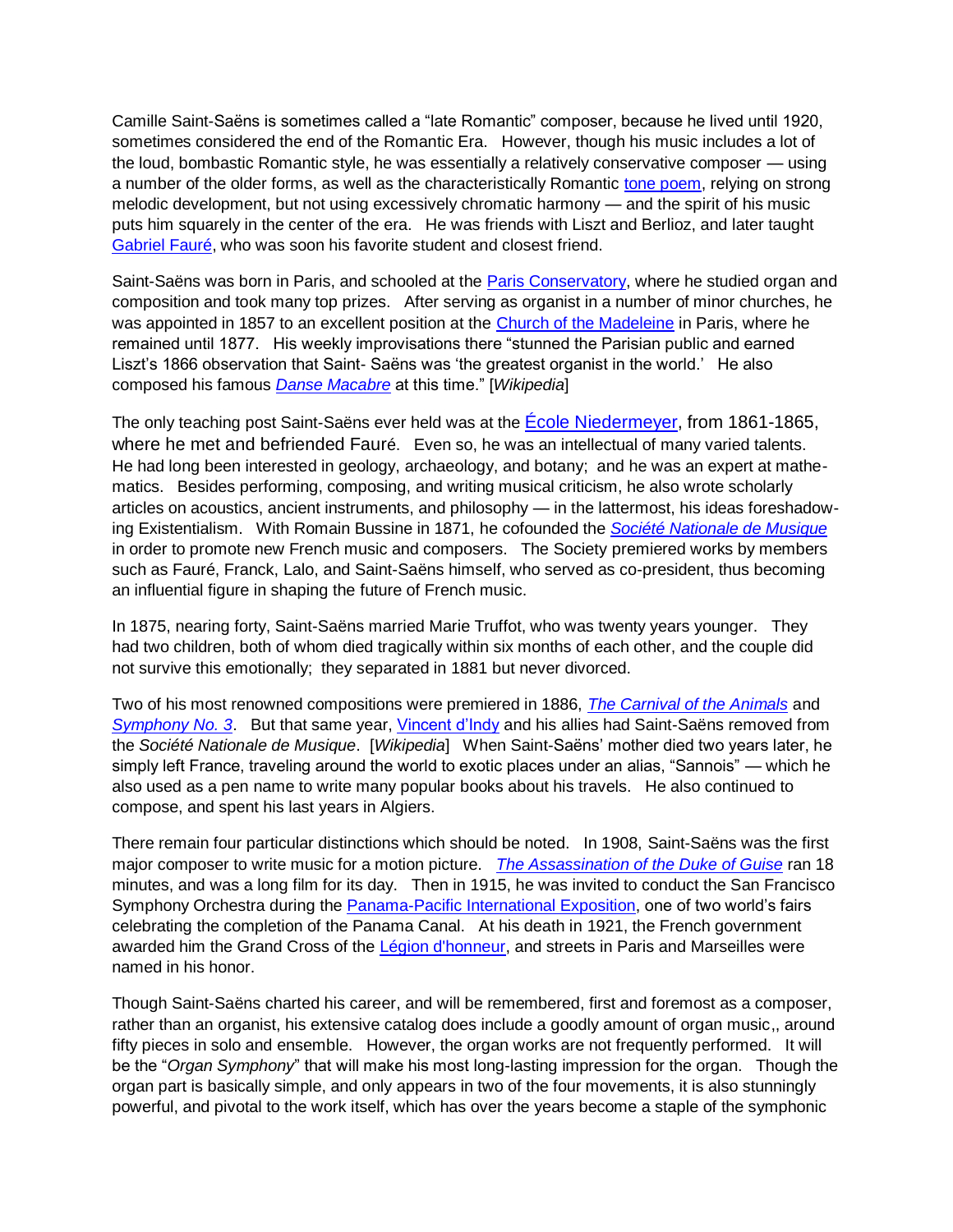literature. After it was completed, Saint-Saëns said "I have given all that I had to give. What I have done I shall never do again."

Finale from Saint-Saëns' *Symphony No. 3*, "The Organ Symphony," performed by a very large youth orchestra in Caracas, Venezuela — an extremely exciting performance, an excellent video, and a hallmark undertaking for these young players [Runs 8'45‖]: <https://www.youtube.com/watch?NR=1&v=XEocEUSVqac&feature=endscreen>

French Romantic: César Franck (1822-1990) — *Prelude, Fugue, & Variation,* op. 18

A young, unfortunately unnamed performer plays well here, on what may be an **electronically** simulated pipe organ with **digitally sampled tone.<sup>4</sup> This composition was published in 1868.** [https://www.youtube.com/watch?v=\\_Sm39xz61Rk](https://www.youtube.com/watch?v=_Sm39xz61Rk) 

<span id="page-21-0"></span>[*For the* Prelude *only, stop at 3:26*; *the* Variation *runs from 6:23 to 9:42*.]

César-Auguste Franck was born in [Liège,](http://en.wikipedia.org/wiki/Li%C3%A8ge) then part of the Kingdom of the Netherlands (from 1830 part of [Walloon](http://en.wikipedia.org/wiki/Walloon_language) speaking Belgium). His father entered him in the [Royal Conservatory of Liège,](http://en.wikipedia.org/wiki/Royal_Conservatory_of_Li%C3%A8ge) studying *[solfège](http://en.wikipedia.org/wiki/Solf%C3%A8ge)*, piano, organ, and harmony; and In that city he gave his first concerts in 1834 at the age of 12. He studied privately in Paris from 1835, and after a brief return to Belgium and a disastrous reception for his early oratorio *Ruth*, he moved to Paris, where he married and embarked on a career as teacher and organist. He gained a reputation as a formidable improviser, and travelled widely in France to demonstrate new instruments built by [Aristide Cavaillé-Coll.](http://en.wikipedia.org/wiki/Aristide_Cavaill%C3%A9-Coll)

In 1858 he was appointed organist at [Sainte-Clotilde,](http://en.wikipedia.org/wiki/Basilica_of_St._Clotilde,_Paris) a position he retained for the rest of his life. He became professor of organ at the Paris Conservatory in 1872, and took French nationality, a requirement of the appointment. His pupils included [Vincent d'Indy,](http://en.wikipedia.org/wiki/Vincent_d%27Indy) [Ernest Chausson,](http://en.wikipedia.org/wiki/Ernest_Chausson) [Louis Vierne,](http://en.wikipedia.org/wiki/Louis_Vierne) [Charles Tournemire,](http://en.wikipedia.org/wiki/Charles_Tournemire) [Guillaume Lekeu,](http://en.wikipedia.org/wiki/Guillaume_Lekeu) and [Henri Duparc.](http://en.wikipedia.org/wiki/Henri_Duparc_(composer)) In his book on Franck, d'Indy notes that this group became increasingly tight-knit in their mutual esteem and affection between teacher and pupils, that independently but unanimously each new student came to call their professor *Père Franck,* "Father Franck" After acquiring the Conservatoire professorship, Franck wrote several pieces which have entered the standard classical repertoire, including [symphonic,](http://en.wikipedia.org/wiki/Symphonic) choral, [chamber,](http://en.wikipedia.org/wiki/Chamber_music) and [keyboard](http://en.wikipedia.org/wiki/Musical_keyboard) works.

During July of 1890, Franck was riding in a cab which was struck by a horse-drawn trolley, injuring his head and causing a short fainting spell. There seemed to be no immediate after-effects; he completed his trip and he himself considered it of no import. However, walking became painful and he found himself increasingly obliged to restrict his activities. He took his vacation as soon as he could in [Nemours](http://en.wikipedia.org/wiki/Nemours) (a commune in north-central France), where he hoped to work on projected organ pieces and some commissioned works for [harmonium.](http://en.wikipedia.org/wiki/Harmonium)

While Franck did not complete the harmonium collection, the organ pieces were finished in August and September 1890. They are the *Trois Chorals*, which are among the greatest treasures of organ literature, and form a regular part of the repertory today. (Of them, 1950s biographer Léon Vallas

 $\overline{\phantom{a}}$ 

<sup>4</sup> Click the link to *Wikipedia*, then move to contents, and click "3.3 Pipe Organ Simulations." In general, students are not encouraged to make a study of electronic organs; but it is important to recognize that they exist. Digital sampling is the element that has finally made their tone acceptable, though the tone broadcast from speakers will never quite compare to that of real pipes spread out in the space of a chamber or organ case. (*Would you rather hear a live symphony orchestra, or a recording of one?*]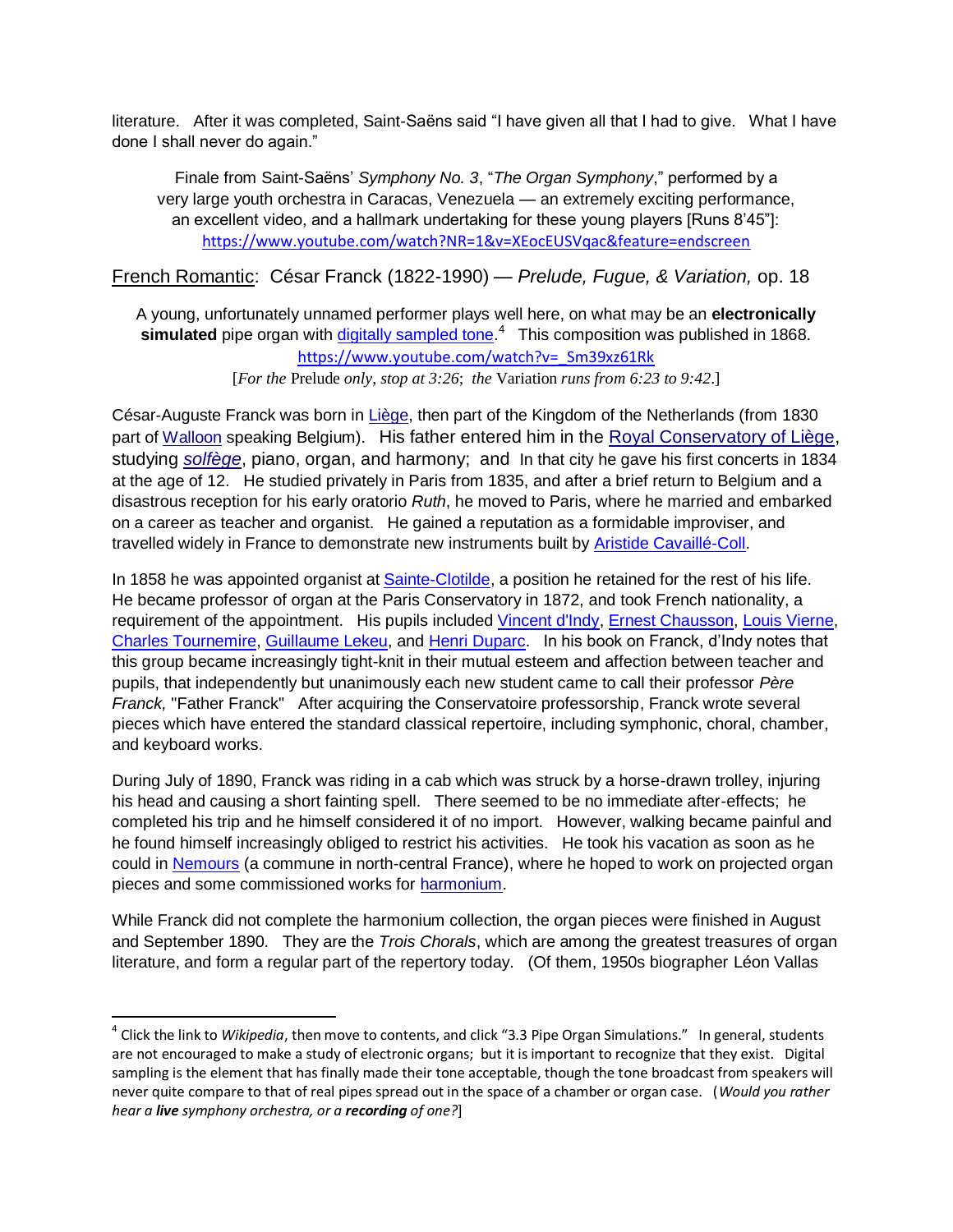says: "Their beauty and importance are such that they may be properly considered as a kind of musical last will and testament.")

Franck started the new term at the Conservatoire in October, but caught a cold mid-month. It led to an infection involving lungs and heart, in a day before there were antibiotics; his condition rapidly worsened, and he died on November 8. The funeral mass at Sainte-Clotilde was attended by a large congregation, including many important musicians of the day, and he was first buried at Montrouge. Later, his body was moved to Montparnasse, to a tomb designed by his friend, architect [Gaston Redon.](http://en.wikipedia.org/wiki/Gaston_Redon) A number of Franck's students commissioned a bronze medallion from [Auguste Rodin,](http://en.wikipedia.org/wiki/Auguste_Rodin) and in 1893 a three-quarter bust of Franck was also placed at the side of the tomb. In 1904, a monument to Franck by sculptor [Alfred Lenoir,](http://en.wikipedia.org/w/index.php?title=Alfred-Charles_Lenoir&action=edit&redlink=1) *César Franck at the Organ*," was placed in the Square Samuel-Rousseau across the street from Sainte-Clotilde.

Many of Franck's works employ "[cyclic form](http://en.wikipedia.org/wiki/Cyclic_form)", a method of achieving unity among several movements or sections. In it, the main themes from the composition are recapitulated, and sometimes combined by way of development, in the final movement or section. Of this form the Encyclopedia Britannica says, "A kind of cyclic 'school' arose for a time among Liszt's disciples, especially the Franco-Belgian composer César Franck, whose techniques were well publicized by his pupil Vincent d'Indy."

In addition, Franck showed a penchant for frequent, graceful [modulations](http://en.wikipedia.org/wiki/Modulation_(music)) of key. These modulatory passages, often achieved through a [pivot chord](http://en.wikipedia.org/wiki/Common_chord_(music)) or note, arrive or move through harmonically remote keys. Indeed, Franck's improvisation students report that his most frequent admonition was "modulate, modulate." Franck's harmonic style and his method of inflecting melodic phrases are among his most recognizable traits. His distinctive modulatory style often used chromatically descending diminished seventh chords (as seen earlier in Chopin), and also foreshadowed the extreme chromaticism of the late Romantic era — which eventually led to ventures outside tonality itself in the 20<sup>th</sup> century.

Frank's complete organ works contain the following: *Andantino* in G minor (1857), *Trois Antiennes* (1859); *44 Petites Pièces* (1858–1863); *Six Pièces*, Op. 16-21 (published 1868); *Trois Pièces* (1878); *Andantino* (1889); *Trois Chorals* (1890); and the incomplete collection of 59 short works known as "*L'Organiste*," written for the [harmonium](http://en.wikipedia.org/wiki/Harmonium) but most often played on organ (1889–1890). The major organ works are most frequently performed: those from the *Six Pièces*, Op. 16-21; 5 the *Trois Pièces*; and the *Trois Chorals*.

For further listening Young organist Daniel Gabčo plays Franck's *Choral No. 3 in A minor* at St. Martin's Cathedral, Bratislava, Slovakia: <https://www.youtube.com/watch?v=9vuZfa6nu-I>[Full timing: 14'10"]

<span id="page-22-0"></span>[In the middle, solo voice section, notice the "downward sliding" chromaticism; *and later, the combination of the first section's juxtaposed choral phrases and arpeggio motion as they come back* combined *in the development and final ending.*]

German Romantic: Johannes Brahms (1833-1897)

 $\overline{a}$ 

— *Prelude & Fugue in A minor, WoO post. 9*

<sup>5</sup> It should be noted the op. 17 of the *Six Pièces* is the *Grand Pièce Symphonique*, which may be considered a forerunner of the later organ symphonies of Widor and Vierne.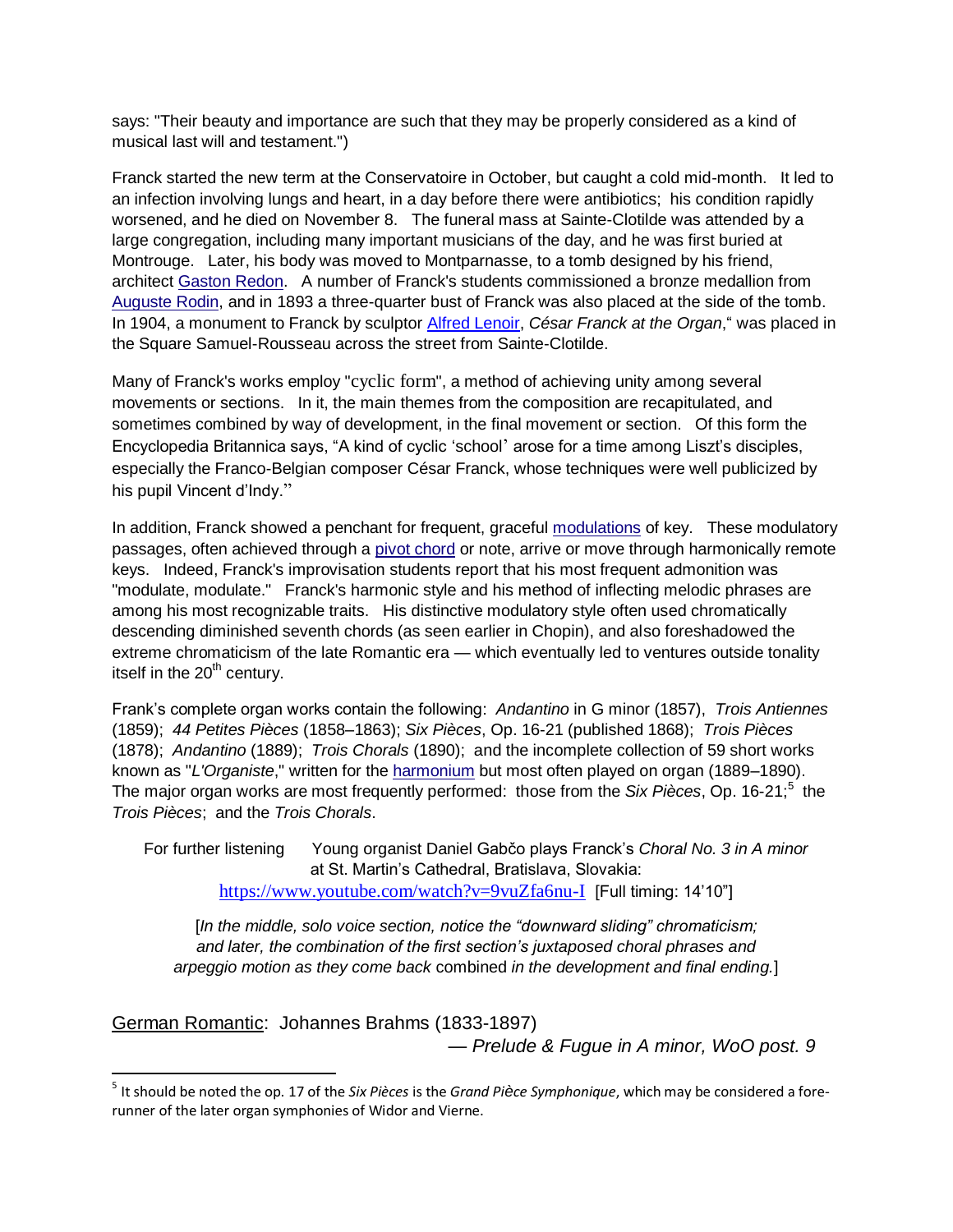#### Organist Philippe Ourselin, playing the Cavaillé-Coll organ at the Church of Notre-Dame-des-Champs, Paris: [http://www.youtube.com/watch?v=3Z6-oZX\\_Pyo](http://www.youtube.com/watch?v=3Z6-oZX_Pyo)

Johannes Brahms was a German composer and pianist, and one of the leading musicians of the [Romantic period.](http://en.wikipedia.org/wiki/Romantic_music) Born in Hamburg, Brahms spent much of his professional life in Vienna, Austria, where he was a leader of the musical scene. In his lifetime, Brahms's popularity and influence were considerable; following a comment by the nineteenth-century conductor [Hans von Bülow,](http://en.wikipedia.org/wiki/Hans_von_B%C3%BClow) he is some-times grouped with [Johann Sebastian Bach](http://en.wikipedia.org/wiki/Johann_Sebastian_Bach) and [Ludwig van Beethoven](http://en.wikipedia.org/wiki/Ludwig_van_Beethoven) as one of the "Three Bs."

Brahms can be considered both a traditionalist and an innovator. His music is firmly rooted in the structures and compositional techniques of the Baroque and Classical masters. He was a master of [counterpoint,](http://en.wikipedia.org/wiki/Counterpoint) and also of [development.](http://en.wikipedia.org/wiki/Musical_development) Brahms aimed to honor the purity of these venerable "German" techniques and advance them into a Romantic idiom, in the process creating bold new approaches to harmony and melody. [*It might be noted that Brahms enjoyed the rhythmic play of twos and threes: vertically, simultaneously dividing the beat into duplets and triplets in contrapuntal voices. Horizontally as well, he also often sets up a distinctive [syncopation](http://en.wikipedia.org/wiki/Syncopation) called [hemiola.](http://en.wikipedia.org/wiki/Hemiola)*]

While many contemporaries found his music too academic, his contribution and craftsmanship have been admired by subsequent figures as diverse as [Arnold Schoenberg](http://en.wikipedia.org/wiki/Arnold_Schoenberg) and [Edward Elgar.](http://en.wikipedia.org/wiki/Edward_Elgar) The diligent, highly constructed nature of Brahms's works was a starting point and an inspiration for a generation of composers. Many of his works have become staples of the modern repertoire. However, Brahms was an uncompromising perfectionist; he destroyed many of his works and simply left others of them unpublished. Even so, his catalog of music for all genres is quite extensive.

The extant organ music includes the following pieces, all unpublished in his lifetime [hence the WoO numbers instead of opus numbers]: three Preludes and Fugues (*WoO 7, 9, & 10 —* all in minor keys, and one on a chorale theme), and a Fugue in the "dark" key of A-flat minor (seven flats — *WoO 8*). He finished his *Eleven Chorale Preludes* shortly before his death, and arranged to have them published as opus 122.

For further listening: Brahms' "Lo, How a Rose," from 11 Chorale Preludes; op. post. 122, performed at St. Mary's of the Assumption Basilica Cathedral in Cagli (central Italy): <http://www.youtube.com/watch?v=qdKKNwSbEEE>

Brahms' "O Sacred Head," from 11 Chorale Preludes; performed on the Cavaille-Coll organ at St. Eustache, Paris: <http://www.youtube.com/watch?v=VX3GGioaThM>

Brahms' "Blessed Are You, Faithful Souls," from 11 Chorale Preludes; performed by Bernard Legacé on the Wolff Organ At the Eighth Church of Christ, Scientist, New York City: [http://www.youtube.com/watch?v=fJfUECmHw7A&feature=results\\_video&playnext=1](http://www.youtube.com/watch?v=fJfUECmHw7A&feature=results_video&playnext=1&list=PL36F251D6C5492B50) [&list=PL36F251D6C5492B50.](http://www.youtube.com/watch?v=fJfUECmHw7A&feature=results_video&playnext=1&list=PL36F251D6C5492B50) [*Stop player after 1'47", or it goes on to another piece.*]

German Romantic: Josef Rheinberger (1839-1901)

<span id="page-23-0"></span>— ―Cantilena‖ from *Organ Sonata No. 11*, op. 148

[Holland organist Gert van Hoef only began playing the organ at age 13, and here the 16-year-old records Rheinberger on his home organ, a digitally sampled electronic by the pioneer Netherlands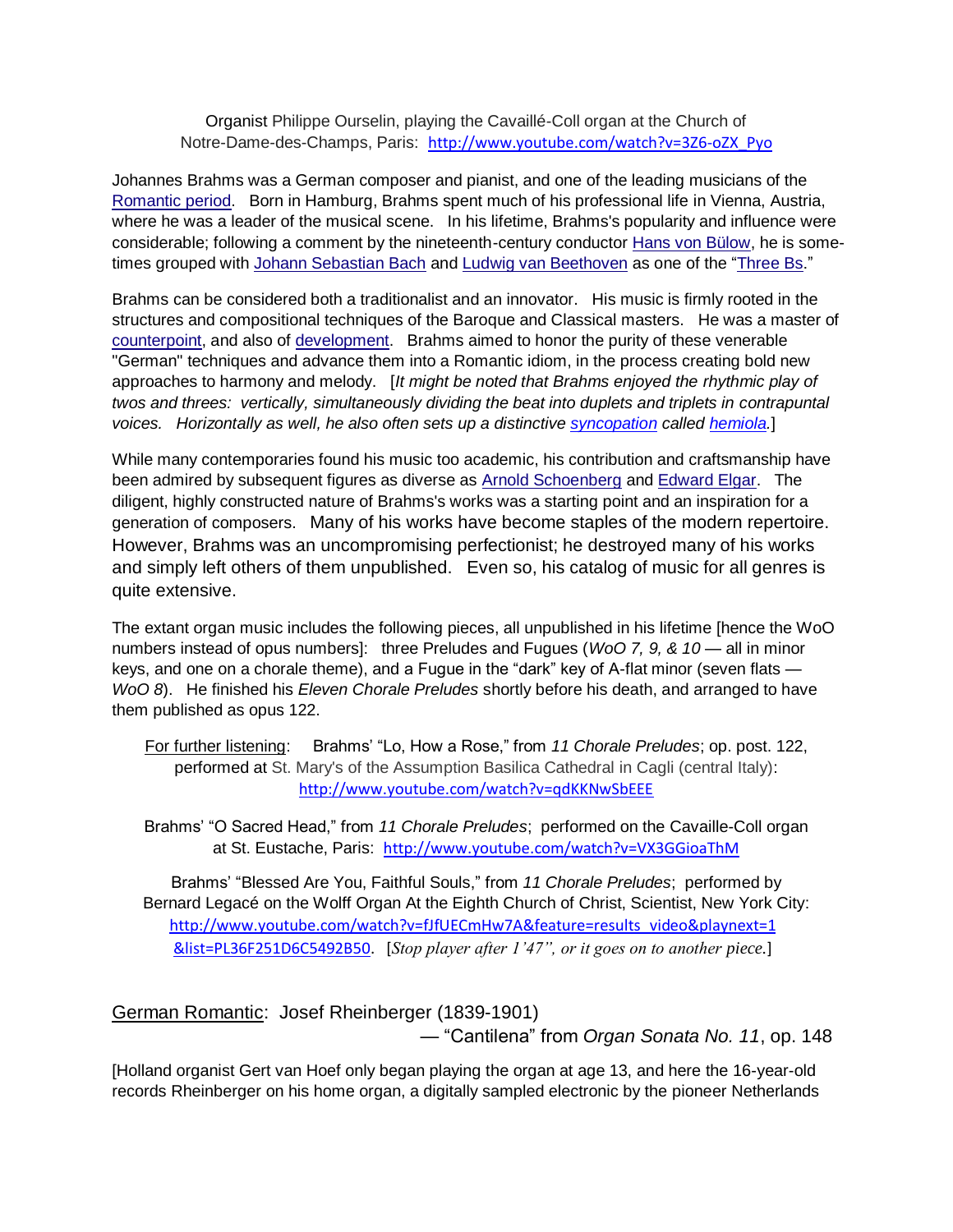firm Johannus. (Today's pipe organs sometimes have similar stop controls.) Gert played his first full recital in January of 2012. Now, just graduated, he is planning to go on to a conservatory.] <http://www.youtube.com/watch?v=YM0k9OLZk2s>

Joseph Rheinberger was a German organist and composer born in Vaduz, [Liechtenstein.](http://en.wikipedia.org/wiki/Liechtenstein) At the age of only seven Rheinberger became organist at Vaduz Parish Church, and his first composition was performed the following year. In 1851 he entered the Munich Conservatory (today called the ―Hochschule für Musik und Theater‖), where he later became professor of piano, and subsequently professor of composition. When the Conservatory was dissolved he was appointed *répétiteur* ("music coach") at the Theatre of the King of Bavaria in Munich, from which he resigned in 1867.

In 1877 Rheinberger obtained the rank of court conductor, a position that gave him responsibility for the music in the royal chapel. He was later awarded an honorary degree of Doctor of Philosophy by Ludwig Maximilian University of Munich. A distinguished teacher, he numbered many Americans among his pupils, including [Horatio Parker,](http://en.wikipedia.org/wiki/Horatio_Parker) and [George Whitefield Chadwick.](http://en.wikipedia.org/wiki/George_Whitefield_Chadwick) When the present Conservatorium was re-founded in Munich, Rheinberger was appointed its professor of organ and composition, a post he held until his death. Rheinberger is buried in the *[Alter Südfriedhof](http://en.wikipedia.org/wiki/Alter_S%C3%BCdfriedhof)* ("Old South Cemetery") in Munich.

A contemporary of Brahms, Rheinberger is not remembered as well. However, in his own time he was a popular and productive composer. His church works include twelve masses, a requiem, and a *[Stabat Mater](http://en.wikipedia.org/wiki/Stabat_Mater)*. His other works include operas, symphonies, chamber music, and choral works. Today, Rheinberger is remembered most for his organ compositions, which exist at all ranges of difficulty, and the less grand ones are adaptable on almost any organ. There are two organ concertos, 20 sonatas, 22 trios, 12 Meditations, 24 fughettas, and 36 other solo pieces. His organ sonatas were once declared to be

…undoubtedly the most valuable addition to organ music since the time of [Mendelssohn](http://en.wikipedia.org/wiki/Felix_Mendelssohn). They are characterized by a happy blending of the modern romantic spirit with masterly counterpoint and dignified organ style.

—J. Weston Nicholl, [Grove Dictionary of Music and Musicians](http://en.wikipedia.org/wiki/Grove_Dictionary_of_Music_and_Musicians) (1908 edition)

For further listening: Dmitry Ushankov plays the Toccata from Rheinberger's *Sonata No. 14* at an International Organ Music Festival in Yalta, the Ukraine: <http://www.youtube.com/watch?v=-Cw0v5k7MRQ>

<span id="page-24-0"></span>[*Notice that the console's stop controls are a bit unusual*.]

French, Late Romantic: Alexandre Guilmant (1837-1911)

— MarcheTriomphale, op. 34 no. 5

[This young, unfortunately unnamed performer is a student at the *[Hochschule für katholische](http://www.hfkm-regensburg.de/en/applicants/informationen-englisch/regensburg/)  [Kirchenmusik & Musikpädagogik](http://www.hfkm-regensburg.de/en/applicants/informationen-englisch/regensburg/)* (college for sacred music and music education) in Regensburg, Germany. Though the acoustic is drier than it would be in a Parisian church, it is a good performance. The piece was originally written as a duet for harmonium and piano (1872), Guilmant also transcribed it for organ solo (published in 1899 by Novello, part of *Seven Pieces for Organ* Op. 77.) <http://www.youtube.com/watch?v=NZP1zedxuQA>

Felix Alexandre Guilmant, slightly older than Widor, but also a student of [Jacques-Nicolas Lemmens,](http://en.wikipedia.org/wiki/Jacques-Nicolas_Lemmens) was born in Boulogne, in northern France, just down the coast from Calais. After working as an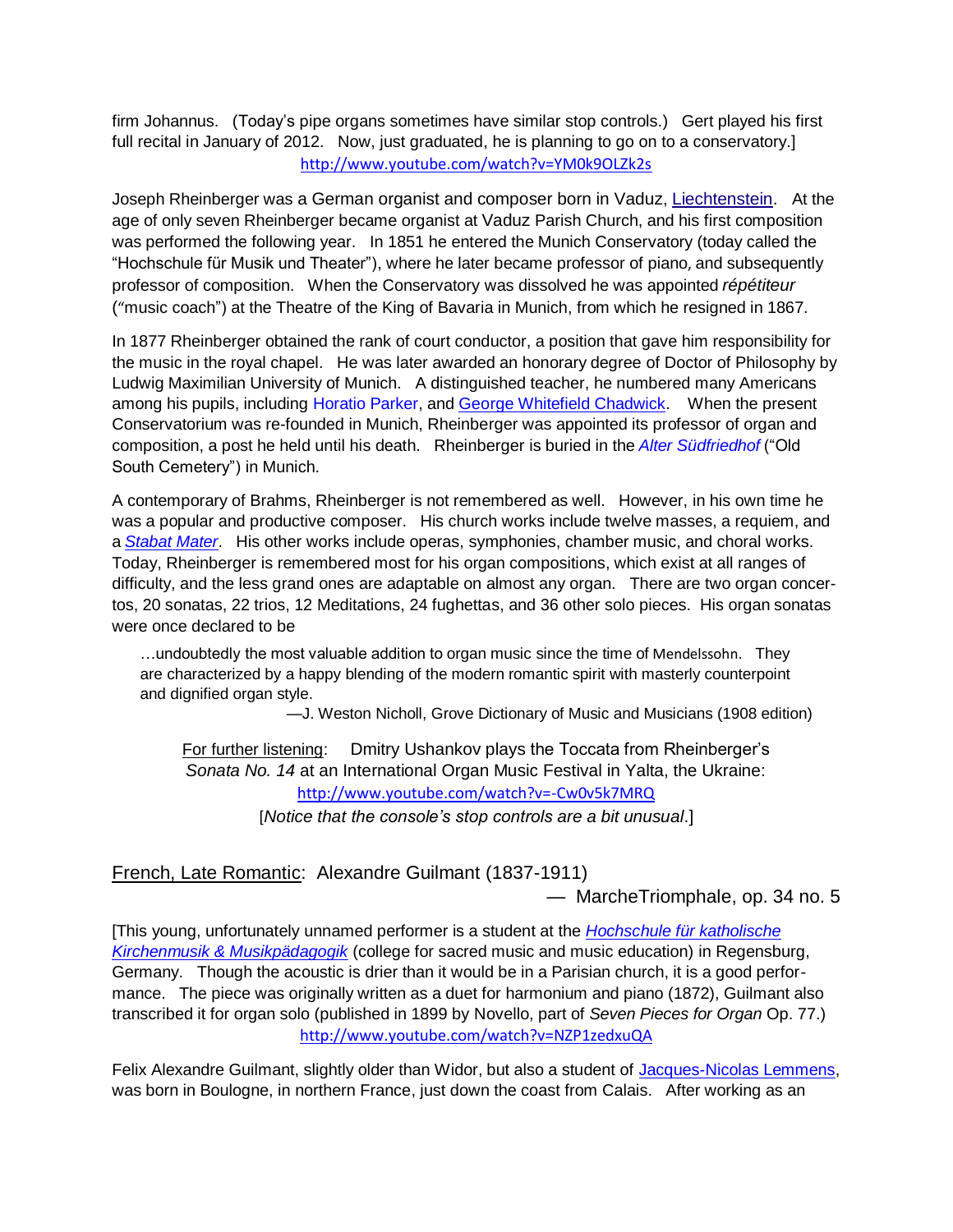organist and teacher in his place of birth, he took the church position at [La Trinité](http://en.wikipedia.org/wiki/Sainte-Trinit%C3%A9,_Paris) in Paris in 1871, which he held for 30 years.

He followed a career as a virtuoso, and was the first major French organist to tour the United States, giving a series of no fewer than 40 recitals on what was then the largest organ in the world, the St. Louis Exposition organ, now the nucleus of the Philadelphia Wanamaker Organ. He also published two collections of the work of early organ masters, and in 1894 founded the Paris [Schola Cantorum.](http://en.wikipedia.org/wiki/Schola_Cantorum) He succeeded Widor as organ professor at the Conservatory, when Widor moved on to the composition faculty. Marcel Dupré was the most celebrated of his many students. Others included [Augustin Barié,](http://en.wikipedia.org/wiki/Augustin_Bari%C3%A9) [Joseph-Arthur Bernier,](http://en.wikipedia.org/wiki/Joseph-Arthur_Bernier) [Joseph Bonnet,](http://en.wikipedia.org/wiki/Joseph_Bonnet) [Alexandre Cellier,](http://en.wikipedia.org/wiki/Alexandre_Cellier) [Abel Decaux,](http://en.wikipedia.org/wiki/Abel_Decaux) [Gabriel](http://en.wikipedia.org/wiki/Gabriel_Dupont)  [Dupont,](http://en.wikipedia.org/wiki/Gabriel_Dupont) [Philip Hale,](http://en.wikipedia.org/wiki/Philip_Hale) [Edgar Henrichsen,](http://en.wikipedia.org/wiki/Edgar_Henrichsen) and [Édouard Mignan.](http://en.wikipedia.org/wiki/%C3%89douard_Mignan)

Guilmant's organ collections include over 40 volumes, plus 8 Organ Sonatas in the symphonic style.

Twentieth century French organists liked to trace their tutelage (their organ teachers) back to J.S. Bach himself. Here in Wichita KS, we might trace back the connection from Wichita State University organ teachers something like this. (*Guilmant and Widor would both fit in position #4 below.*)

- 1. Robert Town, *who studied with*
- 2. Arthur Poister (1898-1980), *who studied with*
- 3. Marcel Dupré (1886-1971), *who studied with*
- 4. Charles-Marie Widor (1844-1937), *who studied with*
- 5. J.-N. Lemmens (1823-1881), *who studied with*
- 6. Adolf Hesse (1809-1863), *who studied with*
- 7. J.C. Rinck (1770-1846), *who studied with*
- 8. J.C. Kittel (1732-1809), *who studied with*
- 9. Johann Sebastian Bach (1685-1750)
- 1. Lynne Davis, *who studied with*
- 2. Marie-Claire Alain (1926–), *who studied with*
- 3. Marcel Dupré (1886-1971), *who studied with*
- 4. Charles-Marie Widor (1844-1937), *who studied with*
- 5. J.-N. Lemmens (1823-1881), *who studied with*
- 6. Adolf Hesse (1809-1863), *who studied with*
- 7. J.C. Rinck (1770-1846), *who studied with*
- 8. J.C. Kittel (1732-1809), *who studied with*
- <span id="page-25-0"></span>9. Johann Sebastian Bach (1685-1750)

## French, Late Romantic into 20<sup>th</sup> Century: Charles-Marie Widor (1844-1937) — *Andante sosteneuto* from *Symphonie Gothique* (No. 9), op. 70

[Widor himself is playing in this recording from 1935, shortly before his death. (He had composed this *Symphony* forty years earlier, when sound recording was only in its infancy. By 1935, the art of recording had moved into its early electronic era, and more was possible.) Though not of the sound quality we're used to today, it has special value because it is played by the composer. In addition, the period pictures of him and his Church, *Saint Sulpice* (inside and out), make it very special.] <http://www.youtube.com/watch?v=JMuQC27a0Ko>

Born in the French city of [Lyon](http://en.wikipedia.org/wiki/Lyon) to a family of organ builders, Charles-Marie Widor showed early ability at the organ, studying initially with his father, who was organist at Lyon's *Church of Saint-François-de-Sales*. Renowned French organ builder [Aristide Cavaillé-Coll](http://en.wikipedia.org/wiki/Aristide_Cavaill%C3%A9-Coll) was a friend of the Widor family, and in 1863 he arranged for the young organist to study organ in Brussels with [Jacques-](http://en.wikipedia.org/wiki/Jacques-Nicolas_Lemmens)[Nicolas Lemmens](http://en.wikipedia.org/wiki/Jacques-Nicolas_Lemmens) and composition with [François-Joseph Fétis](http://en.wikipedia.org/wiki/Fran%C3%A7ois-Joseph_F%C3%A9tis) at the [Royal Brussels Conservatory.](http://en.wikipedia.org/wiki/Koninklijk_Conservatorium_(Brussels)) In the following years, Cavaillé-Coll took an almost paternal role in guiding Widor's career.

After this term of study in Brussels, Widor moved to Paris, where he would make his home for the rest of his life. At the age of 24, he was appointed assistant to Camille Saint-Saëns at the [Church of](http://en.wikipedia.org/wiki/%C3%89glise_de_la_Madeleine)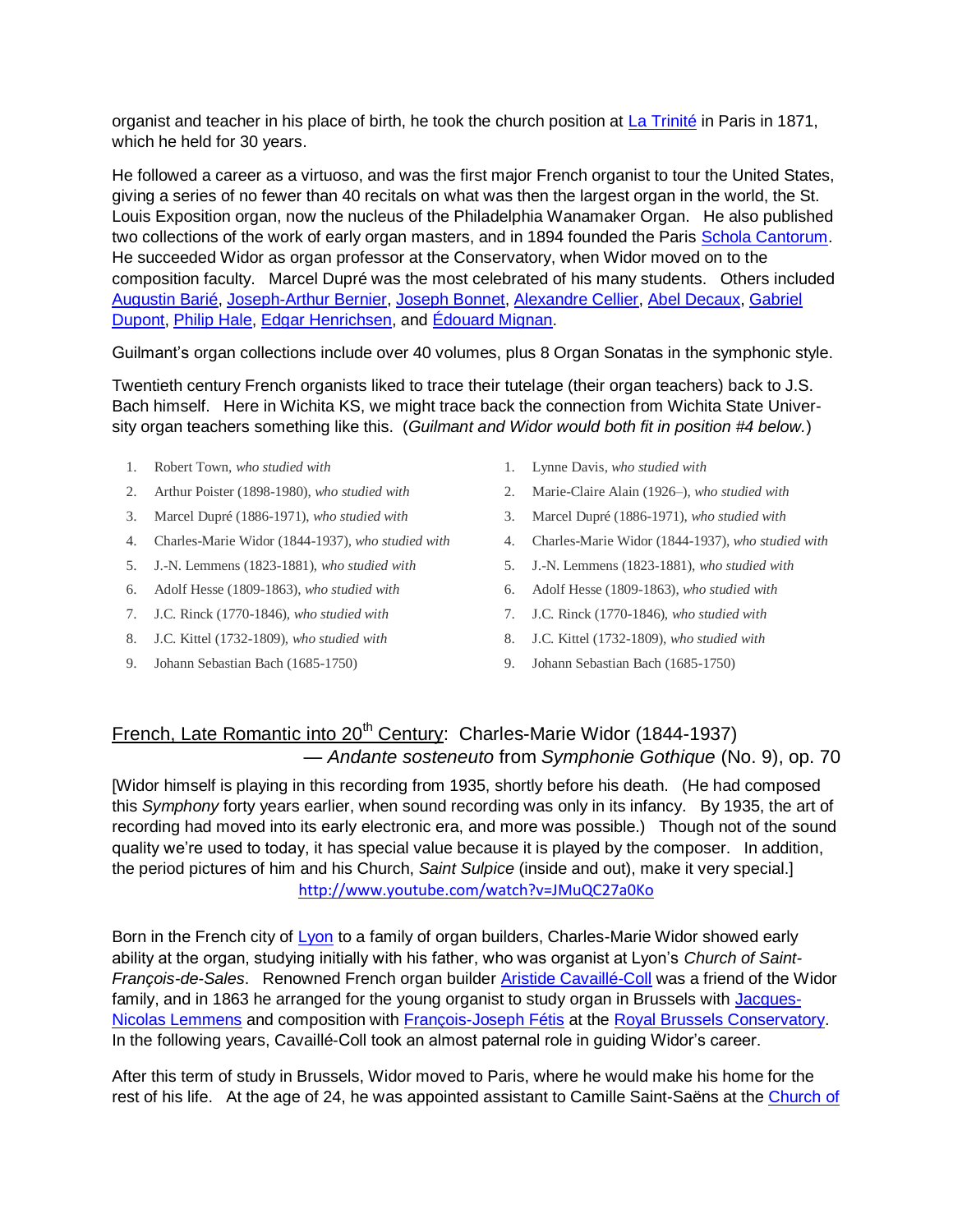the Madeleine; and in 1870, with the combined support of Cavaillé-Coll, Saint-Saëns, and [Charles](http://en.wikipedia.org/wiki/Charles_Gounod)  [Gounod,](http://en.wikipedia.org/wiki/Charles_Gounod) he was appointed as "provisional" organist of *[Saint-Sulpice](http://en.wikipedia.org/wiki/Saint-Sulpice_(Paris))* in Paris, the most prominent position for any French organist. "Provisional" or not, he remained at the post for nearly 64 years, until the end of 1933, succeeded in 1934 by his former student and assistant, [Marcel Dupré.](http://en.wikipedia.org/wiki/Marcel_Dupr%C3%A9)

Cavaillé-Coll had revolutionized French organ building by innovations, both in tonal approach and control capabilities. The result was a new, "symphonic organ" tailored to the legato style of the Romantic; and the organ at Saint-Sulpice was Cavaillé-Coll's masterwork, featuring 100 stops and five manuals. Its spectacular capabilities proved an inspiration to Widor in developing his own symphonic approach to organ composition.

When Franck died in 1890, Widor succeeded him as organ professor at the Paris Conservatory, and the class he inherited was stunned by this new teacher, who suddenly demanded a formidable technique and a knowledge of the organ works of J.S. Bach as prerequisites to effective improvisation. Widor later gave up the post as organ teacher to become the Conservatory's professor of composition.

He had several students in Paris who were to become famous composers and organists in their own right, most notably the aforementioned Dupré, as well as [Louis Vierne,](http://en.wikipedia.org/wiki/Louis_Vierne) [Charles Tournemire,](http://en.wikipedia.org/wiki/Charles_Tournemire) [Darius](http://en.wikipedia.org/wiki/Darius_Milhaud)  [Milhaud,](http://en.wikipedia.org/wiki/Darius_Milhaud) the American [Alexander Schreiner,](http://en.wikipedia.org/wiki/Alexander_Schreiner) American-to-be [Edgard Varèse,](http://en.wikipedia.org/wiki/Edgard_Var%C3%A8se) and the Canadian [Henri Gagnon.](http://en.wikipedia.org/wiki/Henri_Gagnon) [Albert Schweitzer](http://en.wikipedia.org/wiki/Albert_Schweitzer) also studied with Widor, and the two collaborated on an annotated edition of J. S. Bach's organ works published in 1912-14. Widor, whose own master Lemmens was an important Bach exponent, encouraged Schweitzer's theological exploration of Bach's music.

Among the leading organ recitalists of his time, Widor toured all over Europe; In addition, he participated in the inaugural concerts of many of Cavaillé-Coll's greatest instruments, notably [Notre-](http://en.wikipedia.org/wiki/Notre-Dame_de_Paris)[Dame de Paris,](http://en.wikipedia.org/wiki/Notre-Dame_de_Paris) [Saint-Germain-des-Près,](http://en.wikipedia.org/wiki/Abbey_of_Saint-Germain-des-Pr%C3%A9s) the [Trocadéro](http://en.wikipedia.org/wiki/Trocad%C3%A9ro) and [Saint-Ouen de Rouen.](http://en.wikipedia.org/wiki/Church_of_St._Ouen,_Rouen) He was made a [chevalier](http://en.wikipedia.org/wiki/Knight) of the [Légion d'Honneur](http://en.wikipedia.org/wiki/L%C3%A9gion_d%27Honneur) in 1892, named to the [Institut de France](http://en.wikipedia.org/wiki/Institut_de_France) in 1910, and elected Secrétaire perpetuel (permanent secretary) of the [Académie des Beaux-Arts](http://en.wikipedia.org/wiki/Acad%C3%A9mie_des_Beaux-Arts) in 1914, succeeding [Henry Roujon.](http://en.wikipedia.org/wiki/Henry_Roujon)

In 1921, Widor founded the [American Conservatory](http://en.wikipedia.org/wiki/American_Conservatory) at [Fontainebleau](http://en.wikipedia.org/wiki/Fontainebleau) with Francis-Louis [Casadesus.](http://en.wikipedia.org/wiki/Casadesus) He was the Director until 1934, when he was succeeded by [Maurice Ravel.](http://en.wikipedia.org/wiki/Maurice_Ravel) His close friend, [Isidor](http://en.wikipedia.org/wiki/Isidor_Philipp)  [Philipp](http://en.wikipedia.org/wiki/Isidor_Philipp) gave piano lessons there, and [Nadia Boulanger](http://en.wikipedia.org/wiki/Nadia_Boulanger) taught entire generations of composers.

Widor wrote music for a wide variety of instruments and ensembles, including over 70 songs for voice and piano, five symphonies, four operas, and a ballet; but his organ works are the ones played most regularly today. These include ten solo Organ Symphonies (plus three Symphonies for orchestra with organ), a *Suite Latine*, and *Trois Nouvelles Pièces*. Yet the solo organ symphonies are hailed as his most significant contribution to the repertory.

Though it may seem unusual to apply the term "symphony" to a solo work, it was not out of character with the French organ music revival of Widor's day. The "symphonic" organs of Cavaillé-Coll certainly helped lead the way: Franck himself was appointed to the new [*1846*] Cavaillé-Coll organ at *Sainte-Clotilde* in 1858, and wrote his *Grand Pièce Symphonique* in the early 1860's.Widor was appointed to *Sainte-Sulpice* in 1870, and published his first four Symphonies, op. 13, in 1872 though they may include some pieces that he wrote earlier, as Saint-Saëns' assistant at the 1845 Cavaillé-Coll in the Church of the *Madeleine*.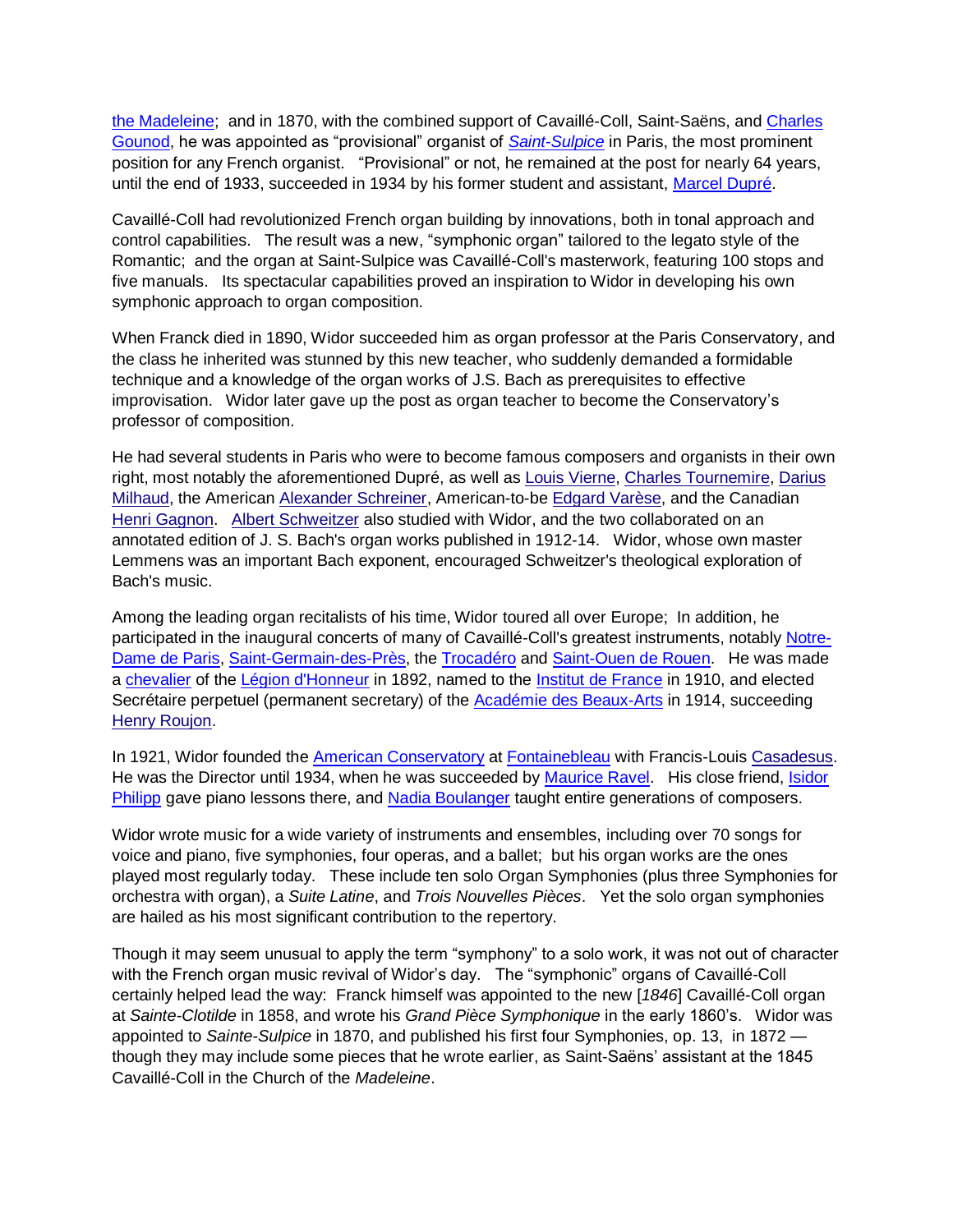These first four symphonies, op. 13, were constructed a bit more like suites; Widor himself called them "collections". But by the time Widor wrote his Fifth Symphony, the spirit and order of movements were beginning more to resemble that of their orchestral counterparts. Symphonies numbered 5 through 8 are dated1878-87; *Symphony No. 9* (the "*Gothique*"), 1895; and *Symphony No. 10* (the "*Romane*"), 1900. These two later symphonies are much more introspective, and derive thematic material from plainchant: the *Gothique* using the Christmas Day introit "Puer natus est," and the Romane, the Easter gradual "Haec dies."

The degree of chromaticism in the various Symphonies does increase in the later works; and his frequent use of minor keys, with the differing versions of harmonic and melodic scales, helps allow this, as does his facile use of modal alteration. His demands upon the organist and the organ increase somewhat, as well. For instance, though he has not been shy of using "double pedal" parts earlier (particularly to double the bass in octaves), in the second movement of the *Symphony*  No. 7, the top voice of a 2-voice pedal part doubles the soprano melody over the lower, bass voice, <sup>6</sup> and then carries the melody alone in a subsequent variation under running  $32<sup>nd</sup>$  notes.

Widor in his later years spent considerable time revising his earlier symphonies, and thus made it somewhat difficult to consider what is actually an "authoritative" edition. His Symphony No. 1, for instance, exists in it originally published 1872 form, as well as in versions from 1901 and 1918.

The *Toccata* finale from *Symphony No. 5* is Widor's best-known single piece, and the first of the many toccatas that later became so characteristic of French Romantic organ music. Its publication as a separate piece sold many copies, simply due to its extreme popularity.

<span id="page-27-0"></span>For further listening: the famous *Toccata* from Widor's *Symphony No. 5*, performed by Oliver Latry on the Cavaillé-Coll organ at the Cathedral of Notre Dame in Paris: <http://www.youtube.com/watch?feature=endscreen&NR=1&v=jtj300j129k>

# French, Late Romantic into 20<sup>th</sup> Century: Louis Vierne (1870-1937) — *Toccata* from *2º Suite, Pièces de fantasie,* op. 53. No. 6

[This piece is a fairly late Vierne work, published in 1926, and a short example of the usual French toccata. The organ is actually an electronic instrument, playing *Hauptwerk*® -sampled sounds from the Cavaillé-Coll organ at the Church of Saint-Étienne in Caen, France (built in 1885, picture [here\)](http://www.flickr.com/photos/44401706@N03/4967306654/).] <http://www.youtube.com/watch?v=-zAxDJh8UDA>

Vierne was born in Poitiers, in west-central France, nearly blind due to congenital cataracts. Early on he showed an unusual gift for music: at age 2 he heard the piano for the first time, a Schubert lullaby, and afterwards promptly began to pick out the melody.

The young musician completed his schooling in Poitiers, and then entered the Pairs Conservatory. Not entirely blind, but what we would call today "legally blind," he at first was able to read and write in large print; but later in life, as his sight began to diminish, he resorted to [Braille](http://en.wikipedia.org/wiki/Braille) to do most of his work. (Even large print, of course, would never have allowed him to *play* from a printed score. All of his performance would have been done from memory.)

 $\overline{a}$ 

 $^6$  Perhaps is the precursor to later French organ composers' doubling of melody in soprano and 16' bass  $-$  not uncommon in works of Jean Langlais.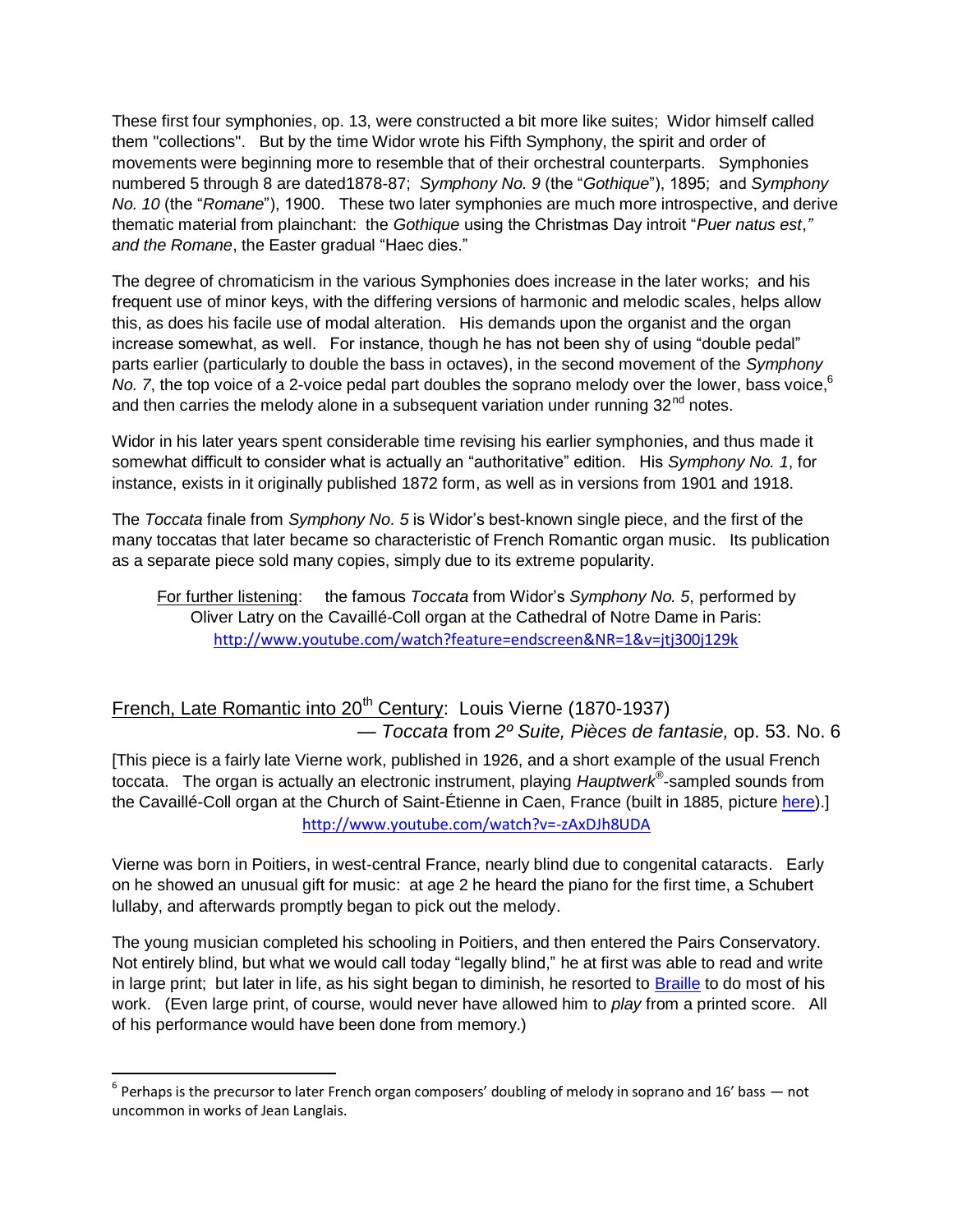From 1892, Vierne served as assistant to Charles-Marie Widor at the Church of Saint-Sulpice in Paris. Then, in 1900, he was appointed organist at the [Cathedral of Notre Dame,](http://en.wikipedia.org/wiki/Notre-Dame_de_Paris#Organ) where with his leadership the 86-stop 5-manual 1868 Cavaillé-Coll organ was expanded in 1902 and 1932. (The organ now has 111 stops, and still includes some pipework of an earlier builder, [François-Henri](http://en.wikipedia.org/wiki/Fran%C3%A7ois-Henri_Clicquot)  [Clicquot.](http://en.wikipedia.org/wiki/Fran%C3%A7ois-Henri_Clicquot) Of its 7800 pipes, 900 are classified as historical.) Vierne held this post up to his death.

Vierne's was not an easy life. Besides the blindness, his wife had an affair with one of his friends, his brother René and his elder son Jacques were killed in World War I, and his younger son died of tuberculosis. His superiors at the Conservatory twice declined to grant him a professorship; and, though he held one of the most prestigious organ posts in France, the Notre-Dame organ was in disrepair through much of his tenure. He eventually undertook a concert tour of North America in 1927 to raise money for its restoration. (Among others places, he played at the Wanamaker stores in [New York](http://www.nycago.org/PHOTOS/VierneL_WanamakerAud_tmb.jpg) and Philadelphia.) The organ tour was a good success — it must have helped pay for the 1932 organ work — but it drained him physically.

A street accident in Paris caused him to badly fracture his leg, and it was briefly thought his leg would need to be amputated. The leg was saved, but his recovery, and the task of completely relearning his pedal technique, took a full year during one of the busiest times of his life. Despite his difficulties, however, his students uniformly described him as a kind, patient and encouraging teacher. Among his pupils were [Augustin Barié,](http://en.wikipedia.org/wiki/Augustin_Bari%C3%A9) [Edward Shippen Barnes,](http://en.wikipedia.org/wiki/Edward_Shippen_Barnes) [Lili Boulanger,](http://en.wikipedia.org/wiki/Lili_Boulanger) [Nadia](http://en.wikipedia.org/wiki/Nadia_Boulanger)  [Boulanger,](http://en.wikipedia.org/wiki/Nadia_Boulanger) [Marcel Dupré,](http://en.wikipedia.org/wiki/Marcel_Dupr%C3%A9) [André Fleury,](http://en.wikipedia.org/wiki/Andr%C3%A9_Fleury_(organist)) [Isadore Freed,](http://en.wikipedia.org/wiki/Isadore_Freed) [Henri Gagnebin,](http://en.wikipedia.org/wiki/Henri_Gagnebin) [Gaston Litaize,](http://en.wikipedia.org/wiki/Gaston_Litaize) [Édouard](http://en.wikipedia.org/wiki/%C3%89douard_Mignan)  [Mignan,](http://en.wikipedia.org/wiki/%C3%89douard_Mignan) [Alexander Schreiner,](http://en.wikipedia.org/wiki/Alexander_Schreiner) and [Georges-Émile Tanguay.](http://en.wikipedia.org/wiki/Georges-%C3%89mile_Tanguay)

While giving his 1750th organ recital [*yes, 1750*], at *Notre-Dame de Paris* on the evening of June 2, 1937, Vierne suffered either a stroke or a heart attack (eyewitness reports differ). He had completed the main concert, which members of the audience said showed him at his full powers, ‗as well as he has ever played." The closing section was to be two improvisations on submitted themes. He read the first theme in Braille, then selected the stops he would use for the improvisation. He suddenly pitched forward, and fell off the bench as his foot hit the low "E" pedal of the organ. He lost consciousness as the single note echoed throughout the church.

Vierne's extensive catalog of organ works includes *6 Organ Symphonies*, *24 Pièces en style libre*, 2 *Messes basses* for organ, *3 Improvisations*, the *24 Pièces de fantasie* in four separate suites, plus a few miscellaneous works. Though his fine symphonies are important to the organist's repertory, the smaller pieces in the various suites are also often played; and the *24 Pièces* in free style, written for organ or harmonium, are of easy to medium difficulty, making them accessible to a large number of players.

Much of Vierne's music shows evidence of what later was called "Impressionism," in particular, his use of the whole tone scale, sometimes relatively static harmony, and program-related titles for music that tells a story or paints an effect. In addition, Vierne's later works — particularly the symphonies, like those of Widor — show a more marked chromaticism in both melody and harmony.

For further listening: David Baskeyfield plays "Naïades" ["Water sprites"] from the *Pièces de Fantasie*, 4<sup>th</sup> suite: <http://www.youtube.com/watch?v=SBEcgRJArps>

Geoff Olson plays ―*Berceuse,*‖ from *24 Pièces en style libre*, at St. Paul's UCC, St. Paul MN: <http://www.youtube.com/watch?v=AiibqoHi0Jw>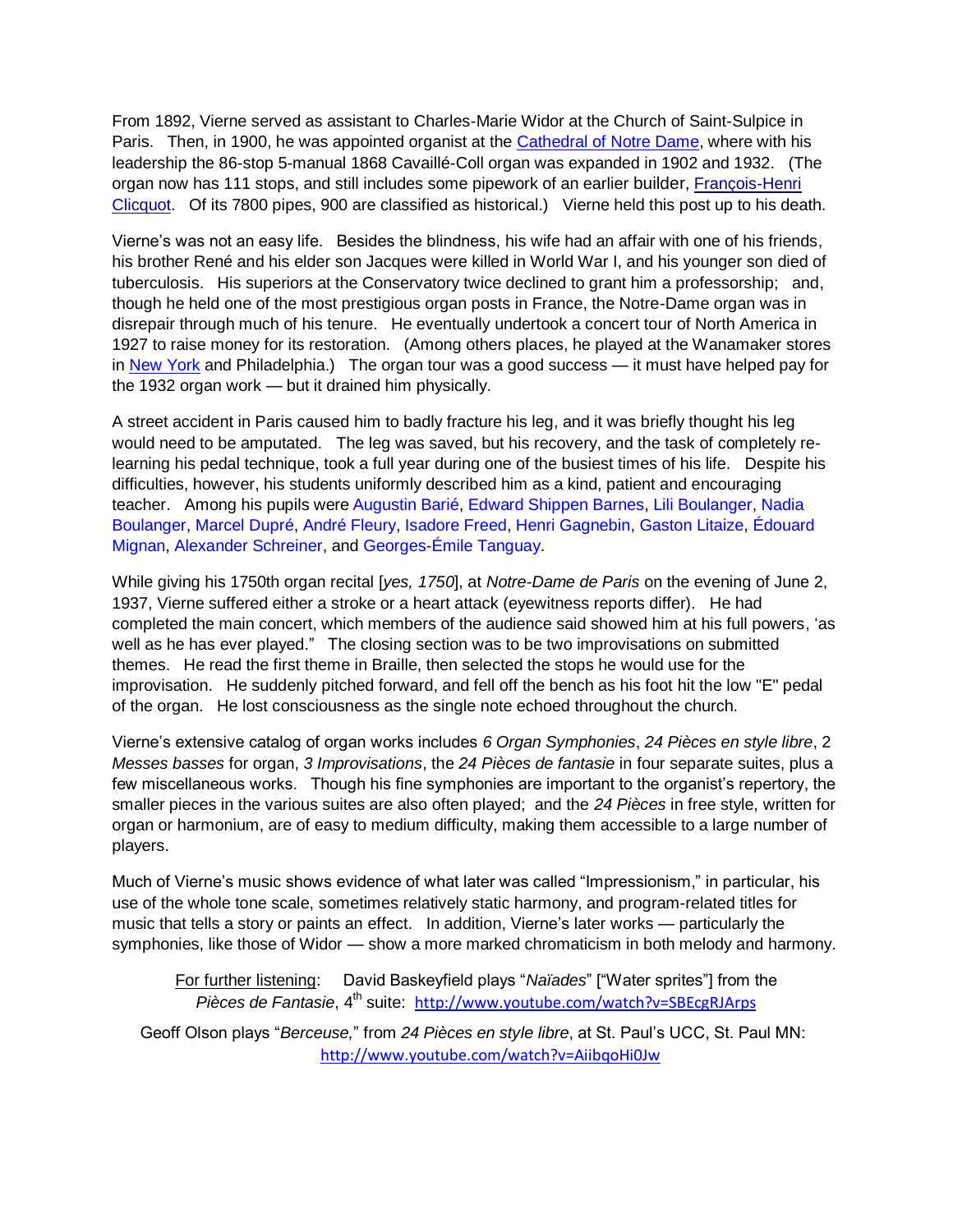# German, Late Romantic into 20<sup>th</sup> Century: Max Reger (1873-1916)

<span id="page-29-0"></span>— ―*Pastorale‖* from *Zwölf Stücke,* op. 59. No. 2

[*The Pastorale is one of Reger's quieter pieces, written basically in trio style. It is, however, also an excellent short example for showing Reger's extremely chromatic writing: listen carefully to hear all the motion by half steps, both harmonic and melodic. Also notice the stop controls on this organ, which are tilting tablets on either side of the keyboards*.]

<http://www.youtube.com/watch?v=HQ75PBAQ6uI>

Johann Baptist Joseph Maximilian Reger was born in Brand, Bavaria (Germany), and studied music in Munich and Wiesbaden with eminent pianist and music theorist [Hugo Reimann.](http://en.wikipedia.org/wiki/Hugo_Riemann) From September 1901 he settled in Munich, where he obtained concert offers and where his rapid rise to fame began. During his first Munich season, Reger appeared in ten concerts as an organist, chamber pianist and accompanist. He continued to compose without interruption. From 1907 he worked in Leipzig, where he was music director of at Leipzig university until 1908, and professor of composition at the Leipzig Conservatory until his death. In 1911 he moved to [Meiningen,](http://en.wikipedia.org/wiki/Meiningen) where he took the position of Court Music Master at the court of [Georg II, Duke of Saxe-Meiningen;](http://en.wikipedia.org/wiki/Georg_II,_Duke_of_Saxe-Meiningen) and In 1915 he moved to [Jena,](http://en.wikipedia.org/wiki/Jena) commuting once a week to teach in Leipzig. He died in May 1916 on one of these trips of a heart attack at age 43.

Reger had also been active internationally as a conductor and pianist. Among his students were [Joseph Haas,](http://en.wikipedia.org/wiki/Joseph_Haas) [Sándor Jemnitz,](http://en.wikipedia.org/wiki/S%C3%A1ndor_Jemnitz) [Jaroslav Kvapil,](http://en.wikipedia.org/wiki/Jaroslav_Kvapil_(composer)) [Ruben Liljefors,](http://en.wikipedia.org/wiki/Ruben_Liljefors) [George Szell](http://en.wikipedia.org/wiki/George_Szell) and [Cristòfor Taltabull.](http://ca.wikipedia.org/wiki/Crist%C3%B2for_Taltabull_i_Balaguer)

#### {*The following information is taken from the website of* [The Max Reger Foundation of America.](http://www.maxreger.org/max.html)]

Max Reger was a progressive, early modernist composer, who expanded upon the styles of Johann Sebastian Bach and Johannes Brahms. During his lifetime, Reger was considered one of the great composers of the era, alongside [Richard Strauss](http://en.wikipedia.org/wiki/Richard_Strauss) and [Gustav Mahler.](http://en.wikipedia.org/wiki/Gustav_Mahler) Reger was a prolific composer who [*in just 25 years*] wrote more than 1000 works, in all forms except opera. In America, he is best known for his organ works, which consist of symphonic-like compositions, short character pieces and chorale preludes. The organ works are a significant part of his work, [*but he*] …also contributed extensively to the chamber, orchestral, vocal, piano, and choral repertoire throughout his life.…

Although the primary influences upon Reger were Bach and Brahms, it is the [*chromatic*] harmonic language of [Richard Wagner](http://en.wikipedia.org/wiki/Richard_Wagner) that permeates his [tonal](http://en.wikipedia.org/wiki/Tonality) style. He is noted by many scholars and musicians as being the person who *emancipated* dissonance to a level that allowed [Arnold](http://en.wikipedia.org/wiki/Arnold_Schoenberg)  [Schoenberg](http://en.wikipedia.org/wiki/Arnold_Schoenberg) to more easily develop [serialism](http://en.wikipedia.org/wiki/Serialism) in the 1920's. Still, Reger himself wrote tonal music exclusively, expounding on the chromatic relationships between key structures.

#### In 1947, Albert Schweitzer wrote:

The significance of Reger's work will only be appreciated in the future. I have had many opportunities to see that other countries are not yet really acquainted, much less familiar, with him. The fault is to be found largely in the two wars and the interwar period, which set up barriers to becoming acquainted and familiar with him-barriers that would otherwise not have existed when it was time for Reger's art to go out into the world.

Reger's legacy extends to other composers who were influenced by him. They include [Bela Bartok](http://en.wikipedia.org/wiki/B%C3%A9la_Bart%C3%B3k) (who visited with Reger in 1907, in Leipzig), [Alban Berg,](http://en.wikipedia.org/wiki/Alban_Berg) [Paul Hindemith](http://en.wikipedia.org/wiki/Paul_Hindemith) (who attributed his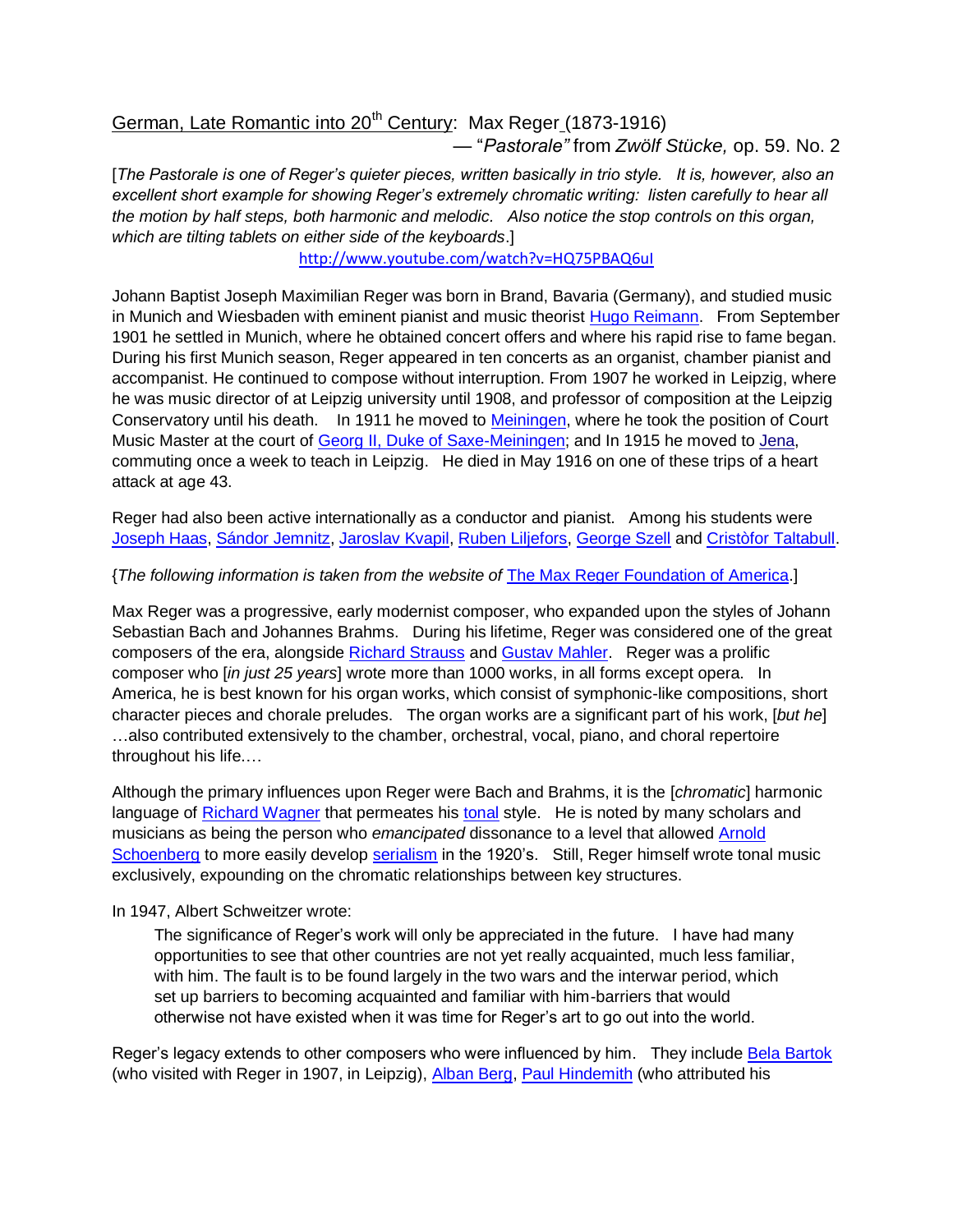compositional style to Reger), [Arthur Honegger,](http://en.wikipedia.org/wiki/Arthur_Honegger) [Sergey Prokofiev,](http://en.wikipedia.org/wiki/Sergei_Prokofiev) and Arnold Schoenberg (who considered him a genius).

Grammy-Award-Winning organist Paul Jacobs, head of organ department at the Julliard School, plays Reger's Phantasie…über B-A-C-H, op. 46a (first half of a Phantasie und Fuge…) at New York's Trinity Church Wall Street: [http://www.youtube.com/watch?v=-aR4YEDcXBI.](http://www.youtube.com/watch?v=-aR4YEDcXBI)

[The motif B-A-C-H relies on the old German spelling, where B is always B-flat, and the letter H is used to indicate B-natural. Liszt wrote an organ Prelude & Fugue on B-A-C-H too, in 1855. See title page of  $2^{nd}$  edition, called "Fantasie," with B-A-C-H on musical staff, here.]

Organist and Reger scholar Henrico Stewen plays Reger's *Toccata*, op. 59, on the organ built by Wilhelm Sauer at St. Thomas Church, Leipzig: [http://www.youtube.com/watch?v=4ZzQzrVJhfw.](http://www.youtube.com/watch?v=4ZzQzrVJhfw)

Reger's friend, organist, and editor Karl Straube played at St. Thomas Church, and the video is particularly interesting because it shows what could be called a "Reger organ." It was built in 1889, and expanded in 1908. Notice particularly the "Crescendo Roller," an early kind of Crescendo Pedal, which the organist rolls with his foot to add (and then subtract) stops. The stop controls and pistons are also distinctive.

# German-American, Early 20<sup>th</sup> Century: Wilhelm Middelschulte (1863–1943) — *Perpetuum mobile*

<span id="page-30-0"></span>Virgil Fox, who early in his career was a student of Middelschulte, plays *Perpetuum mobile*, ―Perpetual Motion‖ (an etude for pedal solo, based on the Wedge Fugue subject of J. S. Bach). <http://www.youtube.com/watch?v=HF0ArsotX3g>

Middelschulte Photos from 1893 & 1929:

[http://www.bach-cantatas.com/Pic-Lib-BIG/Middelschulte-Wilhelm-01\[1893-Chicago\].jpg](http://www.bach-cantatas.com/Pic-Lib-BIG/Middelschulte-Wilhelm-01%5b1893-Chicago%5d.jpg) [http://www.bach-cantatas.com/Pic-Lib-BIG/Middelschulte-Wilhelm-02\[1929-Chicago\].jpg](http://www.bach-cantatas.com/Pic-Lib-BIG/Middelschulte-Wilhelm-02%5b1929-Chicago%5d.jpg)

Born (and died) in Werne, near Dortmund, Germany, Middelschulte initially studied organ with [August Knabe.](http://de.wikipedia.org/wiki/August_Knabe) He later attended the Royal Institute of Church Music in Berlin, where he studied organ and theory with [August Haupt.](http://en.wikipedia.org/wiki/Carl_August_Haupt) After briefly holding a position at the Royal Institute and acquiring a post at the [Lukaskirche](http://de.wikipedia.org/wiki/Lukaskirche_(Berlin)) in Berlin, he moved to Chicago in 1891. In 1893, he gave three performances entirely from memory at the [Chicago World's Fair.](http://en.wikipedia.org/wiki/World) From 1896–1918 he was organist for what would later become the [Chicago Symphony Orchestra.](http://en.wikipedia.org/wiki/Chicago_Symphony_Orchestra) Until 1895, he was also organist at the Cathedral of the Holy Name, and then organist at Milwaukee's St. James's Church from 1899– 1919. There he served as professor of organ at the Wisconsin Conservatory of Music. In 1935 he became instructor of theory and organ at Detroit's Foundation Music School.

During the 1920s, Middelschulte regularly returned to his native Germany to give performances. He is regarded there as one of the most significant organists of his time, and was critically acclaimed for his performances of J.S. Bach. In 1939, after nearly fifty years in America, Middelschulte returned to Germany, where he died only four years later.

There is clear evidence that Middelschulte and [Ferruccio Busoni](http://en.wikipedia.org/wiki/Ferruccio_Busoni) were friends, and colleagues of a common mind. Not only were both rather "severe contrapuntalists" who wrote in highly chromatic styles; but, in addition, two of Busoni's works of 1910 bear the dedication, "To Wilhelm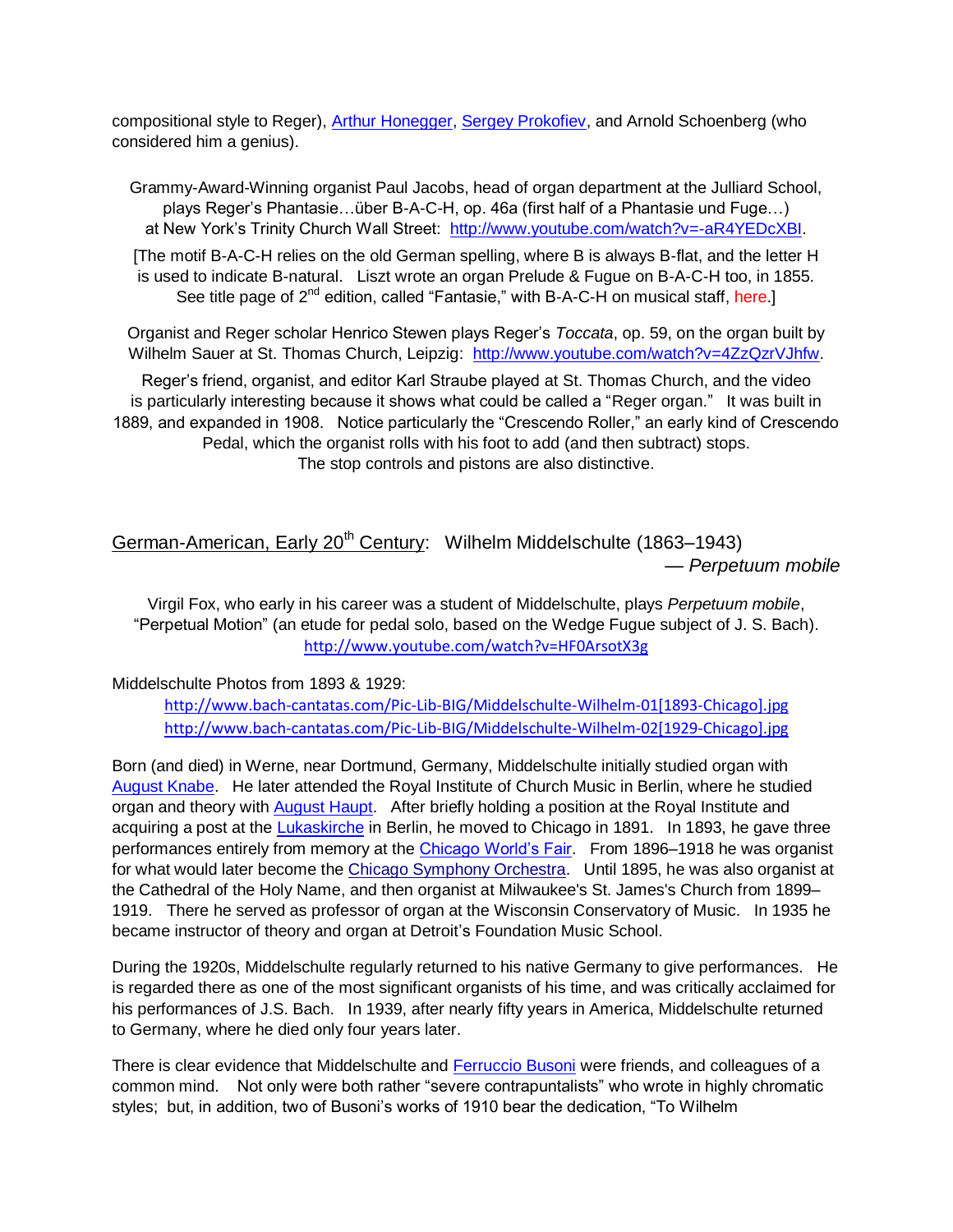Middelschulte, Master of Counterpoint.‖ One of these dedications is on Busoni's large piano piece Fantasia contrappuntistica (labeled "definitive edition"), one of Busoni's most ambitious works.

The second, similar dedication is his *Große Fuge* (based on the subject from Bach's *Art of the Fugue*), which in its page 39 dating says: "Begun on the steamship 'Barbarossa' on New Year's 1910. Finished in New Orleans on 1 March 1910." It is obvious that both men discussed some compositional aspects of the work, too, because the sketches for the *Große Fuge* contain contrapuntal studies based on the *Art of Fugue* by both Middelschulte and [Bernhard Ziehn](http://de.wikipedia.org/wiki/Bernhard_Ziehn) (another German-born contrapuntalist transplanted to Chicago). There are also two four-voice canons bearing the dedication, "To Herr Ferruccio Busoni, at the friendly memory, by W. Middelschulte, Chicago, 16 January 1910.‖ Middelschulte is the author of the first transcription of the *Fantasia contrappuntistica* [*for organ*]. Even though it was published in 1912, a year after the completion of Friedrich Stock's version [*for orchestra*], this arrangement was already completed by late January 1911. Middelschulte also participated in the first performance of Stock's orchestral arrangement.<sup>7</sup>

Besides a *Concerto for Organ and Orchestra*, Middelschulte's published organ compositions total only ten separate works, but almost every one is characterized by massive size and complex, contrapuntal style. The counterpoint, and his frequent use of the B-A-C-H theme, certainly pay homage to the Baroque master. However, his harmonic control, though basically tonal in approach, is couched in the most chromatic of styles, even surpassing the chromaticism of Reger.

Middleschulte is not well known nor often played today, even among organists. However, In our day of high technology, where the living room can be a concert hall, many have heard recorded performances of his music; and a current blog (*The Organ Forum*), when it asks organ aficionados to list the five greatest  $20<sup>th</sup>$  century organ composers, finds votes for such diverse composers as Middelschulte, as well as [Percy Whitlock,](http://en.wikipedia.org/wiki/Percy_Whitlock) [György Ligeti,](http://en.wikipedia.org/wiki/Gy%C3%B6rgy_Ligeti) [Kaikhosru Sorabji,](http://en.wikipedia.org/wiki/List_of_compositions_by_Kaikhosru_Shapurji_Sorabji) and [Naji Hakim.](http://en.wikipedia.org/wiki/Naji_Hakim)

The pedal solo played by Virgil Fox in the video above was published only posthumously with the title "Perpetuum mobile." Originally, it appeared in 1906 as just one movement of a very large "Konzert"<sup>8</sup> on a theme by J.S. Bach — namely, the theme from the "Wedge" fugue. Just like the B-A-C-H theme, of course, the "Wedge" theme is also distinctive chromatic "fodder" for this composer's genius.

— *C.H.*

# French Early 20<sup>th</sup> Century: Marcel Dupré (1886-1971) — ―*Amen finale*,‖ verset IV of *Ave Maris stella, from* Fifteen Pieces, op. 18

<span id="page-31-0"></span><http://www.youtube.com/watch?v=m8nhgr0TT8U>

Alesander Därr performs on an organ built by Wilhelm Sauer for the Marian Church in Mülhausen, Germany.

The *15 Pieces* are antiphons and versets from the Marian vesper liturgy, and were originally improvised by Dupré on August 15, 1919, at choral vespers for the Feast of the Assumption of the Blessed Virgin Mary. The versets would have been performed in alternation with the choir's verses. This one, a "finale," is another version of a French toccata.

 $\overline{\phantom{a}}$ 

<sup>&</sup>lt;sup>7</sup> <http://www.bach-cantatas.com/Lib/Middelschulte-Wilhelm.htm>

<sup>8</sup> *This title, "*Konzert*," is probably best translated as "Concert Piece," rather than "Concerto," the usual translation of that word. The piece is certainly a solo work.*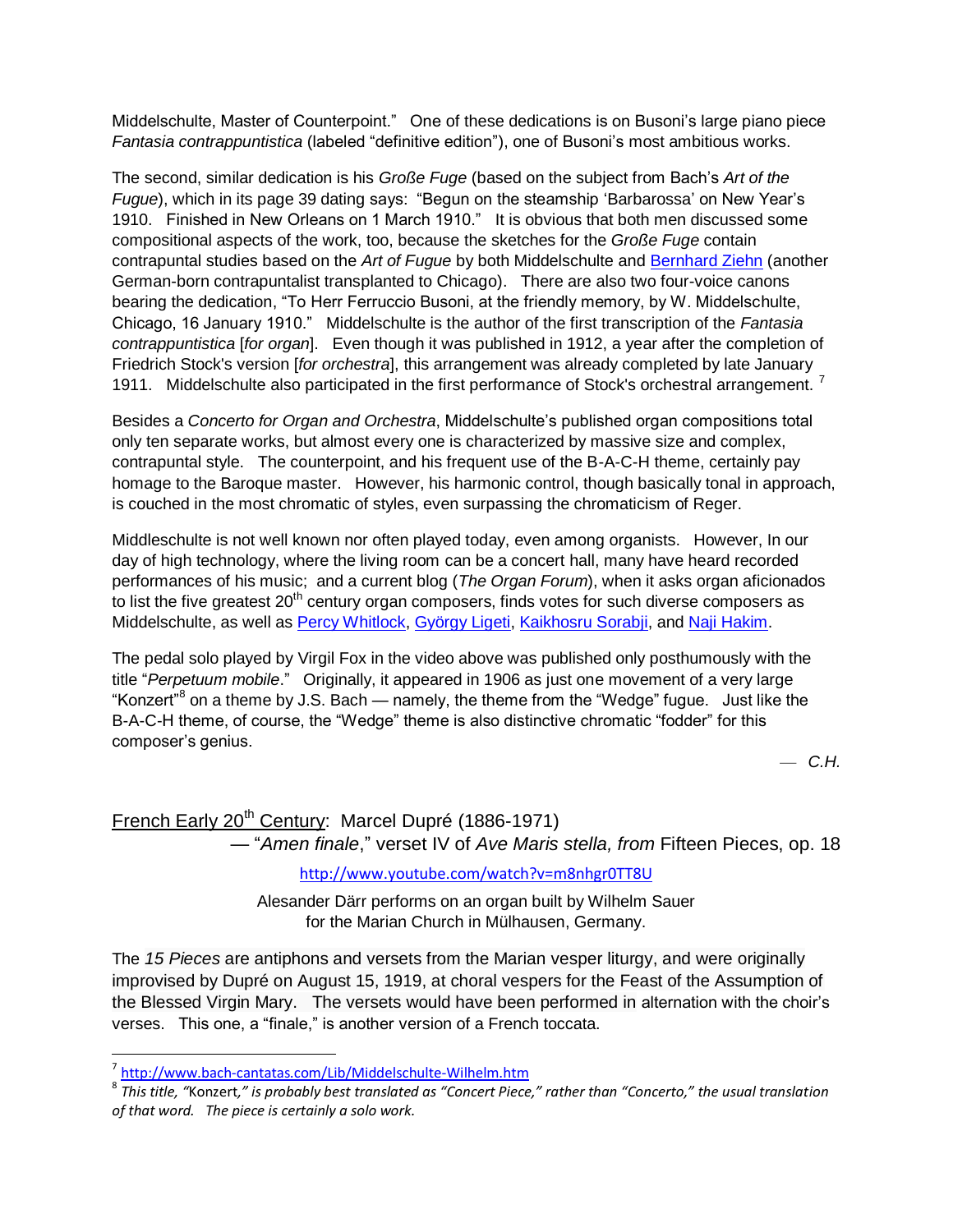Marcel Dupré was a child prodigy born into a musical family at Rouen in Normandy, France. His father Albert was a friend of Aristide Cavaillé-Coll, who built an organ in the family house when Marcel was 14 years old. He entered the Paris Conservatory in 1904, studying organ with [Alexandre Guilmant](http://en.wikipedia.org/wiki/Alexandre_Guilmant) and Louis Vierne, and fugue and composition with Charles-Marie Widor.

In 1920-21, he performed, entirely from memory, two series of the complete organ works of J.S. Bach, in 10 recitals at the Paris Conservatory, and again at [the old Palais de Trocadéro.](http://en.wikipedia.org/wiki/Trocad%C3%A9ro#The_old_Palais_du_Trocad.C3.A9ro) The subsequent sponsorship of an American transcontinental tour by the Wanamaker department stores rocketed his name into international prominence; and, in the mold of his teacher Guilmant, Dupré became a famous touring virtuoso, in his lifetime performing more than 2000 organ recitals throughout Australia, the United States, Canada, and Europe. He amazed audiences with his improvisations — and throughout his life various compositions began as concert improvisations. (One example is the *Symphonie-Passion*, improvised on his first American tour of 1924,)

In 1934, Dupré succeeded Widor as organist at [St. Sulpice](http://en.wikipedia.org/wiki/%C3%89glise_Saint-Sulpice,_Paris) in Paris, a post he held until his death in 1971. From 1947-1954, he was director of the [American Conservatory at Fontainbleau;](http://en.wikipedia.org/wiki/Ch%C3%A2teau_de_Fontainebleau) and from 1954–1956, director of the Paris Conservatory. He died at his home in Meudon (near Paris) in 1971, at the age of 85.

As a composer, he produced a large catalog of 65 opus numbers, and also taught two generations of well-known organists, including [Jehan Alain](http://en.wikipedia.org/wiki/Jehan_Alain) and [Marie-Claire Alain,](http://en.wikipedia.org/wiki/Marie-Claire_Alain) [Jean-Marie Beaudet,](http://en.wikipedia.org/wiki/Jean-Marie_Beaudet) Pierre [Cochereau,](http://en.wikipedia.org/wiki/Pierre_Cochereau) [Jeanne Demessieux,](http://en.wikipedia.org/wiki/Jeanne_Demessieux) <sup>9</sup> [Rolande Falcinelli,](http://en.wikipedia.org/wiki/Rolande_Falcinelli) [Jean-Jacques Grunenwald,](http://en.wikipedia.org/wiki/Jean-Jacques_Grunenwald) [Jean Guillou,](http://en.wikipedia.org/wiki/Jean_Guillou) Jean [Langlais,](http://en.wikipedia.org/wiki/Jean_Langlais) [Carl Weinrich](http://en.wikipedia.org/wiki/Carl_Weinrich) and [Olivier Messiaen,](http://en.wikipedia.org/wiki/Olivier_Messiaen) to name only a few. Aside from a few fine works for aspiring organists (such as the *79 Chorales*, op. 28), most of Dupré's music for the organ ranges from moderately to extremely difficult, and some of it makes almost impossible technical demands on the performer (e.g., *Évocation* op. 37; *Suite*, op. 39; *Deux Esquisses*, op. 41; *Vision*, op. 44).

Dupré's most often heard and recorded compositions tend to be from the earlier years of his career. During this time he wrote the *Three Preludes and Fugues*, op. 7 (1914), with the First (in B major) and Third Preludes (the G minor with its phenomenally fast tempo/figurations and pedal chords) being pronounced "unplayable" by no less a figure than Widor. Indeed, such is their difficulty that Dupré was the only organist able to play them until several years later.

For further listening: Joseph Ripka plays the "unplayable," at the Cavaillé-Coll organ at St. Suplice, Dupré's *Prelude & Fugue in B major*, op. 7, no. 1: [http://www.youtube.com/watch?v=lniaqocbLjM.](http://www.youtube.com/watch?v=lniaqocbLjM)

> Daniel Gabčo plays Dupré's *Variations on a Noël on a new Woehl pipe organ at St. Martin's Cathedral, in Bratislava, Slovakia:*: [http://www.youtube.com/watch?v=X3ftu3fJuOk.](http://www.youtube.com/watch?v=X3ftu3fJuOk)

<sup>9</sup> A video of *Etude 1*, "alternate toes," by Demessieux – Maxime Patel plays the Waldsassen Basilica's 6-manual organ, largest organ in Europe: <http://www.youtube.com/watch?v=g4eQH3YPqPw>.

 $\overline{a}$ 

Notice these stop controls, too. Also, click here for a great 360º panorama of the huge room: <http://www.abtei-waldsassen.de/panoramas/Basilika.htm> (wait for it to load).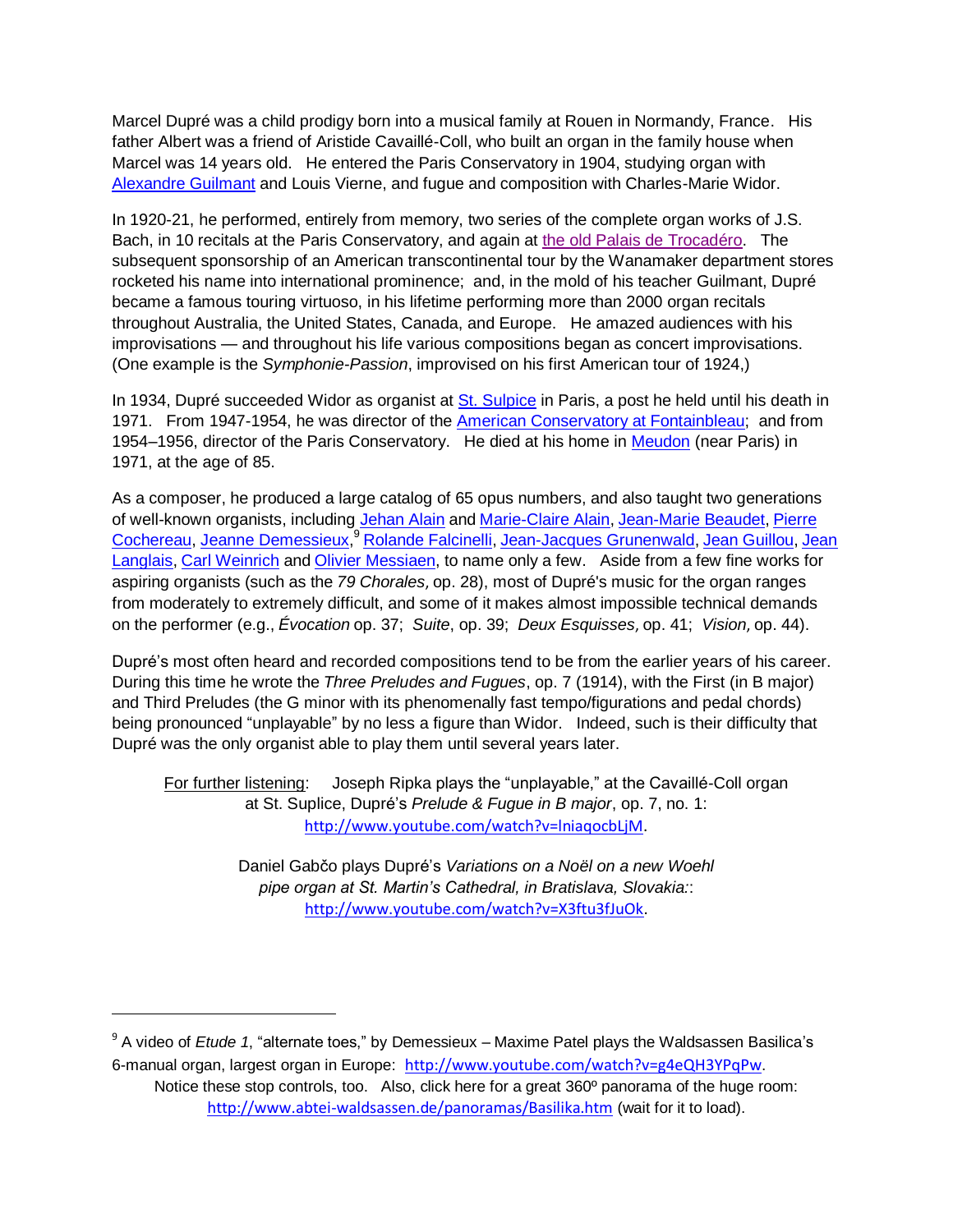## German-American 20<sup>th</sup> Century: Paul Hindemith (1895-1963) — *Organ Sonata 2* (1937), movement 1, *Lebhaft*

### <span id="page-33-0"></span>[http://www.kids.agowichita.org/resources/Hindemith%20Sonata%202,%20Lebhaft%20-](http://www.kids.agowichita.org/resources/Hindemith%20Sonata%202,%20Lebhaft%20-%20Peter%20Hurford.mp3) [%20Peter%20Hurford.mp3](http://www.kids.agowichita.org/resources/Hindemith%20Sonata%202,%20Lebhaft%20-%20Peter%20Hurford.mp3)

*In this performance by English organist Peter Hurford, the registration may be a bit brighter than Hindemith expected in 1937, when he wrote the first two Sonatas with the large, 1928 E.M. Skinner organ in mind at [Woolsey Hall,](http://www.yale.edu/ism/organ_atyale/newberryspec.htm) Yale University. Its tone is considerably warmer and "rounder" than most of our contemporary organs today. However, Hurford uses interesting color in his registration, and Hindemith's spare and straightforward style lends itself well to newer organs, too.* 

— *C.H.*

Born in Hanau, near Frankfurt, Germany, Hindemith was taught violin as a child. He entered Frankfurt's [Hoch Conservatory](http://en.wikipedia.org/wiki/Hoch_Conservatory) and studied violin, conducting, and composition. Later, he supported himself by playing in dance bands and musical-comedy groups. Then in 1914, he became deputy leader of the Frankfurt Opera Orchestra, and was promoted to leader in 1917. He also played second violin in the Rebner String Quartet from 1914, and in 1921 he founded the Amar Quartet, playing viola, and the group toured extensively in Europe.

When some of his pieces were played in a festival for the International Society for Contemporary [Music](http://en.wikipedia.org/wiki/International_Society_for_Contemporary_Music) in 1922, he came to the attention of an international audience. From 1927, he taught composition at the [Berlin Hochschule für Musik;](http://en.wikipedia.org/wiki/Berlin_University_of_the_Arts) wrote music for a Hans Richter avant-garde film; and played the solo part in the premiere of William Walton's Viola Concerto.

During the 1930s, he made a visit to Cairo, and several visits to Ankara, where he led the task of reorganizing Turkish music education and the early efforts to establish a new Turkish State Opera [and Ballet,](http://en.wikipedia.org/wiki/Turkish_State_Opera_and_Ballet) and he returned there a number of times. Hindemith had a difficult, "on and off" relationship with the Nazis during this time, and he finally emigrated to Switzerland in 1938. Towards the end of the 1930s, he also made several tours in America as a viola and [viola d'amore](http://en.wikipedia.org/wiki/Viola_d%27amore) soloist.

In 1940, Hindemith emigrated to the United States. At the same time that he was codifying his musical language, his teaching and compositions began to be affected by his theories, according to critics like [Ernest Ansermet.](http://en.wikipedia.org/wiki/Ernest_Ansermet) Once in the U.S., he taught primarily at [Yale University,](http://en.wikipedia.org/wiki/Yale_University) where he had such notable students as [Lukas Foss,](http://en.wikipedia.org/wiki/Lukas_Foss) [Graham George,](http://en.wikipedia.org/wiki/Graham_George) [Norman Dello Joio,](http://en.wikipedia.org/wiki/Norman_Dello_Joio) [Mel Powell,](http://en.wikipedia.org/wiki/Mel_Powell) [Harold](http://en.wikipedia.org/wiki/Harold_Shapero)  [Shapero,](http://en.wikipedia.org/wiki/Harold_Shapero) [Hans Otte,](http://en.wikipedia.org/wiki/Hans_Otte) [Ruth Schonthal,](http://en.wikipedia.org/wiki/Ruth_Schonthal) and Oscar-winning film director [George Roy Hill.](http://en.wikipedia.org/wiki/George_Roy_Hill) During this time he also gave the [Charles Eliot Norton Lectures](http://en.wikipedia.org/wiki/Charles_Eliot_Norton_Lectures) at [Harvard,](http://en.wikipedia.org/wiki/Harvard) from which the book *A Composer's World* was extracted (1952).<sup>10</sup>

He became an American citizen in 1946, but returned to Europe in 1953, living in [Zürich](http://en.wikipedia.org/wiki/Z%C3%BCrich) and teaching at the university there. Towards the end of his life he began to conduct more, and made numerous recordings, mostly of his own music. He was awarded the [Balzan Prize](http://en.wikipedia.org/wiki/Balzan_Prize) in 1962.

After a prolonged decline in his physical health (though he kept composing until almost the last), Hindemith died in Frankfurt from [pancreatitis](http://en.wikipedia.org/wiki/Pancreatitis) at the age of 68.

 $\overline{\phantom{a}}$ 

 $10$  For an interesting, short excerpt read from the book, clic[k here.](http://www.youtube.com/watch?v=rQ-Txu5ew98)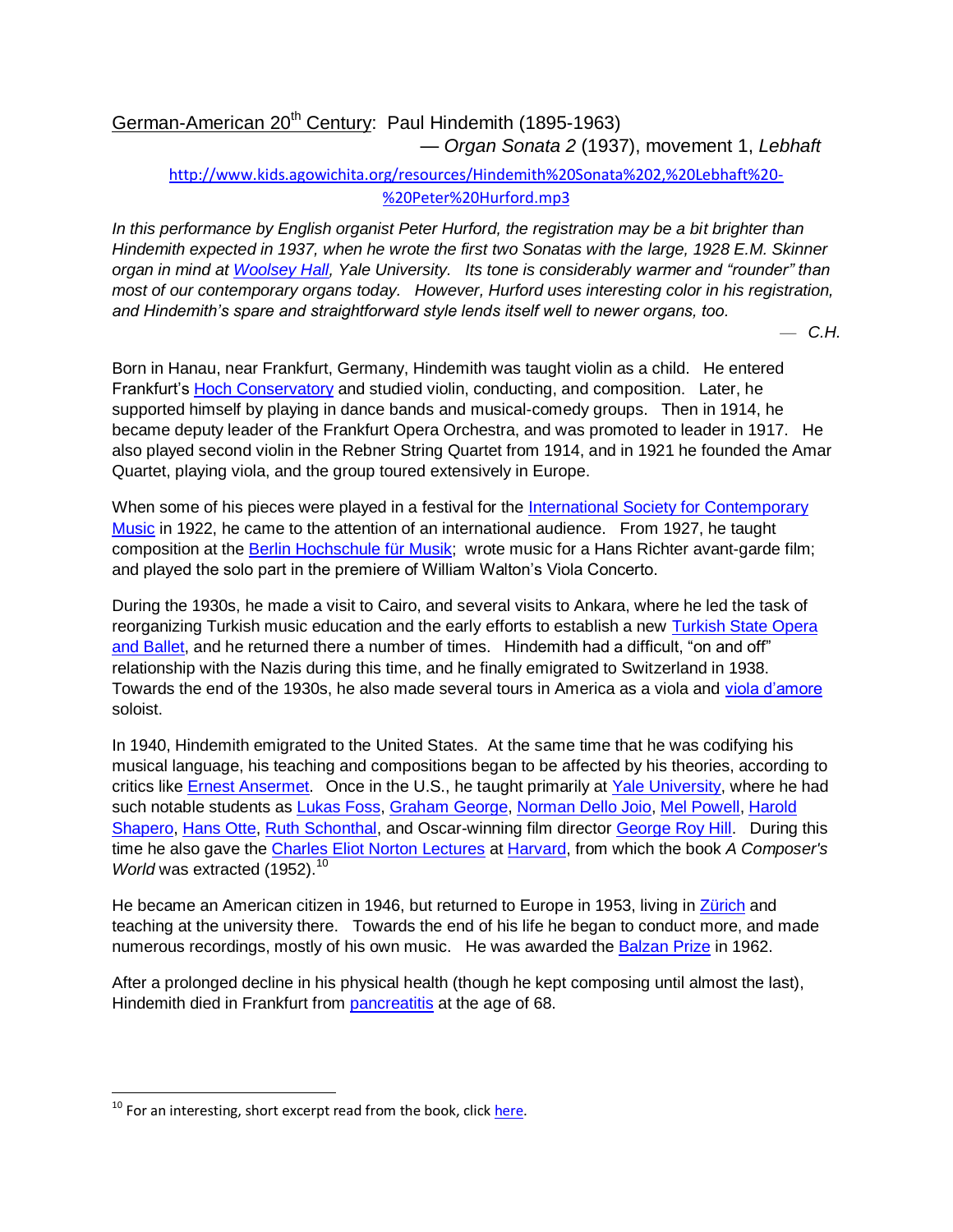For further listening: *Organ Sonata I* (1937), movement 2, *Sehr langsam* (Piet Kee) [mp3] [http://www.kids.agowichita.org/resources/Hindemith%20Sonata%201,%20Sehr%20langsam%20-](http://www.kids.agowichita.org/resources/Hindemith%20Sonata%201,%20Sehr%20langsam%20-%20Piet%20Kee.mp3) [%20Piet%20Kee.mp3](http://www.kids.agowichita.org/resources/Hindemith%20Sonata%201,%20Sehr%20langsam%20-%20Piet%20Kee.mp3)

*Organ Sonata I* (1937), movement 3, *Phantasie, frei* (Peter Hurford) [mp3] [http://www.kids.agowichita.org/resources/Hindemith%20Sonata%201,%20Phantasie%20frei%20-](http://www.kids.agowichita.org/resources/Hindemith%20Sonata%201,%20Phantasie%20frei%20-%20Peter%20Hurford.mp3) [%20Peter%20Hurford.mp3](http://www.kids.agowichita.org/resources/Hindemith%20Sonata%201,%20Phantasie%20frei%20-%20Peter%20Hurford.mp3)

*Organ Concerto (1962), movement 2, Sehr langsam und ganz ruhig* Martin Haselböck, organ, and the Vienna Symphony under Raphael Frühbeck de Burgos: [http://www.youtube.com/watch?v=dZh7YcfYUWw&feature=results\\_video&playnext=1&list=PLE20492DC83B7C41D](http://www.youtube.com/watch?v=dZh7YcfYUWw&feature=results_video&playnext=1&list=PLE20492DC83B7C41D).

<span id="page-34-0"></span>French 20<sup>th</sup> Century: Jean Langlais (1907-1991) — *Pasticcio*, No. 10 from the *Organ Book* (1956):

[*The musical output of Jean Langlais is large and quite diverse. This delightful piece is only of medium difficulty, but features manual changes for the echoes, and contrasting short sections characteristic of Langlais' organ music. It would be more fun to* watch *it played, but this is the best performance available in the recordings we can access.*]

> [http://www.youtube.com/watch?v=33DarBs17Bw&feature=results\\_](http://www.youtube.com/watch?v=33DarBs17Bw&feature=results_%0bvideo&playnext=1&list=PL8376BFB54002BB05) [video&playnext=1&list=PL8376BFB54002BB05](http://www.youtube.com/watch?v=33DarBs17Bw&feature=results_%0bvideo&playnext=1&list=PL8376BFB54002BB05) [*Stop at 2'18" or player continues.*]

Jean Langlais was born in La Fontenelle, a small Brittany village about half an hour's drive from Mon St. Michel, on the Norman coastline. Glaucoma made him blind when he was two years old, and he was sent to the [National Institute for Blind Children](http://en.wikipedia.org/wiki/Institut_National_des_Jeunes_Aveugles) in Paris, where he eventually studied organ with [André Marchal.](http://en.wikipedia.org/wiki/Andr%C3%A9_Marchal)

Later, he entered the Paris Conservatory in Marcel Dupré's organ class, obtaining a First Prize in 1930. In 1931, he received the "Grand Prize in Performance and Improvisation," having studied improvisation with [Charles Tournemire.](http://en.wikipedia.org/wiki/Charles_Tournemire) In [Paul Dukas'](http://en.wikipedia.org/wiki/Paul_Dukas) composition class, he received the Composition Prize in 1934.

After graduating, he returned to the National Institute for Blind Children, where he taught for forty years. From 1961 to 1976, he also taught at the [Schola Cantorum.](http://en.wikipedia.org/wiki/Schola_Cantorum_de_Paris) He worked with many students, both French and foreign, many of whom went on to become important musicians, including organist and composer [Naji Hakim.](http://en.wikipedia.org/wiki/Naji_Hakim)

However, it was as an organist that Langlais made his name, following in the steps of César Franck and Charles Tournemire as *organiste titulaire* at the [Basilica of Sainte-Clotilde](http://en.wikipedia.org/wiki/Sainte-Clotilde,_Paris) in Paris in 1945, a post in which he remained until 1988. He was also much in demand as a concert organist, and toured widely across Europe and the United States. In North America alone, he played over 300 recitals.

Outside music, Langlais was a colorful and charismatic character. He died in Paris aged 84, and was survived by his second wife Marie-Louise Jaquet-Langlais and three children, Janine, Claude and Caroline.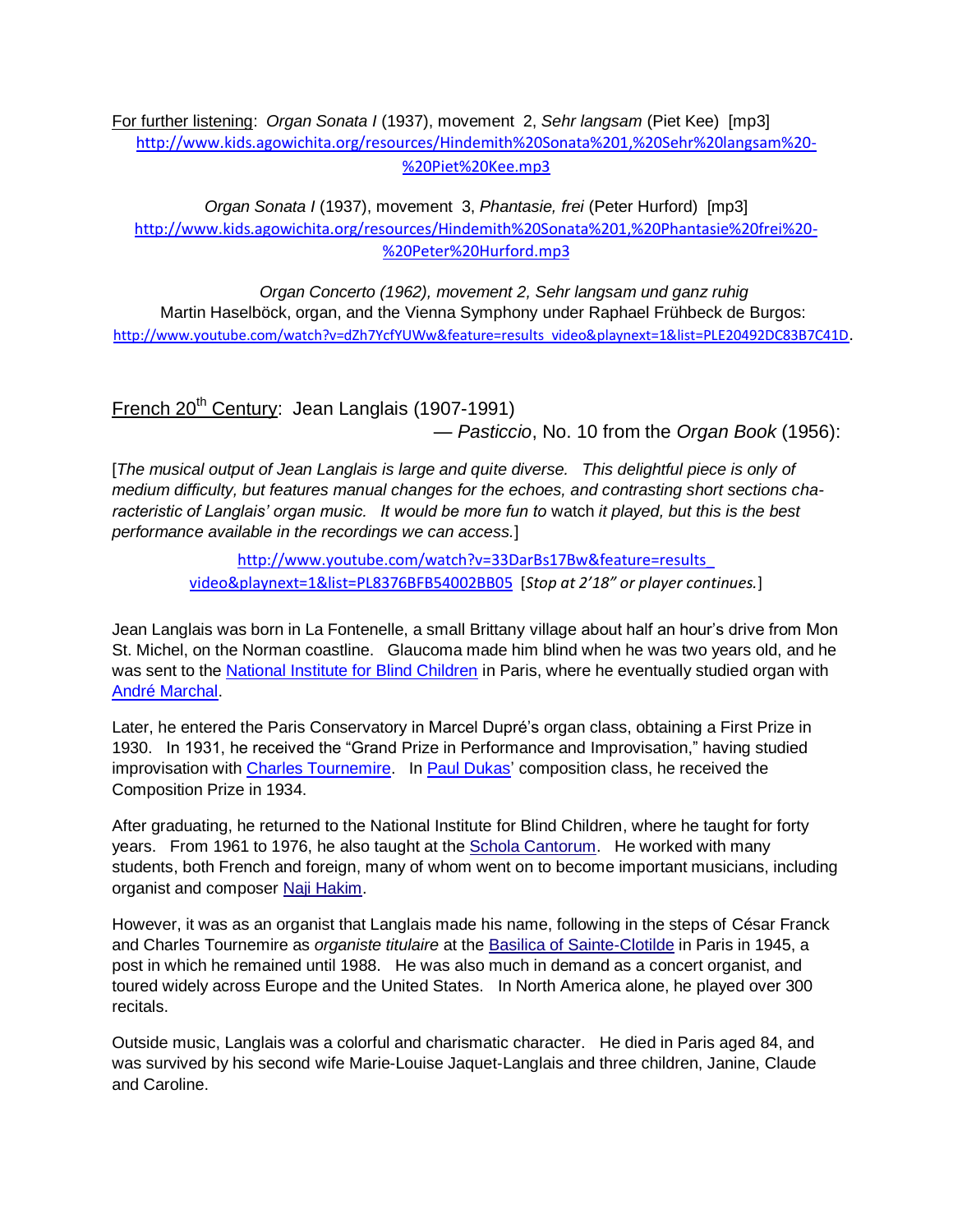Langlais was a prolific composer, composing 254 works with opus numbers, the first of which was his *Prelude and Fugue* for organ (1927), and the last his *Trio* (1990), another organ piece. Although best known as a composer of organ music and sacred choral music, he also composed a number of instrumental, orchestral and chamber works and some secular song settings.

The majority of Langlais' music is written in a late, freely tonal style, representative of mid-twentiethcentury French music, with rich and complex harmonies and overlapping modes. His music is more tonal than that of his contemporary, friend, and countryman Olivier Messiaen, and more related to the work of his two predecessors at Sainte-Clotilde, Franck and Tournemire.

<span id="page-35-0"></span>For further listening: Organist Christopher Young of Indiana University plays Langlais' *Féte*: [http://www.youtube.com/watch?v=8gWPl-kMMJs.](http://www.youtube.com/watch?v=8gWPl-kMMJs) [*This video is very professionally made*.]

French Early 20<sup>th</sup> Century: Jehan Alain (1911-1940) — *Litanies* (1937): <http://www.youtube.com/watch?v=f2OTIVgZQao>

*Philippe Delacour's performance of* Litanies *here is undoubtedly the very fastest that I have ever heard. However, it is fun to watch the organist fly through it! — C.H.*

*The inscription on the piece reads, in translation, "When the Christian soul in its distress no longer finds new words to implore the mercy of God, it repeats the same invocation incessantly with a vehement faith. Reason has reached its limit. Faith alone continues upward." This description, ―repeating the same theme incessantly,‖ well describes the form of this piece. The main litany theme is given a consequent phrase in the recitative opening, but after that is restated again and again, developed within that format. It is juxtaposed with one contrasting theme through the opening pages; with a slightly different one before the cadenza-like downward scale; and then, when the litany is stated in chord stream at the end, with yet another brief contrast, reminiscent of lifting the hands in supplication.* 

*The litany theme's distinctive rhythm (3+5+6+2) is developed throughout by occasional alteration; and, on the final page, the chords — the roots for which move in whole tones — develop the rhythm*  predominantly, harmonically using a kind of "dominant extension" that moves radically away from the *dominant, falls a half step to the subdominant, and cadences "screaming."* 

*It is said that Alain wrote the piece on the train, and that the familiar, obsessive rhythm of pre-war trains strongly influenced the composer's imagination… — C.H., with credit also to Martin Setchell, at Great Australasian Organs VII. [See [http://www.nzorgan.com/martinsetchell/recordings-great](http://www.nzorgan.com/martinsetchell/recordings-great-australiasian-organsVII.htm)[australiasian-organsVII.htm.](http://www.nzorgan.com/martinsetchell/recordings-great-australiasian-organsVII.htm)]*

Jehan Alain was born in [Saint-Germain-en-Laye,](http://en.wikipedia.org/wiki/Saint-Germain-en-Laye) in the western suburbs of Paris, into a family of musicians. His father, Albert Alain (1880–1971), was an enthusiastic organist, composer and organ-builder who had studied with Alexandre Guilmant and Louis Vierne. His younger brother was the composer, organist and pianist [Olivier Alain](http://en.wikipedia.org/wiki/Olivier_Alain) (1918–1994); his younger sister the organist Marie-Odile Alain (who died in a mountain climbing accident in 1937); and his youngest sister the organist [Marie-Claire Alain](http://en.wikipedia.org/wiki/Marie-Claire_Alain) (b. 1926). Jehan received his initial training in the piano from Augustin Pierson, the organist of Saint-Louis at Versailles, and in the organ from his father, who had built a fourmanual instrument in the family sitting room. By the age of 11, Jehan was substituting at his local *Church, St. Germain*.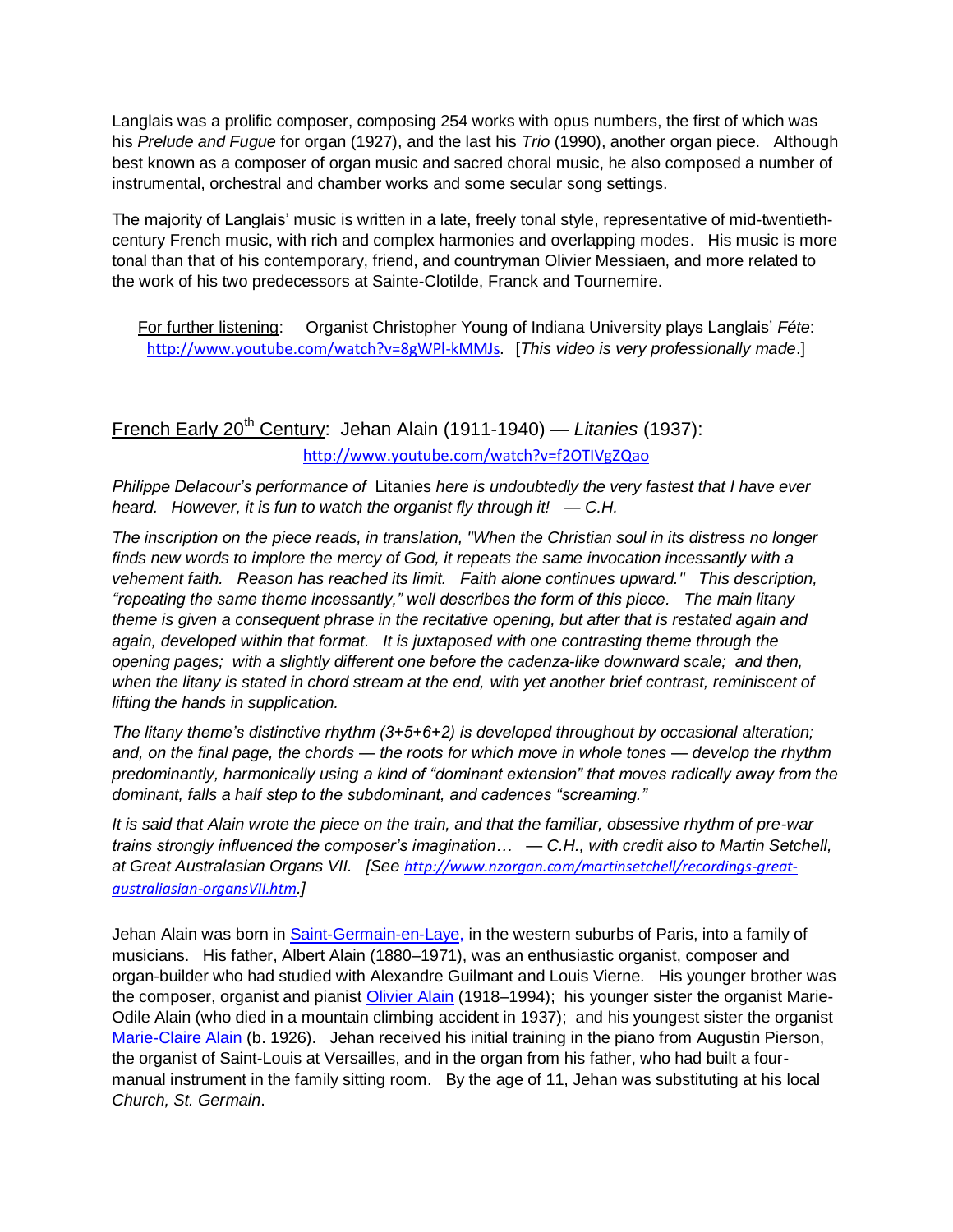Between 1927 and 1939, he attended the Paris Conservatory and achieved First Prize in Harmony under [André Bloch](http://en.wikipedia.org/wiki/Andr%C3%A9_Bloch_(composer)) and First Prize in Fugue with [Georges Caussade.](http://en.wikipedia.org/wiki/Georges_Caussade) He studied the organ with [Marcel Dupré,](http://en.wikipedia.org/wiki/Marcel_Dupr%C3%A9) under whose direction he took first prize for Organ and Improvisation in 1939. His studies in composition with [Paul Dukas](http://en.wikipedia.org/wiki/Paul_Dukas) and [Jean Roger-Ducasse](http://en.wikipedia.org/wiki/Jean_Roger-Ducasse) won him the *Prix des amis de l'orgue* in 1936 for his *Suite for Organ* op. 48. He was appointed organist of Saint-Nicholas de Maisons Lafitte in Paris in 1935, and remained there for four years. He also played regularly at the Rue Notre-Dame-de-Nazareth synagogue, where the only known recording of his playing—a sixminute improvisation—was made in 1938.

Alain's short career as a composer began in 1929, when Alain was 18, and lasted until the outbreak of the Second World War ten years later. His output was influenced not only by the musical language not only of the earlier [Claude Debussy,](http://en.wikipedia.org/wiki/Claude_Debussy) but also [Francis Poulenc,](http://en.wikipedia.org/wiki/Francis_Poulenc) and by that of his contemporary Olivier Messiaen (seen in *Le jardin suspendu*, 1934) — but also by an interest in the music, dance, and philosophies of the far east (acquired at the [Paris Exposition](http://en.wikipedia.org/wiki/Exposition_coloniale_internationale) of 1931 and seen in *Deux danses à Agni Yavishta*, 1932, and *Deuxième fantaisie*, 1936), by a revival of Renaissance and Baroque music (seen in *Variations sur un thème de Clément Janequin*, 1937), and by the growing influence of jazz (seen in *Trois danses*, 1939).

He wrote choral music, including a Requiem mass, chamber music, songs, and three volumes of piano music. But it is for his organ music for which he is best known. His most famous work, without doubt, is *Litanies* Deuils ('mourning'), the second of the *Trois danses*, is dedicated to his sister Marie-Odile, as a *Funeral Dance to an Heroic Memory*.‖ The centennial of his birth in 2011 was the occasion for Alain Festivals in France and other countries. [*In the U.S., one was held in Wichita, Kansas*.]

Always interested in mechanics, Alain was a skilled motorcyclist and became a dispatch rider in the Eighth Motorised Armour Division of the French Army in the second World War. On June 20, 1940, he was assigned to reconnoiter the German advance on the eastern side of [Saumur,](http://en.wikipedia.org/wiki/Battle_of_Saumur_(1940)) and encountered a group of German soldiers at Le Petit-Puy. Coming around a curve, and hearing the approaching tread of the Germans, he abandoned his motorcycle and engaged the enemy troops with his carbine, killing 16 of them before being killed himself.

He was posthumously awarded the French *Croix de Guerre* for his bravery, and according to [Nicolas](http://en.wikipedia.org/wiki/Nicolas_Slonimsky)  [Slonimsky](http://en.wikipedia.org/wiki/Nicolas_Slonimsky) was buried, by the Germans with full military honors. He left behind his wife, Madeleine Payan whom he had married in 1935, their three children, and a musical output viewed by many to have been amongst the most original of the 20th century.

[Henri Dutilleux](http://en.wikipedia.org/wiki/Henri_Dutilleuxhttp:/en.wikipedia.org/wiki/Henri_Dutilleux)'s work *Les citations* contains a [quotation](http://en.wikipedia.org/wiki/Musical_quotation) from Jehan Alain's music. [Maurice](http://en.wikipedia.org/wiki/Maurice_Durufl%C3%A9)  [Duruflé](http://en.wikipedia.org/wiki/Maurice_Durufl%C3%A9) also wrote a musical tribute to Jehan Alain with his *Prélude et fugue sur le nom d'A-L-A-I-N*, op. 7, for organ.

> For further listening: Postlude for the Office of Complines: <http://www.youtube.com/watch?v=rT6yyySIOsE>

*According to his sister [Marie-Claire,](http://en.wikipedia.org/wiki/Marie-Claire_Alain) young Jehan Alain loved to go with his family to the Abbey of Valloires and its lovely rococo chapel for the Office of Complines, sung at night by candlelight by women. This postlude was an effort to prolong the feeling he got from that service. Inspired by the free rhythm of the Gregorian chant he borrowed for this piece, Alain used irregular divisions within the bar lines, thus giving the music a sense of rhythmic liberty. Befitting its nocturnal setting, the*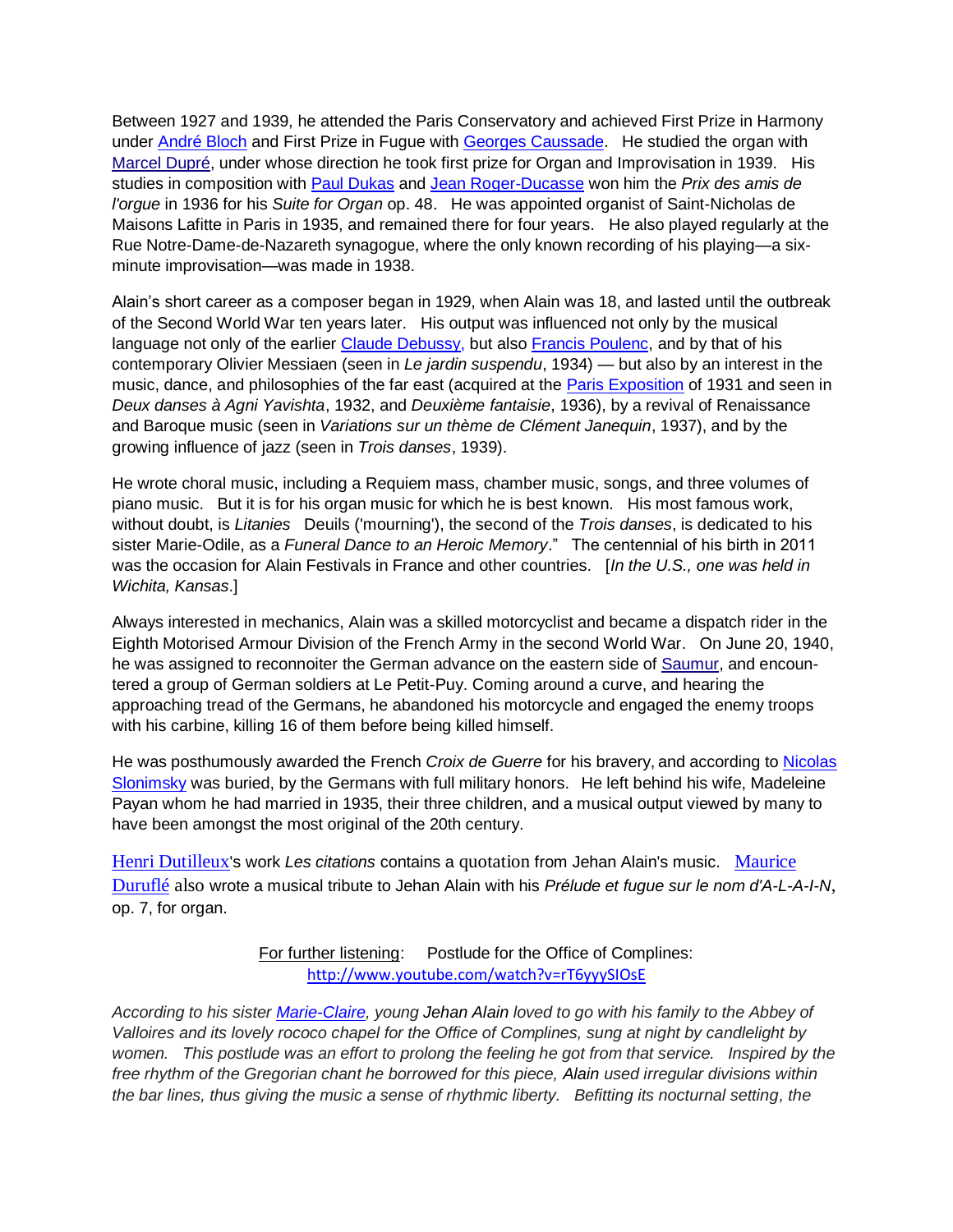*postlude establishes a long, sustained berceuse rhythm (a lullaby), over which flit fragments of Gregorian chant that pass among the manuals and occasionally engage each other in conversation. The first melody heard is Miserere mei, Domine, which gives way to Te lucis ante terminum. Next, found lurking in the bass, is In manus tuas, which, after a few more phrases of Te lucis, ascends to the treble. More melodies file past: Salve nos, Domine and then Gloria Patri et Filio, the whole brief fantasy capped by a series of Amens. — Allmusic.com*

2<sup>nd</sup> Fantasy: <http://www.youtube.com/watch?v=0pty9fUrwJU>

This performance from the *International Symposium*, not *really on a good "Alain organ*," is a bit loud and bright, but the voices are quite clear and distinct. The stop pullers on each side are getting quite a workout, on this mechanical action organ, which has no piston system. (They are called "registrants" because they are helping

*The opening theme is the incipit of the chant* Exultabunt Domino *(―They will exult in the Lord‖). The quiet of that opening is interrupted by the quasi-rubato second theme on the Cromorne stop, sounding distinctly exotic, with the annunciatory sprit of, perhaps, the shofar. Melodically, it t is most reminiscent of* taqsim*, the improvisation of middle eastern music (Arabic, Greek, or Turkish sources). Not only are outlines of the tri-tone found in the melody, but also the underlying harmony combines and juxtaposes chords based on E-flat and A-natural, a tri-tone away from each other.* 

*The fluttering toccata figure in the development which follows also emphasizes the tri-tone, as its sixteenth notes in North African rhythm (3+3+2) represent the second theme in combination with the first.. Colors and dynamics build, rhythms are diminished for excitement, and then augmented as the development backs off and broadens, finally relaxing again to the spirit of the opening. The last allusion to the plainchant theme is couched in the terms of the middle eastern second theme. —C.H., with credit to Matthew Sellier, whose 2011 honors thesis discusses the piece in detail.* [*See*  [http://wesscholar.wesleyan.edu/cgi/viewcontent.cgi?article=1689&context=etd\\_hon\\_theses.](http://wesscholar.wesleyan.edu/cgi/viewcontent.cgi?article=1689&context=etd_hon_theses)]

French 20<sup>th</sup> Century: Olivier Messiaen (1907-1991)

— ―*Transports de joie*― from *L'ascension*‖ (1934):

### <span id="page-37-0"></span><http://www.youtube.com/watch?v=09llP2uaHnw>

[*This recording by Daniel Moult was made at the organ of the Priory Church of St. Mary, Bridlington Priory, East Yorkshire, England. The organ, built in 1889 by Belgian organ builder Charles Anneessens, and restored in 2004, has a warm fundamental tone, in the same spirit as Cavaillé-Coll's own.*]

*At the Paris [Exposition Universelle](http://en.wikipedia.org/wiki/Exposition_Universelle_(1889)) of 1889 (where the [Eiffel Tower](http://en.wikipedia.org/wiki/Eiffel_Tower) debuted), Debussy and other French musicians were first introduced to the music of the [gamelan](http://en.wikipedia.org/wiki/Gamelan) by an ensemble from Java. Debussy's Pagodes is the directly inspired result, evoking the pentatonic structures employed by Javanese music. He was not alone in his search for exotic harmonies and influences. Wagner's chromaticism developed what is called the "Tristan Chord"; Scriabin sought relief from tonality in synthetic scales, and developed the "Mystic Chord"; there are also Strauss's "Elektra chord," and Stravinsky's [―Petroushka chord.](http://en.wikipedia.org/wiki/Petrushka_chord)‖*

*Olivier Messiaen, a generation after Debussy, also looked for "his voice" and inspiration in exotic sources.* When he first began piano lessons, having already taught himself to play, his interest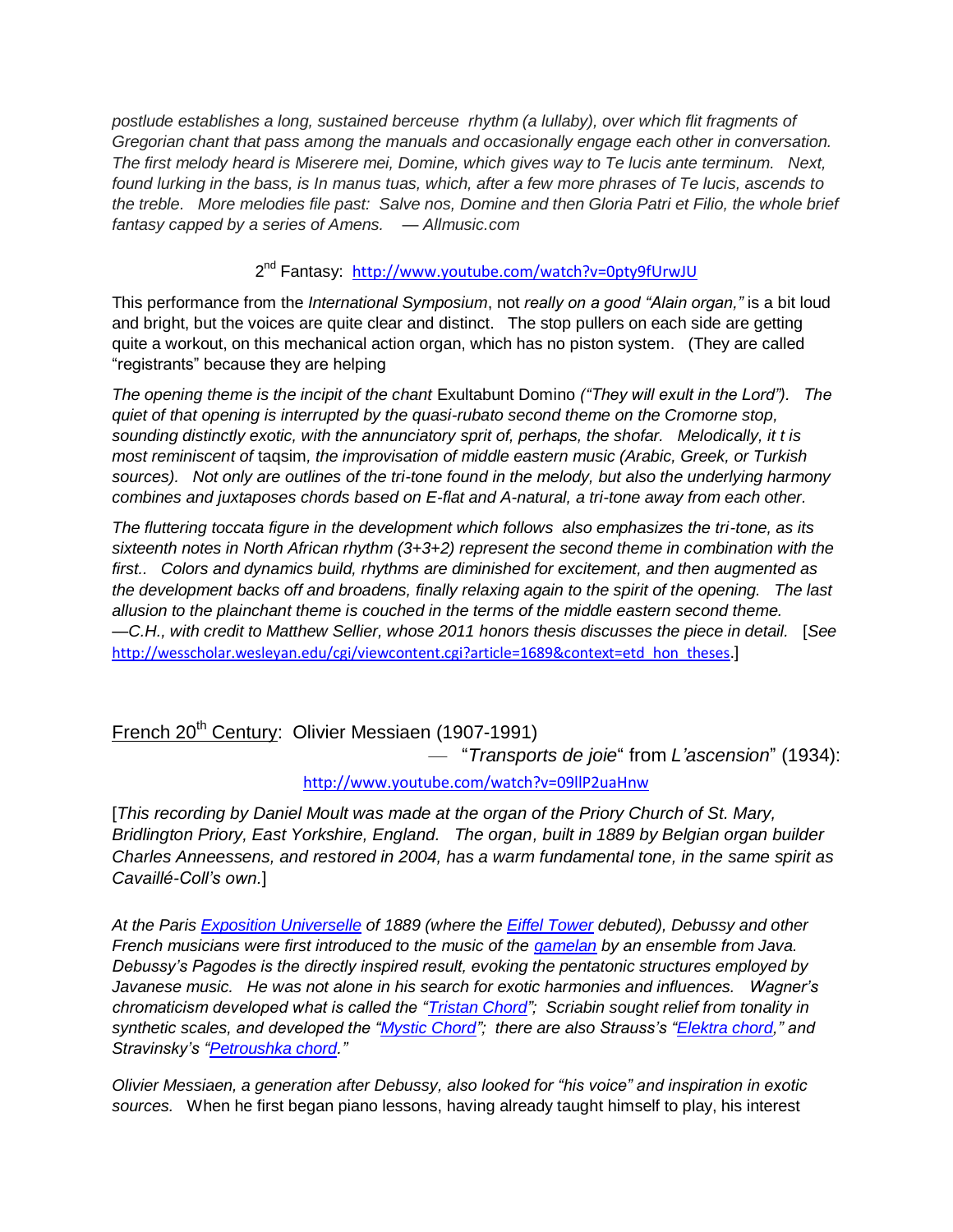included recent music of Debussy and Ravel; and around 1918, one of his music teachers gave him a score of Debussy's opera *[Pelléas et Mélisande](http://en.wikipedia.org/wiki/Pell%C3%A9as_et_M%C3%A9lisande_(opera))*, which Messiaen later described as "a thunderbolt" and "probably the most decisive influence on me."

Messiaen was to become one of the major composers of the  $20<sup>th</sup>$  century, and his influence was cast upon generations of composers who followed him and studied with him. His music is rhythmically complex (from ancient Greek and Hindu sources), and his harmonic and melodic control is based on his own "modes of limited transposition" (abstracted from his early compositions and improvisations). He thought of his harmony and affect as the combination of colors, and he was also primarily a programmatic composer, "acting" as a painter on the canvas and a director in the theater. Many of his "programs" come from what he termed "the marvelous aspects of the [*Roman Catholic*] faith." He also travelled widely, and wrote works inspired by such diverse influences as Japanese music, the landscape of [Bryce Canyon](http://en.wikipedia.org/wiki/Bryce_Canyon_National_Park) in Utah, and the life of [St. Francis of Assisi.](http://en.wikipedia.org/wiki/St._Francis_of_Assisi)

He found birdsong fascinating, believed birds to be the greatest musicians, and considered himself as much an [ornithologist](http://en.wikipedia.org/wiki/Ornithologist) as a composer. He notated bird songs worldwide and incorporated birdsong transcriptions into most of his music. His innovative use of color, his conception of the relationship between time and music, his use of birdsong, and his desire to express religious ideas are among the features that make Messiaen's music distinctive.

Olivier Eugène Prosper Charles Messiaen was born in [Avignon,](http://en.wikipedia.org/wiki/Avignon) France, into a literary family. He was the elder of two sons of Cécile Sauvage, a poet, and Pierre Messiaen, a teacher of English who translated the plays of William Shakespeare into French. Messiaen's mother published a sequence of poems, *L'âme en bourgeon* ("The Budding Soul") — the last chapter of *Tandis que la terre tourney* ("As the Earth Turns") — which address her unborn son. Messiaen later said this sequence of poems influenced him deeply and he cited it as prophetic of his future artistic career. [*Anyone who reads Messiaen's treatise* The Technique of My Musical Language *will also see the evidence of his parent's subsequent influence: his mother's poetic, and his father's theatrical.*]

Messiaen entered the Paris Conservatory in 1919, aged 11. In 1926, he gained first prize in [counterpoint](http://en.wikipedia.org/wiki/Counterpoint) and [fugue;](http://en.wikipedia.org/wiki/Fugue) and in 1927, first prize in piano [accompaniment.](http://en.wikipedia.org/wiki/Accompaniment) After studying with [Maurice Emmanuel,](http://en.wikipedia.org/wiki/Maurice_Emmanuel) he was awarded first prize for the history of music in 1928. Emmanuel's example engendered an interest in ancient Greek rhythms and exotic modes. After showing [improvisation](http://en.wikipedia.org/wiki/Improvisation) skills on the piano, Messiaen was recommended to study [organ](http://en.wikipedia.org/wiki/Organ_(music)) with [Marcel Dupré.](http://en.wikipedia.org/wiki/Marcel_Dupr%C3%A9) He gained first prize in organ playing and improvisation in 1929. After a year studying composition with [Charles-Marie Widor,](http://en.wikipedia.org/wiki/Charles-Marie_Widor) in the autumn of 1927 he entered the class of the newly appointed [Paul](http://en.wikipedia.org/wiki/Paul_Dukas)  [Dukas,](http://en.wikipedia.org/wiki/Paul_Dukas) who instilled in Messiaen a mastery of [orchestration.](http://en.wikipedia.org/wiki/Orchestration) In 1930 Messiaen won first prize in composition. [*Other students in Dukas' composition class at the time included Alain and Langlais.*]

While a student he composed his first published works — his eight Préludes for piano (the earlier *Le banquet céleste* was published subsequently). These exhibit Messiaen's use of his "modes of [limited transposition](http://en.wikipedia.org/wiki/Modes_of_limited_transposition)" and [palindromic](http://en.wikipedia.org/wiki/Palindrome) rhythms. [Messiaen called these "non-retrogradable *[rhythms](http://en.wikipedia.org/wiki/Retrograde_(music)#Non-retrogradable_rhythm)*,"] His public début came in 1931 with his orchestral suite *Les offrandes oubliées*. That same year he first heard a [gamelan](http://en.wikipedia.org/wiki/Gamelan) group, which sparked his interest in the use of tuned percussion.

From 1929, two years after taking up the organ, Messiaen had played regularly for the Church of the [Holy Trinity](http://en.wikipedia.org/wiki/Sainte-Trinit%C3%A9,_Paris) ("*La Trinité*"), substituting for the "titular" organist, <u>Charles Quef</u>, who was ill.<sup>11</sup> Upon

 $\overline{\phantom{a}}$ 

<sup>11</sup> *In more direct words, Quef was the "titled" organist, but he "deputized" Messiaen to do the playing for him.*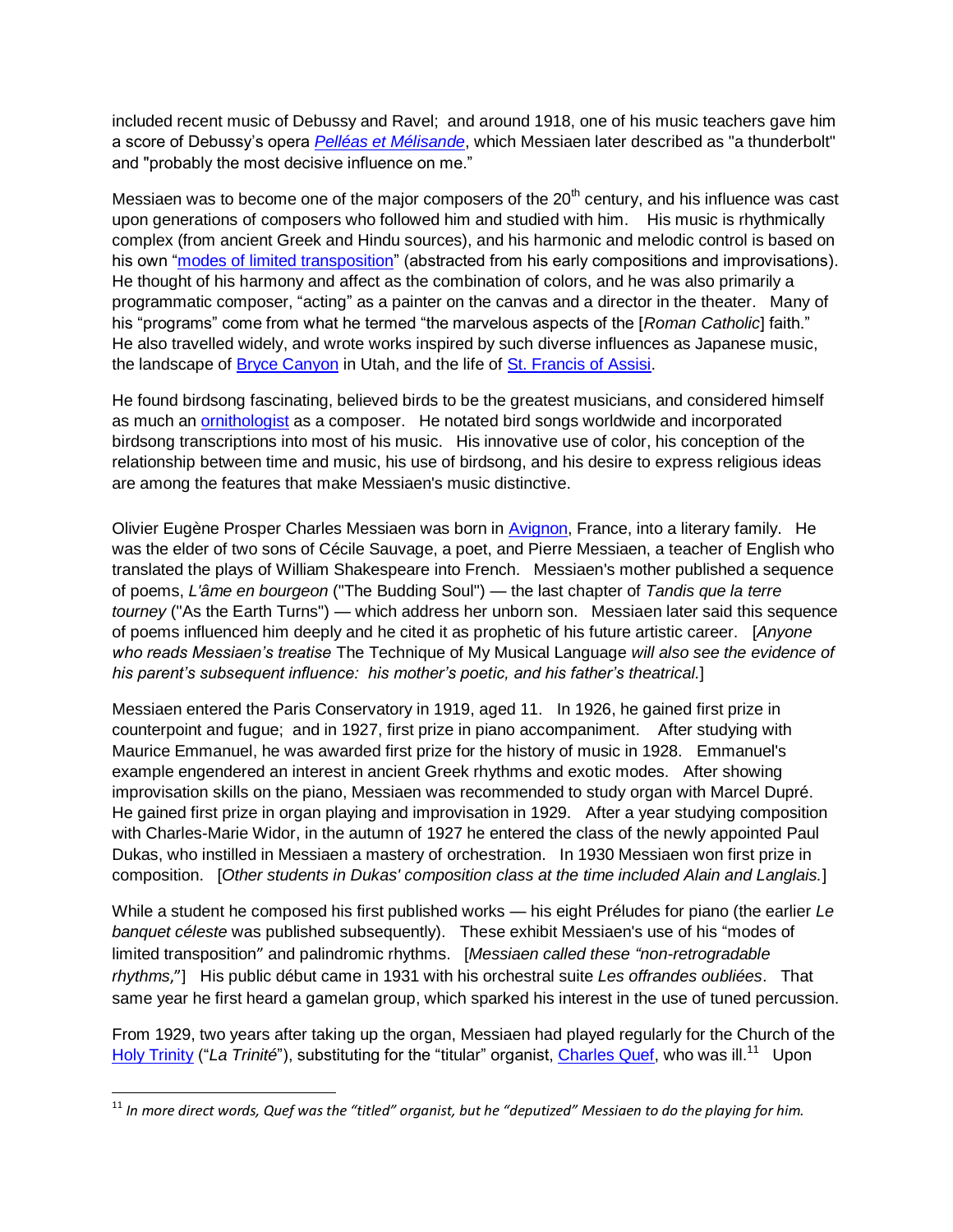Quef's death in 1931 — with the support of Dupré, Tournemire, and Widor — the 22-year-old Messiaen was appointed to the post, which he held for more than sixty years.

He married the violinist and composer [Claire Delbos](http://en.wikipedia.org/wiki/Claire_Delbos) in 1932. Their marriage inspired him to both compose works for her to play (*Thème et variations* for violin and piano in the year they were married) and to write pieces to celebrate their domestic happiness, including the soprano song cycle *Poèmes pour Mi* in 1936, which he orchestrated in 1937. *Mi* was Messiaen's affectionate nickname for his wife. [*This was also the productive period in which the organ works* L'Ascension (1934) and La nativité du Seigneur *(1935) were published*.]

Delbos suffered a series of miscarriages in the early years of their marriage, but in 1937 their son Pascal was born, and Messiaen produced another song cycle, *Chants de terre et de ciel* (1938), in which all three members of the family were portrayed. Unfortunately, towards the end of WWII, the marriage turned to tragedy when Delbos began to suffer from memory loss after an operation; and she spent the rest of her life institutionalized, dying in 1959.

In 1936, along with [André Jolivet,](http://en.wikipedia.org/wiki/Andr%C3%A9_Jolivet) [Daniel-Lesur](http://en.wikipedia.org/wiki/Daniel-Lesur) and [Yves Baudrier,](http://fr.wikipedia.org/wiki/Yves_Baudrier) Messiaen formed the group *[La](http://en.wikipedia.org/wiki/La_jeune_France)  [jeune France](http://en.wikipedia.org/wiki/La_jeune_France)* ("Young France"). Their manifesto implicitly attacked the frivolity predominant in contemporary Parisian music and rejected [Jean Cocteau's](http://en.wikipedia.org/wiki/Jean_Cocteau) 1918 "Le coq et l'arlequin" manifesto in favour of a "living music, having the impetus of sincerity, generosity and artistic conscientiousness." Messiaen's career soon departed from this polemical phase. *Le jeune France* composer's individual styles were widely different; and their only commonality, that they were organists. Thus, the group itself was not to survive through the second World War.

In response to a commission for a piece to accompany light-and water-shows on the River Seine during the *[Paris Exposition](http://en.wikipedia.org/wiki/Exposition_Internationale_des_Arts_et_Techniques_dans_la_Vie_Moderne_(1937))*, in 1937 Messiaen demonstrated his interest in using the [Ondes](http://en.wikipedia.org/wiki/Ondes_Martenot)  [Martenot,](http://en.wikipedia.org/wiki/Ondes_Martenot) an electronic instrument, by composing *Fêtes des belles eaux* for an ensemble of six of them. He included a part for the instrument in several of his subsequent compositions, as well.

At the outbreak of WWII, Messiaen was drafted into the French army. Due to poor eyesight, he was enlisted as a medical auxiliary, rather than an active combatant, but was captured at Verdun in June 1940 and imprisoned at **Stalag VIII-A**. There he met a violinist, a cellist and a clarinetist among his fellow prisoners and for them wrote a trio which he gradually incorporated into his *[Quatuor pour la fin](http://en.wikipedia.org/wiki/Quatuor_pour_la_fin_du_temps)  [du temps](http://en.wikipedia.org/wiki/Quatuor_pour_la_fin_du_temps)* ("Quartet for the End of Time"). The quartet was first performed in the hut that was the camp's theater on January 15, 1941, to an audience of about 400 fellow prisoners and prison guards. The title's "end of time" alludes to the [Apocalypse](http://en.wikipedia.org/wiki/Apocalypse) [*particularly Rev 10:1-2, 5-7*], and also to the way in which Messiaen used time in a manner completely different from his predecessors and contemporaries. The work has been hailed by many, but Nigel Simeone, in notes for the *Philharmonia Orchestra* in 2008, called it "one of the most remarkable works to have come out of World War II, composed by a musician whose religious faith was a constant inspiration, even in the most arduous circumstances.‖

Shortly after his release as a prisoner of war in May 1941, Messiaen was appointed a professor of harmony at the Paris Conservatory, where he taught until his retirement in 1978. He then compiled his *Technique de mon langage musical* ("The technique of my musical language"), published in 1944, in which he quotes many examples from his music, particularly the *Quartet*. Although he was only in his mid-thirties, his students described him as an outstanding teacher — who, rather than imposing his own ideas, encouraged his pupils to find their own voices.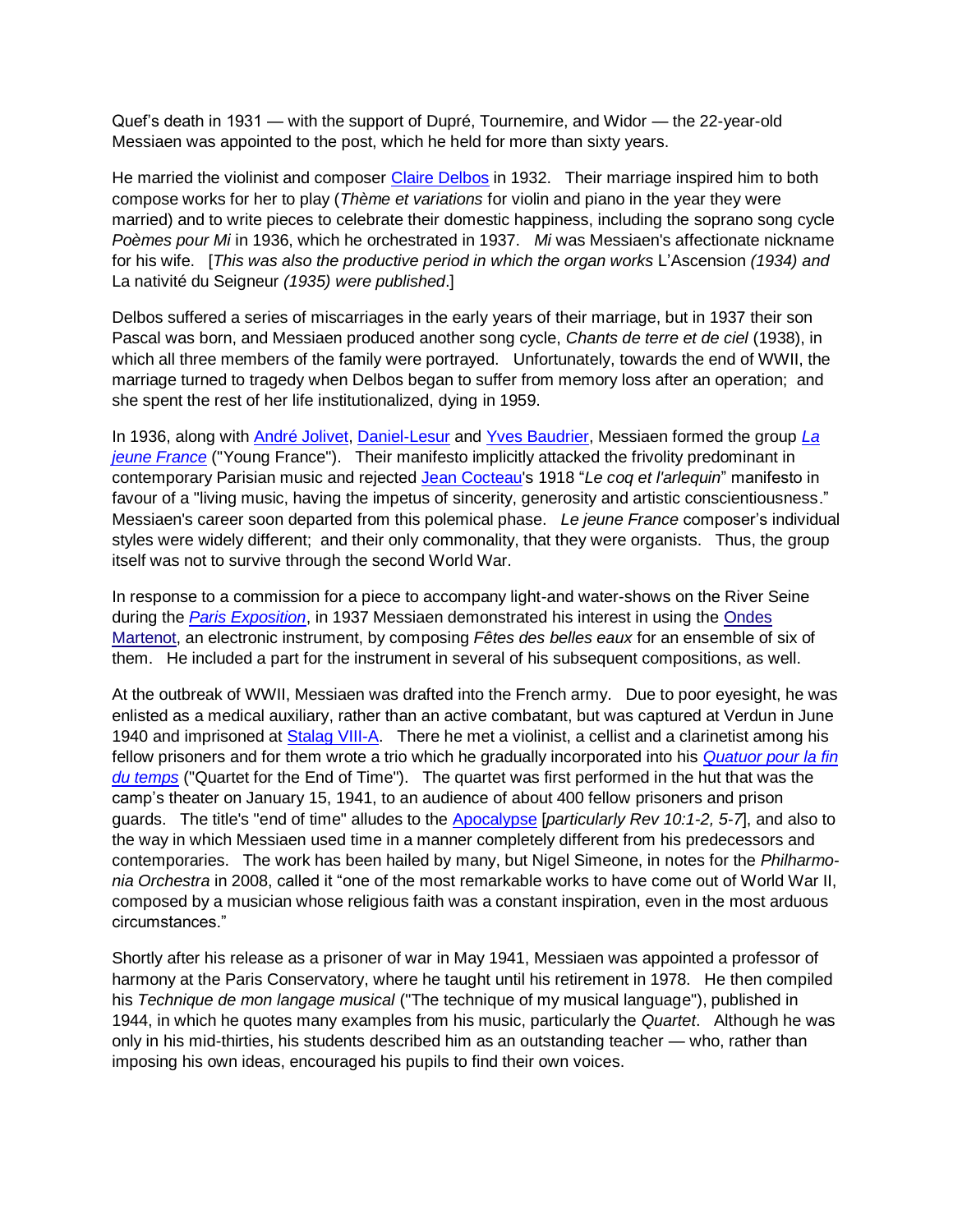Messiaen's music has been described as outside the western musical tradition, although growing out of that tradition and being influenced by it. Much of his output denies the western conventions of forward motion, [development,](http://en.wikipedia.org/wiki/Musical_development) and [diatonic](http://en.wikipedia.org/wiki/Diatonic_scale) harmonic resolution. This is partly due to the symmetries of his technique — for instance, the symmetrical "modes of limited transposition" do not admit the *conventional* [cadences](http://en.wikipedia.org/wiki/Cadence_(music)) found in western classical music.

Messiaen continually evolved new composition techniques, always integrating them into his existing musical style. For many commentators this continual development made every *major* work from the *Quatuor* onwards a conscious summation of all that Messiaen had composed up to that time. However, very few of these major works lack for new technical ideas. [*To read an extended description the elements of his musical style, in the* Wikipedia *article on [Messiaen,](http://en.wikipedia.org/wiki/Olivier_Messiaen#Music) click on #2 in the outline, ―Music.‖*]

For further listening: Tour of the organ at Messiaen's Church of *La Trinité* in Paris: <http://www.youtube.com/watch?v=grIa2-xP7kc>

At *La Trinité* in Paris, concert organist Naji Hakim plays Messiaen's "Dieu parmi nous" (―God among us‖), from *La Nativité du Seigneur:* <http://www.youtube.com/watch?v=cMlYI2hCd-Y>

[*Though this video is made with the microphone right next to the organist, so there is a lot of ambient noise — you hear everything, including noise of the stops as they're changed by pistons, and even the page turns! — nonetheless, it is an excellent performance, and we have an advantage in being right there with Naji Hakim, as he plays the organ in Messiaen's own church.*]

### <span id="page-40-0"></span>**Other 20th Century Organ Composers of Interest:**

[Sir Charles Stanford](Sir%20Charles%20Stanford) (1852–1924) (Also see <http://www.classical.net/music/comp.lst/acc/stanford.php>.) [Sigfrid Karg-Elert](http://en.wikipedia.org/wiki/Karg-Elert) (1877–1933) [Healey Willan](http://en.wikipedia.org/wiki/Healey_Willan) (1880–1968) [Leo Sowerby](http://en.wikipedia.org/wiki/Leo_Sowerby) (1895–1968) (*Also see* <http://www.albany.edu/piporg-l/Sowerby.html>.) [Maurice Duruflé](http://en.wikipedia.org/wiki/Maurice_Durufl%C3%A9) (1902–1986) [Flor Peeters](http://en.wikipedia.org/wiki/Flor_Peeters) (1903–1986) [Helmut Walcha](http://en.wikipedia.org/wiki/Helmut_Walcha) (1907-1991) [Hugo Distler](http://en.wikipedia.org/wiki/Hugo_Distler) (1908–1942) [Naji Hakim](http://en.wikipedia.org/wiki/Naji_Hakim) (1955–)